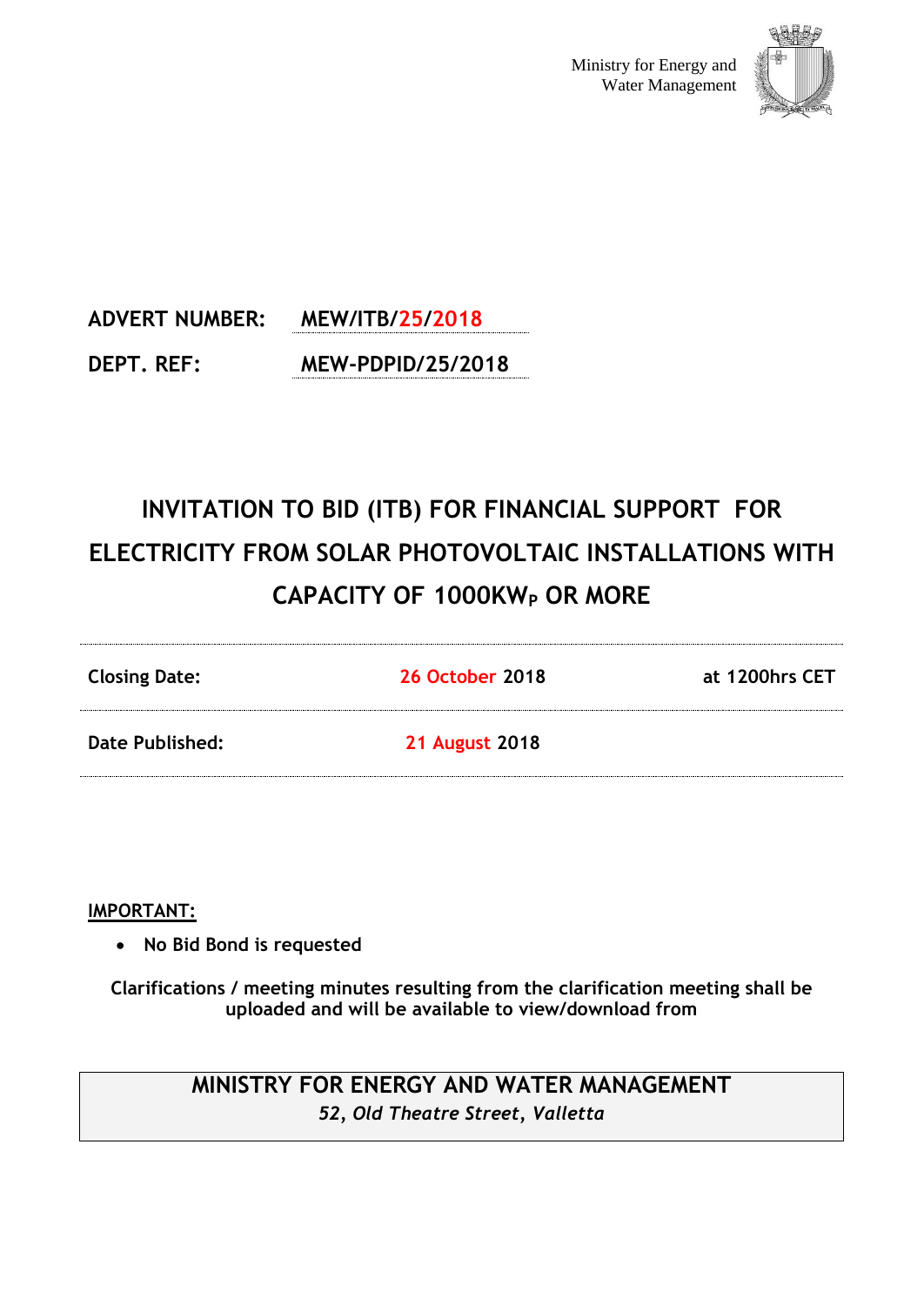# INVITATION TO BID (ITB) FOR FINANCIAL SUPPORT FOR ELECTRICITY FROM SOLAR PHOTOVOLTAIC INSTALLATIONS WITH CAPACITY OF 1000KW<sub>P</sub> OR MORE

# **Table of Contents**

<span id="page-1-0"></span>

| 9. Explanations/Clarification Notes Concerning Bid Documents5         |  |
|-----------------------------------------------------------------------|--|
|                                                                       |  |
|                                                                       |  |
|                                                                       |  |
|                                                                       |  |
|                                                                       |  |
|                                                                       |  |
|                                                                       |  |
|                                                                       |  |
|                                                                       |  |
|                                                                       |  |
|                                                                       |  |
|                                                                       |  |
|                                                                       |  |
|                                                                       |  |
|                                                                       |  |
|                                                                       |  |
|                                                                       |  |
|                                                                       |  |
|                                                                       |  |
|                                                                       |  |
|                                                                       |  |
|                                                                       |  |
|                                                                       |  |
|                                                                       |  |
| 31. Right of the Contracting Authority to accept or reject any Bid 14 |  |
|                                                                       |  |
|                                                                       |  |
|                                                                       |  |
|                                                                       |  |
|                                                                       |  |
|                                                                       |  |
|                                                                       |  |
|                                                                       |  |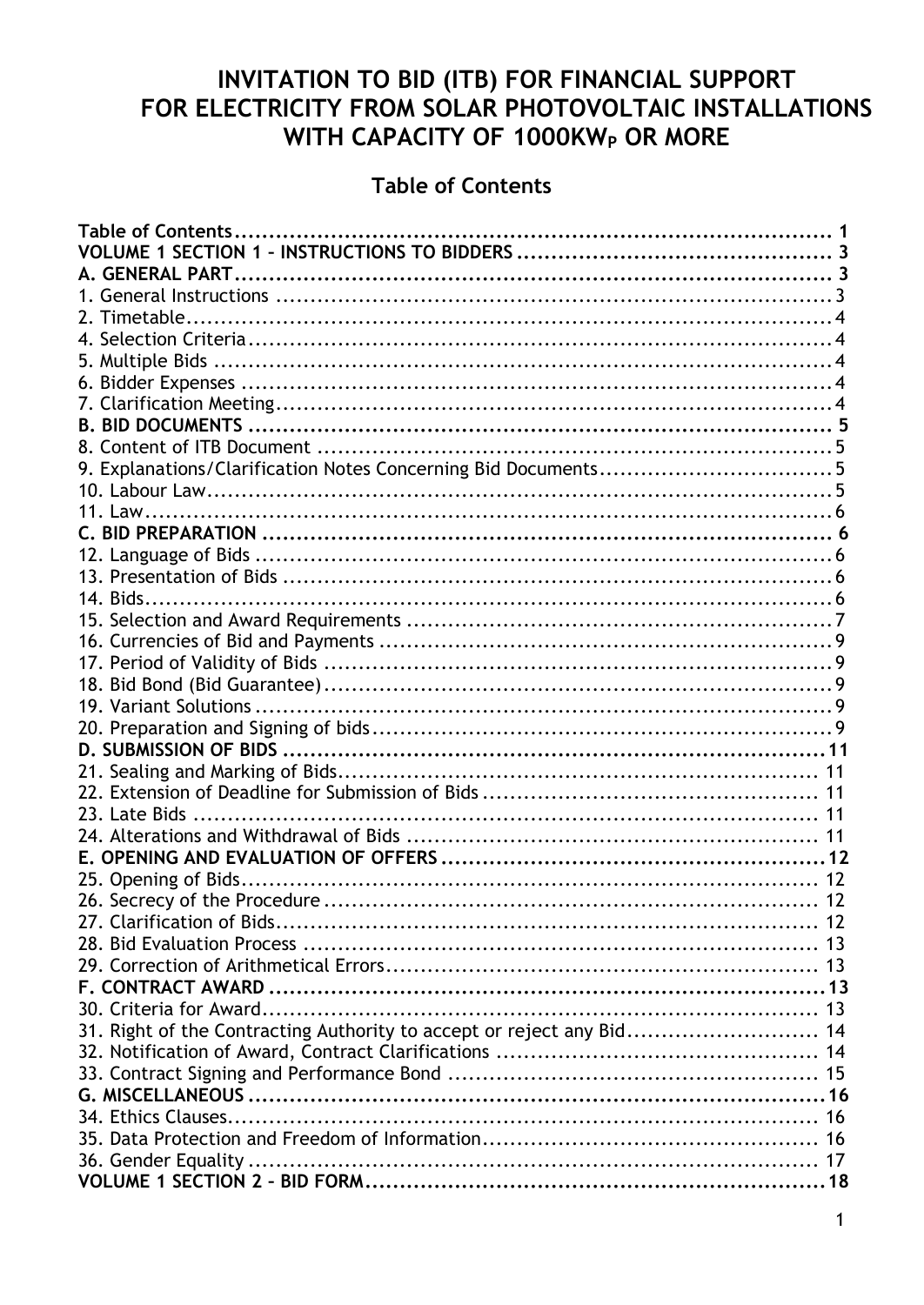| Guidance Notes applicable to site types suitable for hosting PV installations equal to or |  |
|-------------------------------------------------------------------------------------------|--|
|                                                                                           |  |
|                                                                                           |  |
|                                                                                           |  |
| VOLUME 2 SECTION 1 - L.N. 76 of 2017 and amendment L.N. 251 of 2018 30                    |  |
|                                                                                           |  |
| CONDITIONS for Invitation to Bid (ITB) for Financial Support for Electricity from Solar   |  |
| Photovoltaic Installations with Capacity of 1000kWp or more31                             |  |
|                                                                                           |  |
|                                                                                           |  |
|                                                                                           |  |
|                                                                                           |  |
|                                                                                           |  |
|                                                                                           |  |
| VOLUME 2 SECTION 3 SPECIMEN PERFORMANCE BOND FORM 44                                      |  |
|                                                                                           |  |
|                                                                                           |  |
|                                                                                           |  |

~~~~~~~~~~~~~~~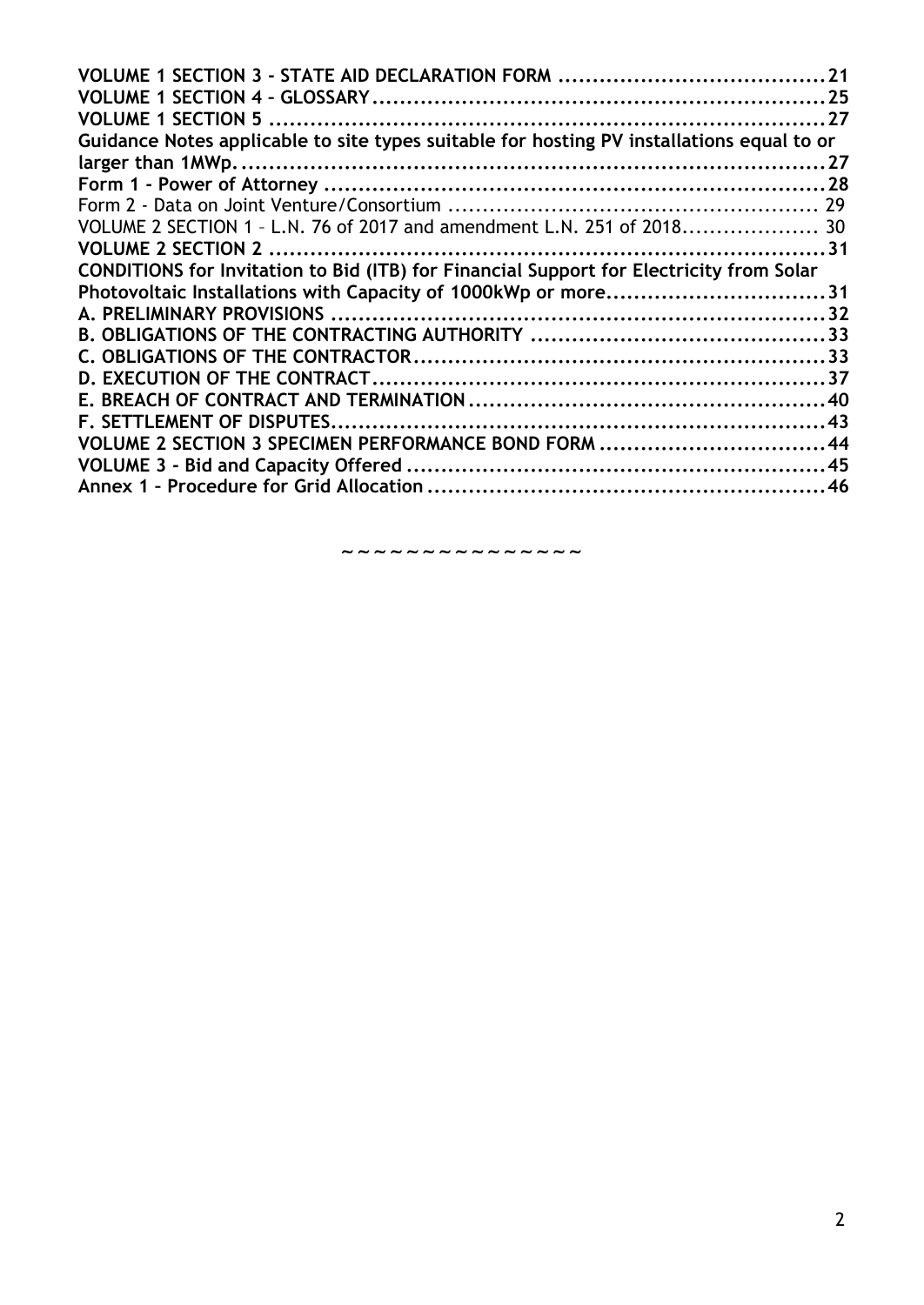# **VOLUME 1 SECTION 1 – INSTRUCTIONS TO BIDDERS**

# <span id="page-3-1"></span><span id="page-3-0"></span>**A. GENERAL PART**

# <span id="page-3-2"></span>**1. General Instructions**

**1.1** In submitting a bid, the bidder accepts in full and in its entirety, the content of this document, including subsequent meeting minutes from the clarification meeting/s issued by the Contracting Authority (CA), whatever his own corresponding conditions may be, which he hereby waives. Bidders are expected to examine carefully and comply with all instructions, forms, contract provisions and specifications contained in this document. These Instructions to Bidders complement the (L.N. 76 of 2017) "*Competitive Bidding Rules for Renewable Sources of Energy Installations Regulations, 2017*", *and subsequent amendment L.N. 251 of 2018***.**

No account can be taken of any reservation in the bid as regards this ITB document; any disagreement, contradiction, alteration or deviation shall lead to the bid not being considered any further.

**The Evaluation Committee shall request rectifications in respect of incomplete/non-submitted information pertinent to the documentation as outlined in sub-Clause 15.1(a), 15.1(b), 15.1(c) of these Instructions to Bidders. Such rectification/s must be submitted within five (5) working days from notification, and will be subject to a non-refundable administrative penalty of €50: failure to comply shall result in the bid offer not being considered any further.**

- 1.2 The subject of this document is an **Invitation to bid (ITB) for financial support for electricity from solar photovoltaic (PV) installations with capacity of 1000kWp or more.**
- 1.3 The bidders will bear all costs associated with the preparation and submission of the bid.
- 1.4 The Contracting Authority retains ownership of all bids received under this invitation to bid procedure. Consequently, bidders have no right to have their bids returned to them.
- 1.5 Bids will be ranked in accordance with bid price in ascending order with the lowest bid ranking first. Depending on the capacity (in kWp) available for allocation, administratively compliant bidders will be awarded the aid they bid for in accordance to the ranking of their bid price, starting with the lowest bid price. One or more bidders may be awarded aid. The ranking of the awarded bids shall also form the basis on which the Distribution System Operator (Enemalta plc) shall assign unallocated grid capacity, giving preference to the awarded bid having the lowest bid price, and proceeding in order of bid price as reflected by the assigned *rank number*. If two or more bids submitted exactly at the same bid price have been concurrently awarded aid, then the order which shall be used to assign unallocated grid capacity shall be determined by the contracting authority by the drawing of lots. Further information can be found in Annex 1.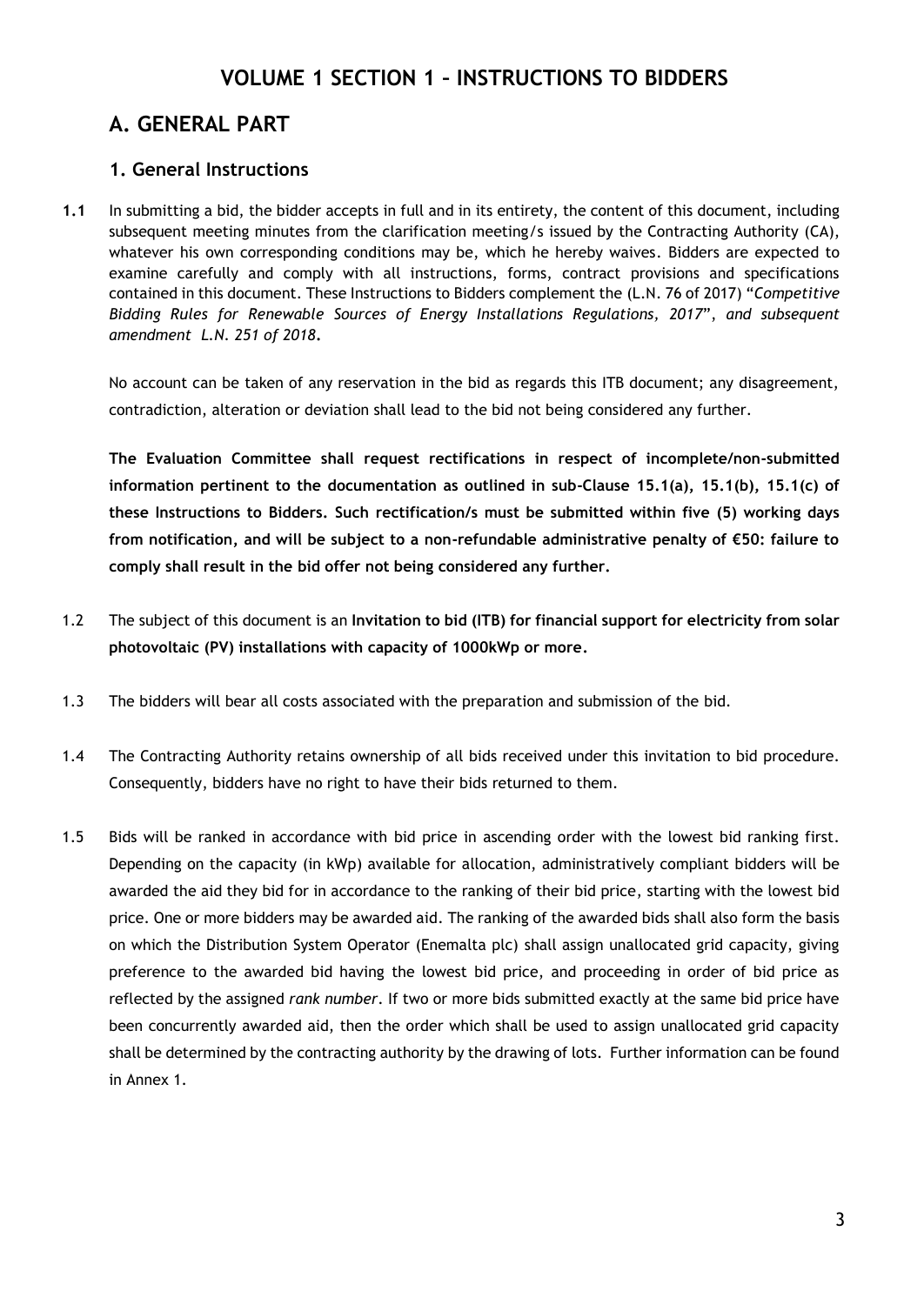# <span id="page-4-0"></span>**2. Timetable**

|                                                                                                                                                                                                     | <b>DATE</b>                   | <b>TIME*</b> |
|-----------------------------------------------------------------------------------------------------------------------------------------------------------------------------------------------------|-------------------------------|--------------|
| <b>Clarification Meeting</b><br>(Refer to Clause 7.1)                                                                                                                                               | 29 <sup>th</sup> August 2018  | 1000hrs      |
| additional<br>Deadline for request for any<br>information from the Contracting Authority<br>Clarifications to be sent:<br>Via email: procurement.mew@gov.mt<br>(See Volume 2 Section 2 article 2.1) | 5 <sup>th</sup> October 2018  | 2345hrs      |
| Last date on which additional information are<br>issued by the Contracting Authority                                                                                                                | 19 <sup>th</sup> October 2018 | 2345hrs      |
| Deadline for submission of bids /<br><b>Bids Opening Session</b><br>(unless otherwise modified in terms of Volume 1)<br>Section 1 Clause 9.2)                                                       | 26 <sup>th</sup> October 2018 | 1200hrs      |
| * All times Central European Time (CET)                                                                                                                                                             |                               |              |

# **3. Eligibility**

3.1 This call for bids is being issued under an open procedure as described in the (L.N. 76 of 2017) *"Competitive Bidding Rules for Renewable Sources of Energy Installations Regulations, 2017."and subsequent amendment L.N. 251 of 2018*

### <span id="page-4-1"></span>**4. Selection Criteria**

4.1 Refer to clause 14.

# <span id="page-4-2"></span>**5. Multiple Bids**

- 5.1 A bidder may submit only one bid (with one bid price) per site. Bidders who submit different options (bid prices) for a photovoltaic system installation on the same site will be automatically considered noncompliant.
- 5.2 If the bidder intends to bid for more than one site, then such bids have to be presented as separate submissions.
- 5.3 A company may not submit a bid for the same site both individually and as a partner in a joint venture/consortium.

### <span id="page-4-3"></span>**6. Bidder Expenses**

6.1 The bidder will bear all costs associated with the preparation and submission of the bid. The Contracting Authority will neither be responsible for, nor cover, any expenses or losses.

### <span id="page-4-4"></span>**7. Clarification Meeting**

7.1 A clarification meeting will be held on the date and time indicated in Clause 2, at Chadwick Hall, Institute of Water Technology, Water Services Corporation, Triq Hal Qormi, Hal Luqa, to answer any questions on the ITB document which have been raised during the same meeting. Minutes will be taken during the meeting and shall be posted online as a clarification note as per Clause 9.1.

**Meetings/visits by individual prospective bidders during the bidding period other than this clarification visit for all prospective bidders are not permitted.**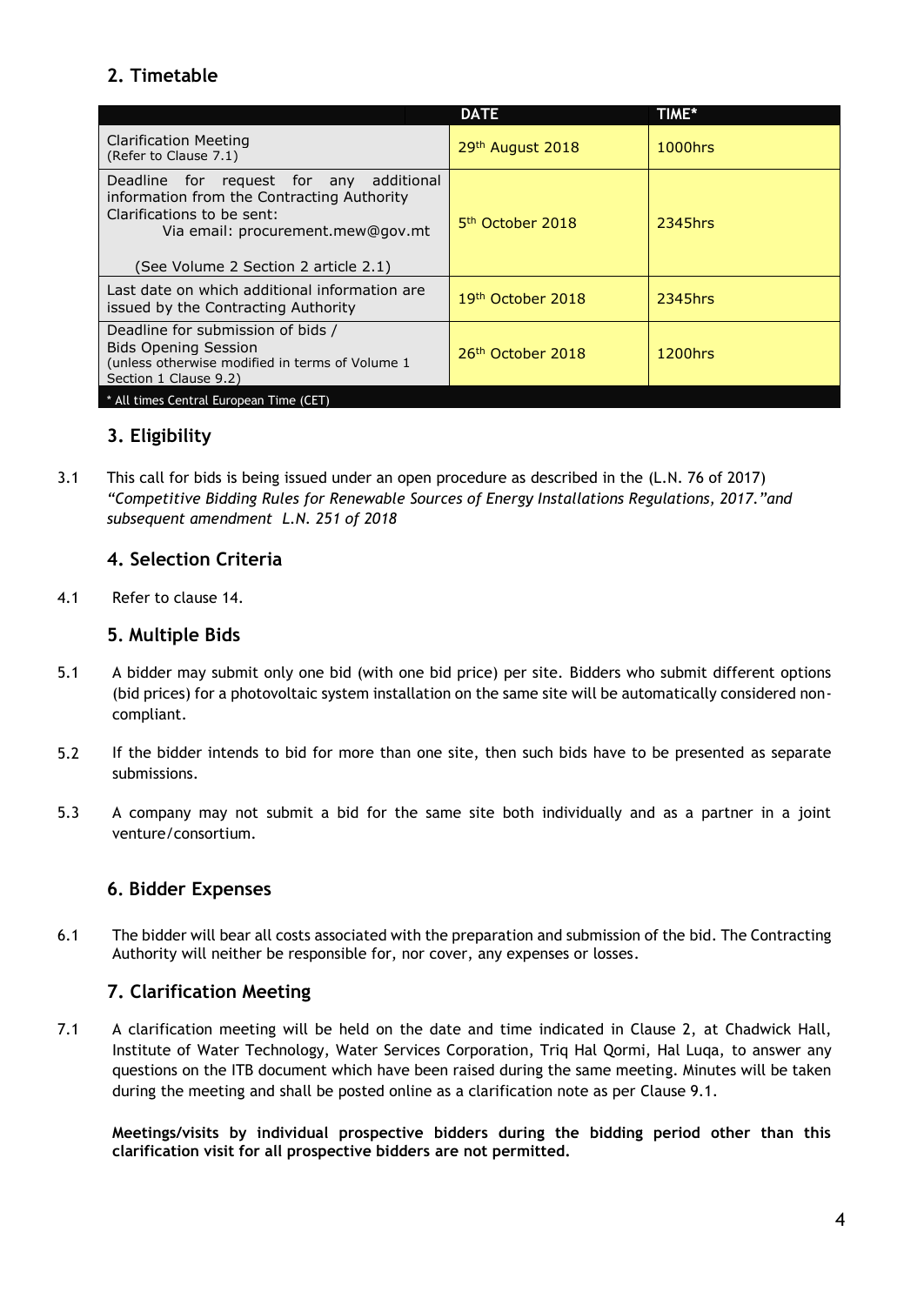# <span id="page-5-0"></span>**B. BID DOCUMENTS**

# <span id="page-5-1"></span>**8. Content of ITB Document**

8.1 The set of ITB documents comprises the following documents and should be read in conjunction with any clarification notes issued in accordance with Clause 22:

- **Volume 1** Instructions to bidders
- **Volume 2** (L.N. 76 of 2017) "*Competitive Bidding Rules for Renewable Sources of Energy Installations Regulations, 2017*", *and subsequent amendment L.N. 251 of 2018*
	- Conditions for Invitation to bid (ITB) for financial support for electricity from solar photovoltaic installations with capacity of 1000kWp or more.
- **Volume 3** Bid and Capacity Offered
- 8.2 Bidders bear sole liability for examining with appropriate care the ITB documents, including those design documents available for inspection, and any clarification notes to the ITB documents issued during the bidding period, and for obtaining reliable information with respect to conditions and obligations that may in any way affect the amount or nature of the bid. In the event that the bid is successful, no claim for alteration of the bid amount will be entertained on the grounds of errors or omissions in the obligations of the bidder described above.
- 8.3 The bidder must provide all documents required by the provisions of the ITB. All such documents, without exception, must comply strictly with these conditions and provisions and contain no alterations made by the bidder.

# <span id="page-5-2"></span>**9. Explanations/Clarification Notes Concerning Bid Documents**

- 9.1 Clarification notes (Meeting minutes from the clarification meeting and any alterations to the ITB document) will be published on **<http://energy.gov.mt/en/tenders/Pages/Tenders-.aspx>** Clarification notes will constitute an integral part of the ITB documentation, and it is the responsibility of bidders to visit this website and be aware of the latest information published online prior to submitting their bid.
- 9.2 The Contracting Authority, at its own discretion, as necessary and in accordance with Clause 22, may extend the deadline for submission of bids to give bidders sufficient time to take clarification notes into account when preparing their bids.

# <span id="page-5-3"></span>**10. Labour Law**

10.1 Particular attention is drawn to the conditions concerning the employment of labour in Malta and the obligation to comply with all regulations, rules or instructions concerning the conditions of employment of any class of employee.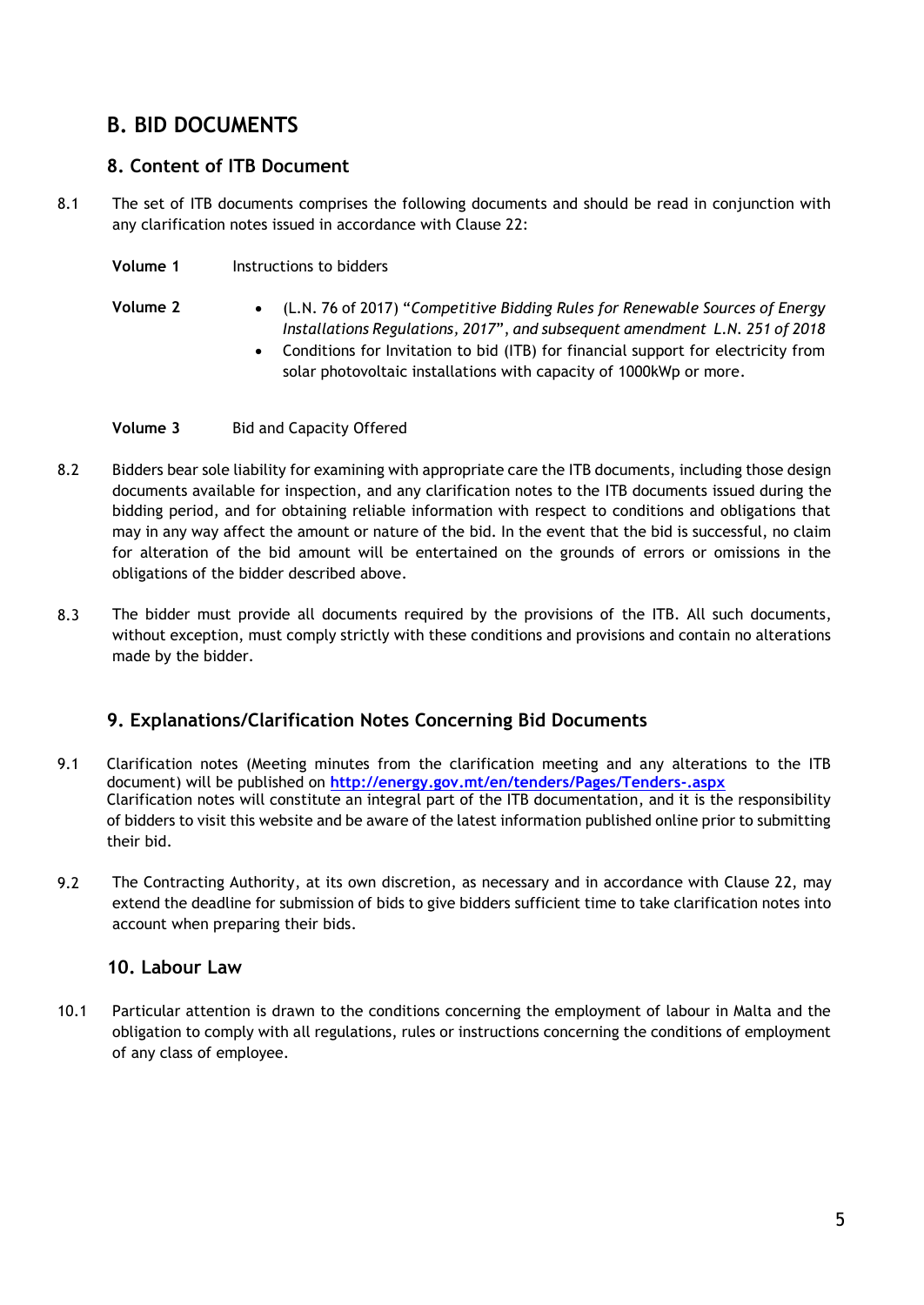### <span id="page-6-0"></span>**11. Law**

11.1 By submitting their bids, bidders are accepting that this procedure is regulated by Maltese Law, and are deemed to know all relevant laws, acts and regulations of Malta that may in any way affect or govern the operations and activities covered by the bid and the resulting contract.

# <span id="page-6-1"></span>**C. BID PREPARATION**

# <span id="page-6-2"></span>**12. Language of Bids**

- 12.1 The ITB and all correspondence and documents related to the ITB exchanged by the bidder and the Contracting Authority must be written in English.
- 12.2 Supporting documents and printed literature (if applicable) furnished by the bidder may be in another language, provided they are accompanied by an accurate translation into English. For the purposes of interpretation of the ITB, the English language will prevail.

# <span id="page-6-3"></span>**13. Presentation of Bids**

- 13.1 Bidders must satisfy the following conditions:
	- (a) All bids must be submitted in one original sealed envelope in a single package.
	- (b) All bids must be received by date and time indicated in the timetable at Clause 2 and deposited in the bid box at the entrance of the:

**Corporate Services Directorate,**

**Ministry for Energy and Water Management**

**52, Old Theatre Street**

**Valletta**

- (c) The package, as per (b) above, must bear only:
	- (i) the above address;
	- (ii) the reference of the invitation to bids concerned;
	- (iii) the name of the bidder.

### <span id="page-6-4"></span>**14. Bids**

- 14.1 The bid price for financial support must be quoted as a fixed price (in euro) per kWh to be paid for electricity generated and sold to the distribution system operator from the PV system installation offered in the bid for a period not exceeding 20 years from the date the PV system is connected to the grid and metered by the DSO.
- 14.2 Bidders must quote all components of the price *excluding VAT*. VAT shall be paid in accordance with the applicable VAT legislation.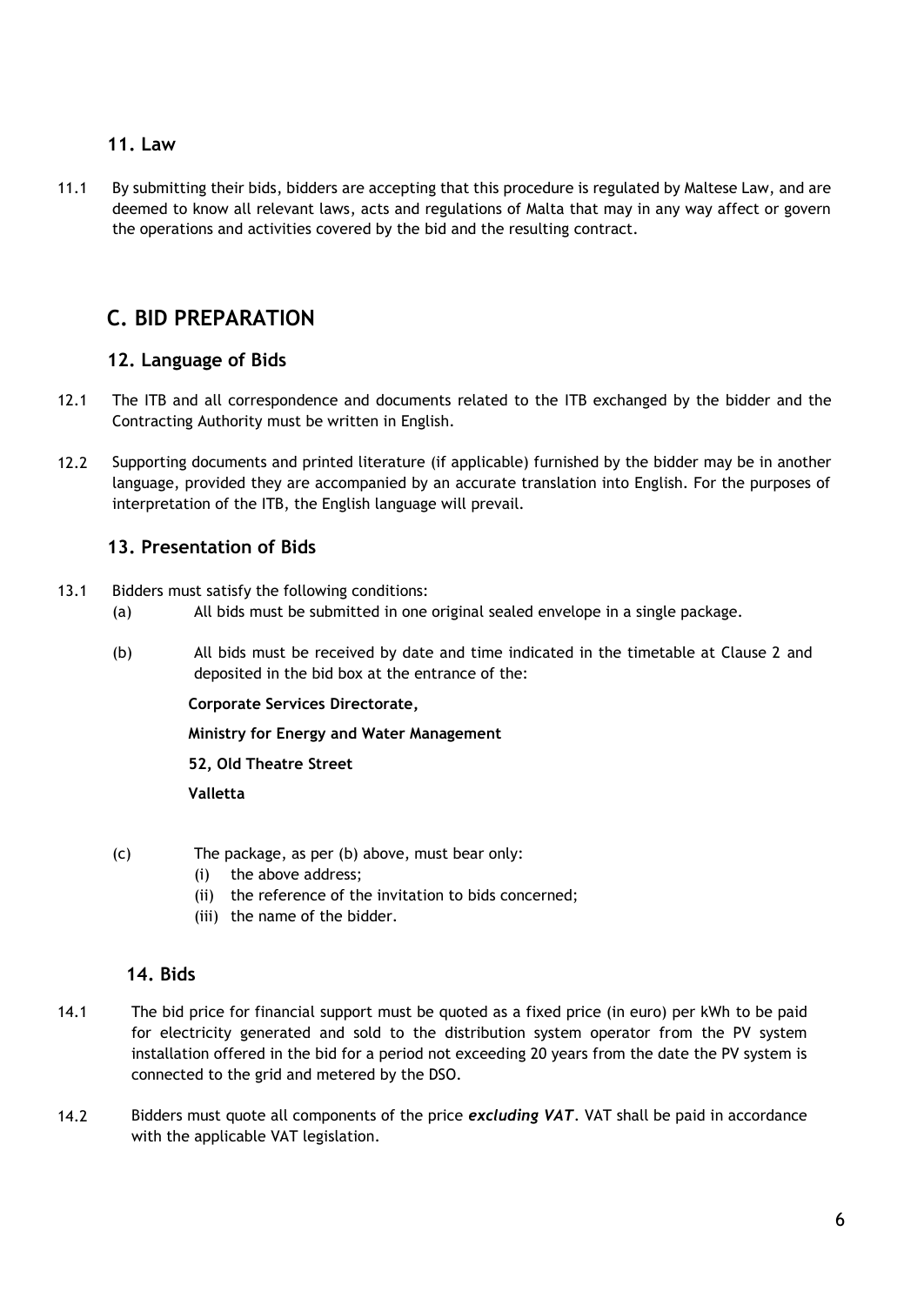14.3 The maximum bid price for financial support (euro per kWh) shall not exceed the maximum allowed support stated in Table 1 for the applicable installation type categories (as per General Guidance Notes of Volume 1 Section 5).

**If the proposed PV installation covers a site which spans across more than one distinct category (but with a common point of connection to the grid), the maximum bid price shall be calculated in proportion to the relative land coverage. Thus, for example, if 30% of the PV installation shall be overlying a car park, with the remaining part installed over industrial land, the maximum bid price cannot exceed: 0.153x0.3 + 0.140x0.7 = 0.1439 euro per kWh, subject to provisions outlined in the guidance notes.** 

**A site can be considered to fall under the "others" category only if it cannot be classified under any of the other specific categories listed below.**

**Bidders who quote a higher bid price than the relevant cap indicated in the table below shall have their offer deemed non-compliant and shall be rejected.**

| <b>Table 1: Categories</b> |                                                                        |                                                            |
|----------------------------|------------------------------------------------------------------------|------------------------------------------------------------|
| Category<br><b>Number</b>  | <b>Installation Type Categories</b>                                    | Maximum allowed<br>financial support euro per<br>kWh (cap) |
|                            | Quarries, Official Disused Landfills,<br>Industrial Land and Roof Tops | 0.140                                                      |
| 2                          | <b>Car Parks</b>                                                       | 0.153                                                      |
| 3                          | Land under a Government Concession                                     | 0.108                                                      |
|                            | <b>Others</b>                                                          | 0.133                                                      |

#### <span id="page-7-0"></span>**15. Selection and Award Requirements**

15.1 The bid must comprise the following duly completed documents, inserted in a single, sealed envelope:

#### (a) *General/Administrative Information*

- **(i)** Screening letter issued by the Planning Authority and a site plan indicating clearly the area which is being proposed to host the installation.
- **(ii)** A copy of a recent "Grid Connection Study" and "Quotation" (issued not earlier than 90 calendar days from the publishing of this ITB document) for the necessary grid connection and relevant grid infrastructure costs issued by the Distribution System Operator (Enemalta plc) - relative to the proposed Photovoltaic system installation offered in the bid. No deposit on the relevant grid infrastructure upgrade or allocation is required with the bid as this may be construed as constituting "start of works" as defined in Volume 1 Section 3, and invalidate the eligibility for support.
- **(iii)** A declaration by the owner or occupier of the site identified in (i) that he intends to lease this site to the bidder (or has already entered into a lease agreement with the bidder) for the purpose of the construction of a PV installation, and that there is no legal impediment restraining the owner/occupier from leasing the site to the bidder for the purpose of the construction of PV installation.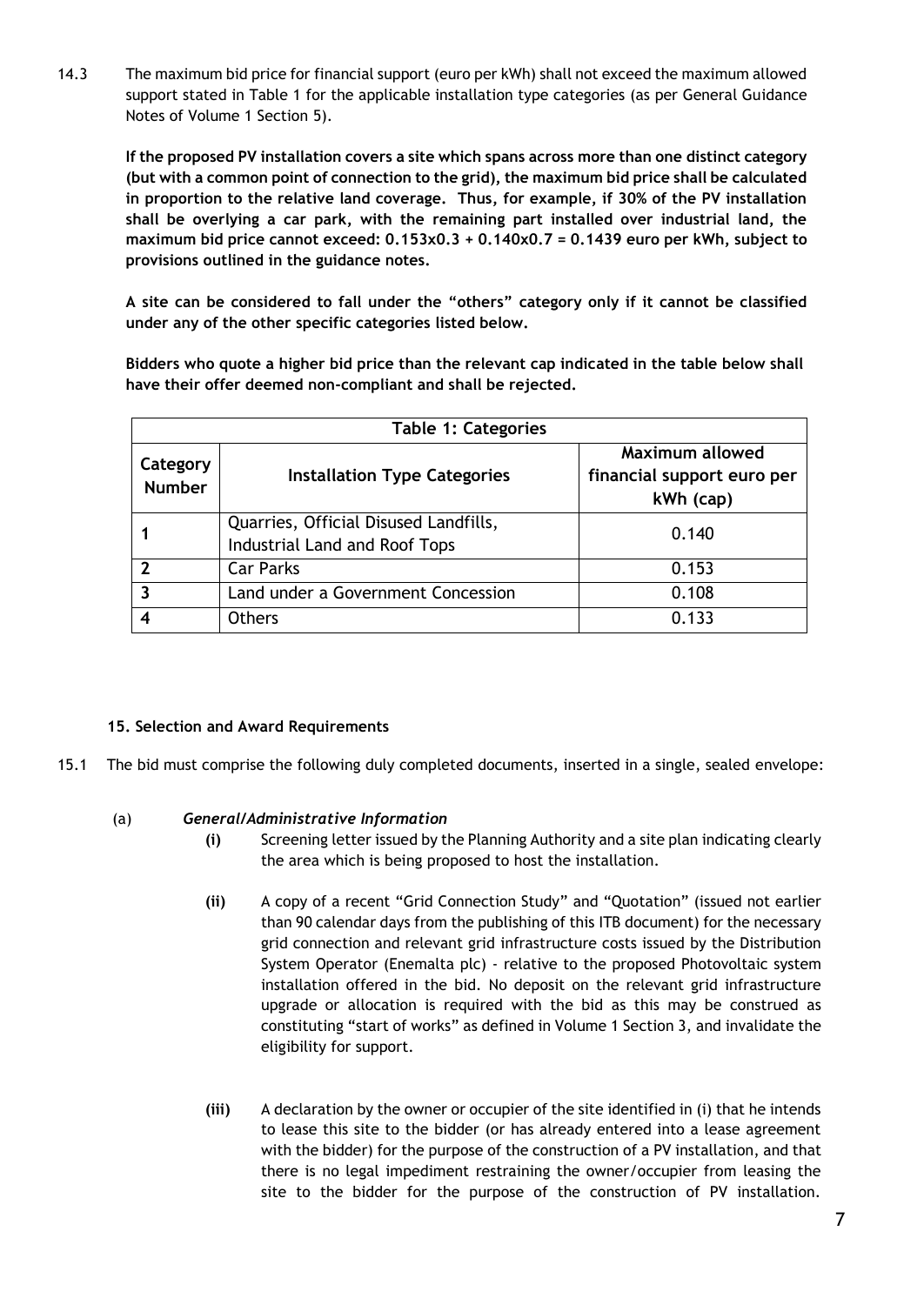Declaration is to be accompanied by a copy of the I.D. Card or passport of owner/occupier.

- **(iv)** A declaration by the bidder that the Site identified in (i) is not subject to any covenants, restrictions, agreements, planning obligations, contracts, options, rights of way or other encumbrances which hinders the use of the site for the purposes of installing the solar Photovoltaic system identified in this bid;
- **(v)** The Bid Form in accordance with the form provided in Volume 1, Section 2.
- **(vi)** State Aid Declaration in accordance with the form provided in Volume 1, Section 3.
- **(vii)** In case of Joint Venture/Consortium, please attach Form 1 marked as Power of Attorney duly filled in.
- **(viii)** In case of Joint Venture / Consortium, please attach Form 2 marked as DATA on Joint Venture / Consortium duly filled in
- **(ix)** Photographs of the site where the photovoltaic system is proposed to be installed.

#### (b) *Selection Criteria*

#### *(i) Financial and Economic Standing*

Evidence of financial and economic standing:

The bidder must submit a statement by a recognised bank certifying that the bidder has sufficient financial resources/credit facilities to install and maintain the PV installation for which he is requesting support through this competitive process. In the case of a consortium/joint venture the aforementioned statement must cover all members/companies forming the consortium/joint venture.

*With reference to documentation submitted in response to Clause 15.1a and 15.1b, bidders will be requested to either clarify/rectify any incorrect and/or incomplete documentation, and/or submit any missing documents within five working days from notification. Rectifications will be subject to a non-refundable administrative penalty of €50, and that failure to comply shall result in the offer not being considered any further.*

*A bidder may, where appropriate and for a particular contract, rely on the capacities of other entities, regardless of the legal nature of the links which it has with them. It must in that case prove to the contracting authority that it will have at its disposal the resources necessary, for example, by producing an undertaking by those entities to that effect. Under the same conditions, a group of economic operators may rely on the capabilities of participants in the group or of other entities. Groups of economic operators may submit bids or put themselves forward as candidates. These groups are not required to assume a specific legal form; however, the selected group may be required to do so when it has been awarded the contract, to the extent that this change is necessary for the satisfactory performance of the contract.*

*(ii) Pursuant to the* State Aid Declaration submitted in accordance with the form provided in Volume 1, Section 3, the Contracting Authority will perform site-inspections to verify that there has not been any start of works prior to the submission of this invitation to bid. The Contracting Authority may delegate the inspections to third parties who will report their findings to the Contracting Authority. The Contracting Authority will use the site-inspection findings in the administrative compliance verification process in terms of this ITB.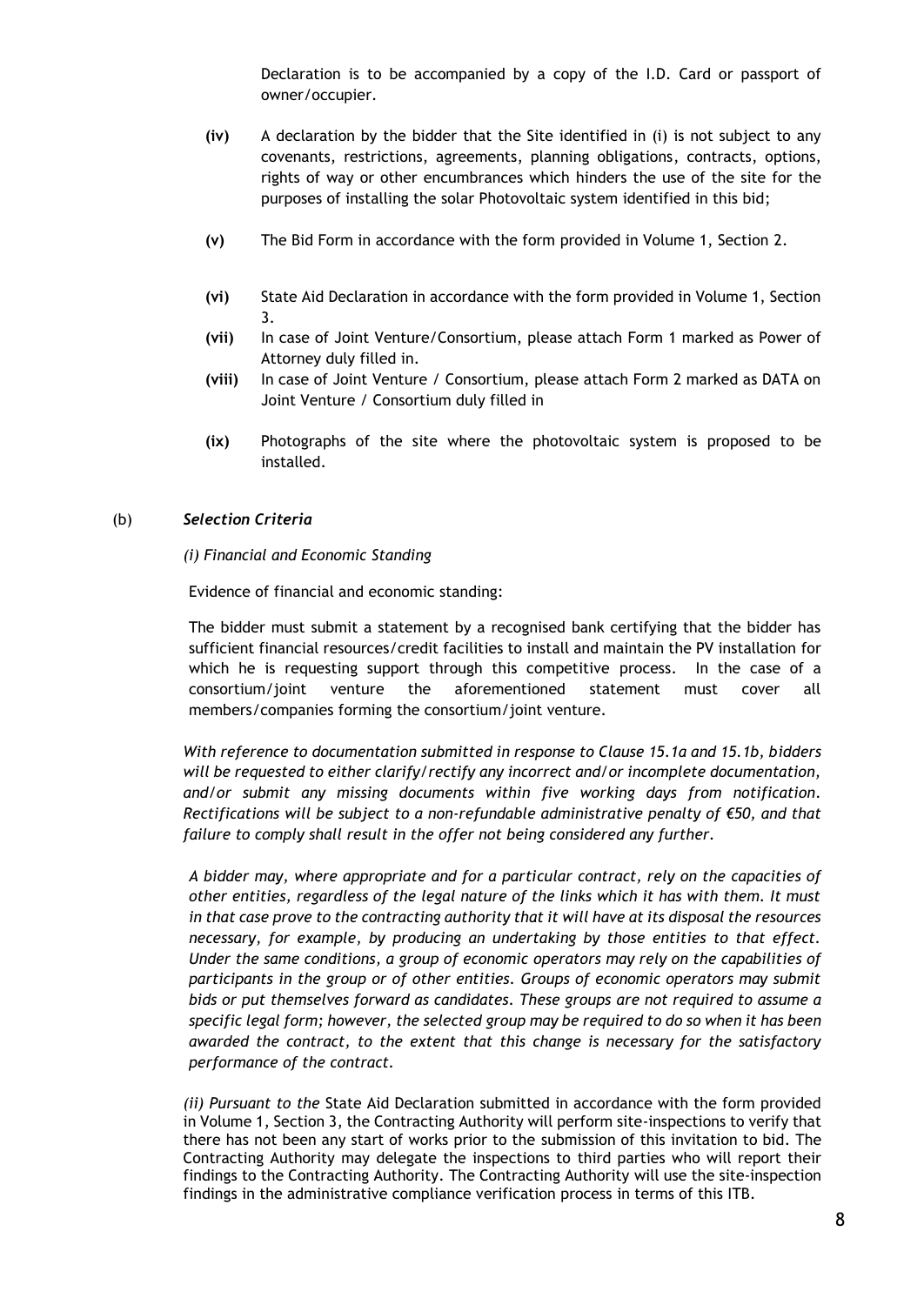#### (c) *Financial Offer/Bill of Quantities*

(i) A bid (bid price per kWh) and capacity offered in the form provided in Volume 3. *No rectification shall be allowed. Only clarifications on the submitted information may be requested.*

**Bidders must indicate where the above documentation is to be found in their offer by using an index. All documentation is to be securely bound/ filed.** 

**Bidders are NOT required NOR expected to submit, with their offer, any components of the bid document except those specifically mentioned in Clause 15.**

# <span id="page-9-0"></span>**16. Currencies of Bid and Payments**

16.1 The currency of the bid is the Euro  $(\epsilon)$ .

# <span id="page-9-1"></span>**17. Period of Validity of Bids**

- 17.1 Bids must remain valid for a period of 90 days after the deadline for submission of bids indicated in the contract notice, the ITB document or as modified in accordance with Clauses 9 and/or 22. Any bidder who quotes a shorter validity period will be rejected.
- 17.2 The Contracting Authority may consider cancelling the ITB in the event that the evaluation process has not been concluded by the end of the validity period of the submitted bids.
- 17.3 In exceptional circumstances the Contracting Authority may request that bidders extend the validity of bid. Such requests and the responses to them must be made in writing. A bidder may refuse to comply with such a request, in which case his bid will no longer be considered for award.

# <span id="page-9-2"></span>**18. Bid Bond (Bid Guarantee)**

18.1 Not applicable

# <span id="page-9-3"></span>**19. Variant Solutions**

19.1 No variant solutions will be accepted. Bidders must submit a bid in accordance with the requirements of the ITB document.

# <span id="page-9-4"></span>**20. Preparation and Signing of bids**

- 20.1 Bids must comprise the documents specified in Clause 15 above.
- 20.2 The bidder's submission must be typed in, or handwritten in indelible ink. All pages must be numbered consecutively by hand, machine or in any other way acceptable to the Contracting Authority and initialled by the bidder.
- 20.3 The bid must contain no changes or alterations, other than those made in accordance with instructions issued by the Contracting Authority (issued as clarification notes).

*.*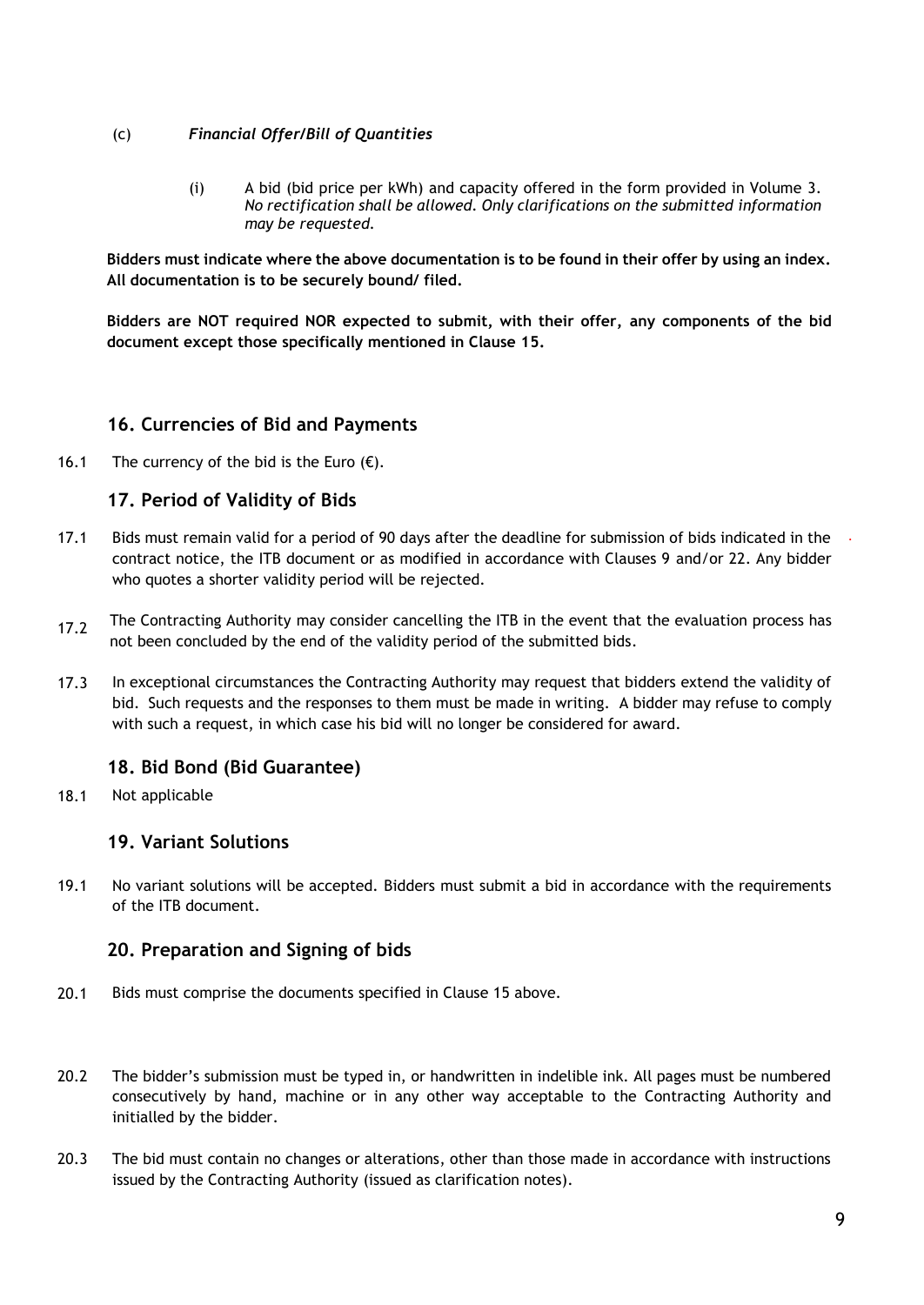20.4 The bid will be rejected if it contains any alteration, tampering, addition or deletion to the ITB documents not specified in a clarification note issued by the Contracting Authority.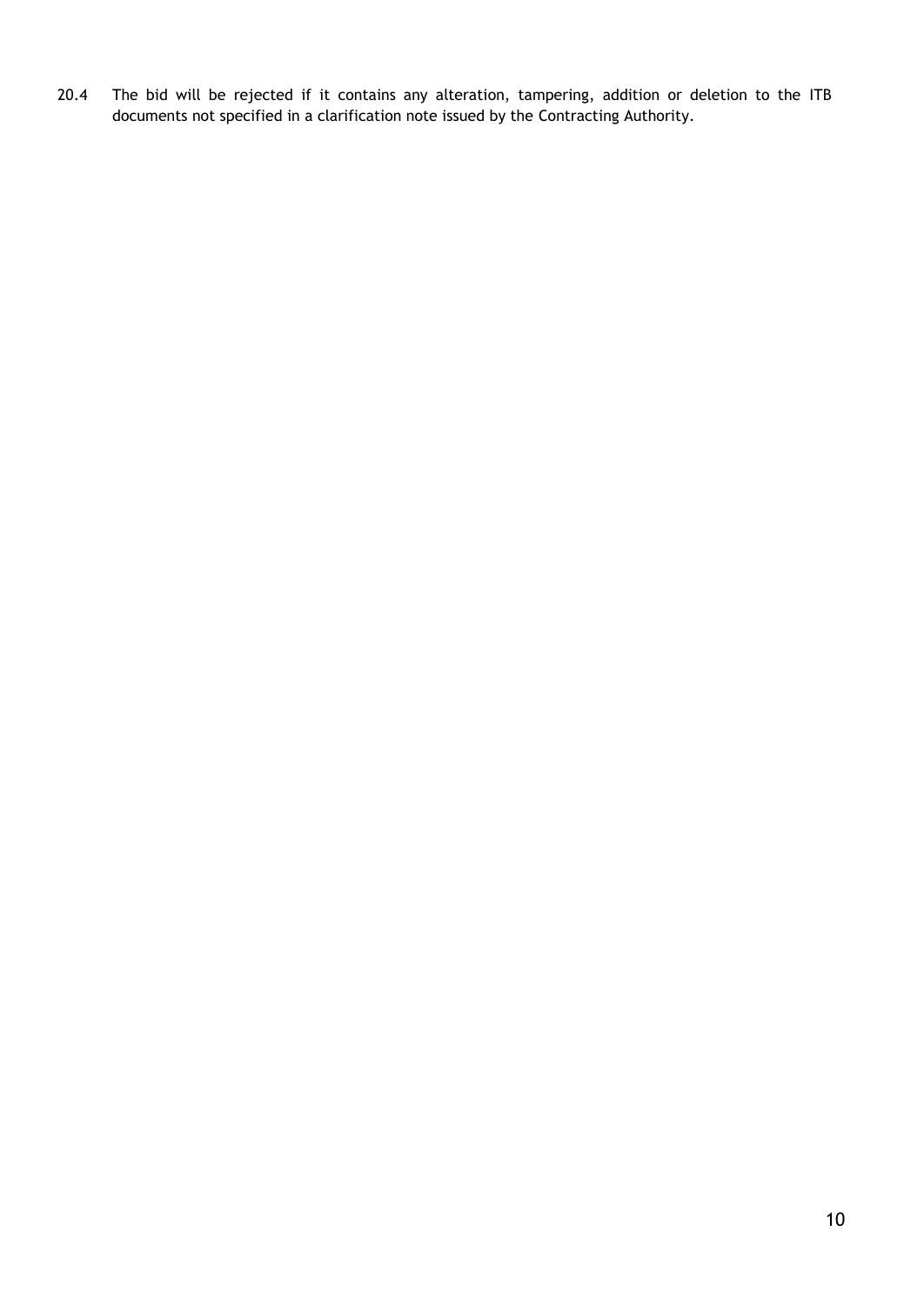# <span id="page-11-0"></span>**D. SUBMISSION OF BIDS**

### <span id="page-11-1"></span>**21. Sealing and Marking of Bids**

21.1 The bids must be submitted in English to the MEW Director Corporate Services be**fore** the deadline specified in Clause 2 or as otherwise specified in accordance with Clause 9.1 and/or 22.1. They must be submitted:

EITHER by recorded delivery (official postal/courier service) or hand delivered to:

#### **Corporate Services Directorate,**

**Ministry for Energy and Water Management**

#### **52, Old Theatre Street**

#### **Valletta**

Bids submitted by any other means will not be considered.

- 21.2 Bidders must seal the bid as outlined in Clause 13.
- 21.3 If the outer envelope is not sealed and marked as required in Sub clause 13.1, the Corporate Services Directorate will assume no responsibility for the misplacement or premature opening of the bid.
- 21.4 Prospective bidders may submit questions in writing to the Contracting Authority through the contact details and within the timeframes as detailed in Clause 2 of the ITB document. The Contracting Authority shall reply to all Prospective bidders questions, and apply any necessary corrections to the ITB documents by publishing clarification notes, as well as issue corrigenda to this document, up to 6 calendar days, before the deadline for submission of bids. Clarifications requests received by other means will not be taken into consideration.

#### <span id="page-11-2"></span>**22. Extension of Deadline for Submission of Bids**

22.1 The Contracting Authority may, at its own discretion, extend the deadline for submission of bids by issuing a clarification note in accordance with Clause 9. In such cases, all rights and obligations of the Contracting Authority and the bidder regarding the original date specified in the bid will be subject to the new date.

#### <span id="page-11-3"></span>**23. Late Bids**

- 23.1 **All bids received after the deadline for submission specified in the contract notice or these instructions will be kept by the Corporate Services Directorate, Ministry for Energy and Water Management, 52, Old Theatre Street, Valletta, Malta.**
- 23.2 No liability can be accepted for late delivery of bids. Late bids will be rejected and will not be evaluated.

### <span id="page-11-4"></span>**24. Alterations and Withdrawal of Bids**

24.1 Bidders may alter or withdraw their bids by written notification prior to the above deadline. No bid may be altered after the deadline for submission.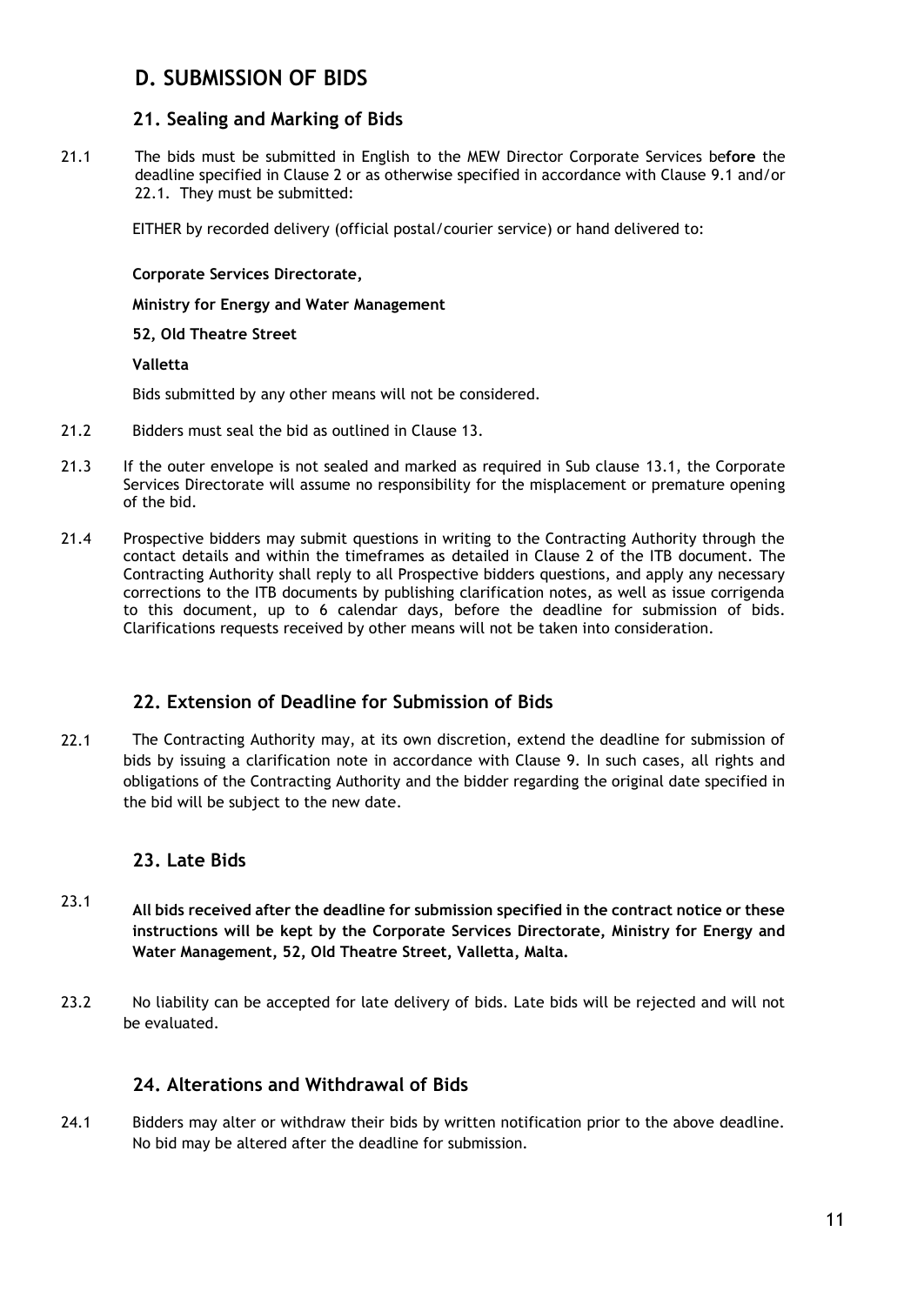24.2 Any notification of alteration or withdrawal must be prepared, sealed, marked and submitted in accordance with Clause 21, and the envelope must also be marked with "alteration" or "withdrawal".

# <span id="page-12-0"></span>**E. OPENING AND EVALUATION OF OFFERS**

## <span id="page-12-1"></span>**25. Opening of Bids**

25.1 Bids will be opened in public session on the date and time indicated in the timetable at Clause 2 (or as otherwise specified in accordance with Clause 9.1 and/or 22.1) at the

**Corporate Services Directorate,**

**Ministry for Energy and Water Management**

**52, Old Theatre Street**

**Valletta**

**The Contracting Authority will draw up a 'Summary of Bids Received' which will be published on the notice board at the Corporate Services Directorate and shall also be available to view on<http://energy.gov.mt/en/tenders/Pages/Tenders-.aspx>**

- 25.2 At the bid opening, the bidders' names, the bid prices and any other information the Contracting Authority may consider appropriate will be published.
- 25.3 Envelopes marked "withdrawal" will be read out first and returned to the bidder.
- 25.4 Reductions or alterations to bid prices made by bidders after submission will not be taken into consideration during the analysis and evaluation of bids.

### <span id="page-12-2"></span>**26. Secrecy of the Procedure**

- 26.1 **After the opening of the bids, no information about the examination, clarification, evaluation or comparison of bids or decisions about the contract award may be disclosed before the notification of award.**
- 26.2 Information concerning checking, explanation, opinions and comparison of bids and recommendations concerning the award of contract, may not be disclosed to bidders or any other person not officially involved in the process unless otherwise permitted or required by law.
- 26.3 Any attempt by a bidder to approach any member of the Evaluation Committee directly during the evaluation period will be considered legitimate grounds for disqualifying his bid.

# <span id="page-12-3"></span>**27. Clarification of Bids**

- 27.1 When checking and comparing bids, the evaluation committee may, ask a bidder to clarify any aspect of his bid.
- 27.2 Such requests and the responses to them must be made by e-mail (See Volume 2 Section 2 Article 2.1). They may in no circumstances alter or try to change the financial support (bid price per kWh) or content of the bid.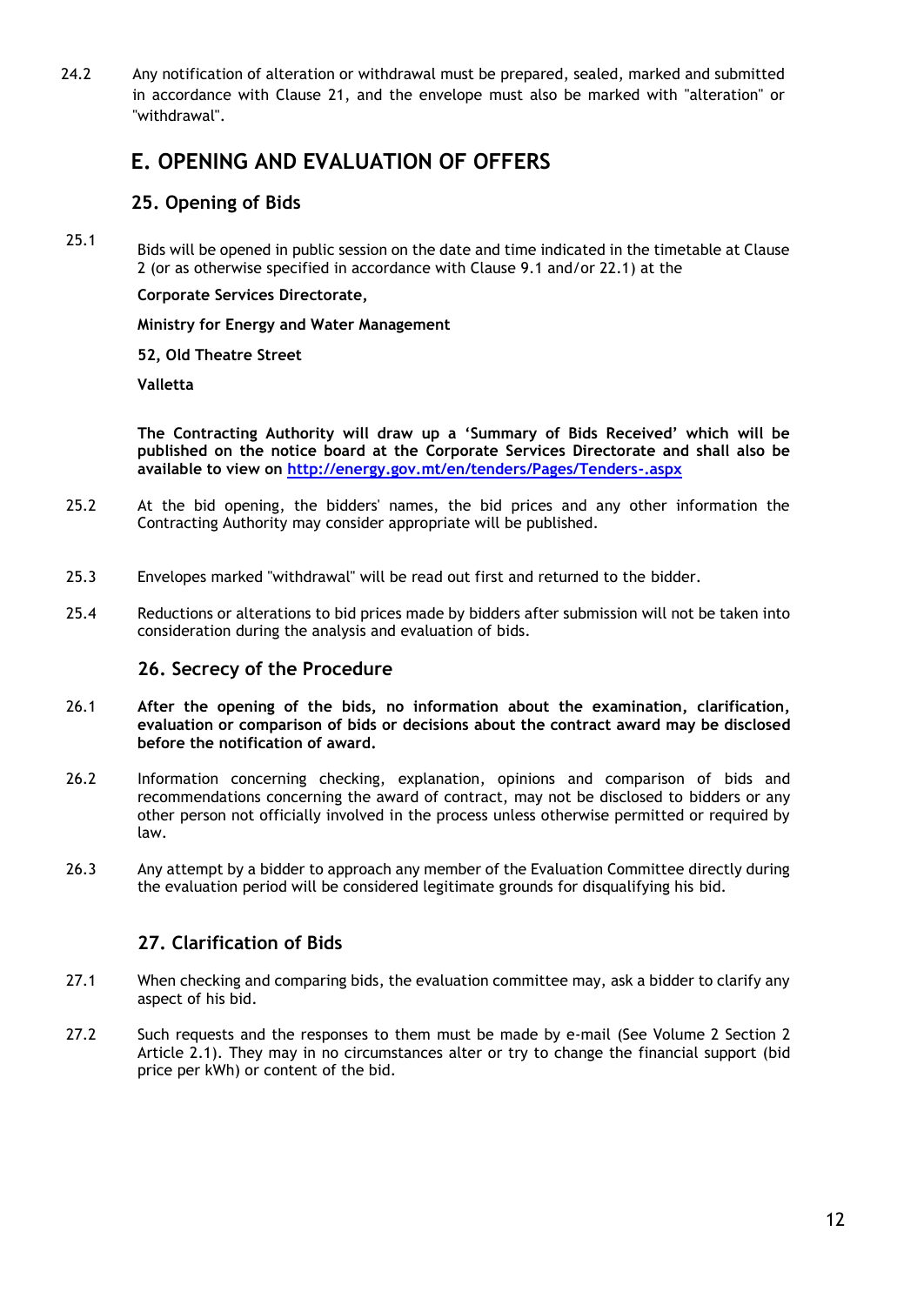### <span id="page-13-0"></span>**28. Bid Evaluation Process**

28.1 The following should be read in conjunction with Clause 25.

#### **Part 1: Administrative / Eligibility and Selection Compliance**

The Evaluation Committee will check the compliance of bids with the instructions given in the ITB document Clause 15.1 (a)

#### 28.2 **Part 2: Selection Criteria**

The Evaluation Committee will check the evidence of financial and economic standing with instructions given in the ITB document Clause 15.1 (b).

#### 28.3 **Part 3. Financial Evaluation**

Bidders who have been considered compliant with the eligibility and selection criteria (Parts 1 and 2) will have their bid for financial support evaluated.

28.4 During the bid evaluation for Parts 1, 2, and 3, the Evaluation Committee shall, request clarifications/ rectifications in respect of incomplete/non-submitted information pertinent to the documentation as outlined in sub-Clause 15.1(a), 15.1(b), and clarifications with respect to sub-Clause 15.1(c) of these Instructions to bidders. Such clarification/rectification/s must be submitted within five (5) working days from notification, and rectifications will be subject to a non-refundable administrative penalty of €50: failure to comply shall result in the bid offer not being considered any further.

# <span id="page-13-1"></span>**29. Correction of Arithmetical Errors**

29.1 Correction of Arithmetical Errors for Admissible bids is not applicable. Bidders are required to state the bid price per kWh in **Figures and Words**. For evaluation purposes the bid price as quoted in words shall prevail.

# <span id="page-13-2"></span>**F. CONTRACT AWARD**

#### <span id="page-13-3"></span>**30. Criteria for Award**

30.1 The sole award criterion will be the *bid price per kWh*. The contract/s will be awarded to the lowest priced bids (per kWh) satisfying the administrative, technical and financial criteria.

The bidder must submit bids for a fixed bid price per kWh for electricity production and corresponding bid capacity as stipulated in L.N. 76 of 2017 *and subsequent amendment L.N. 251 of 2018*.

If the capacity offered as part of a single bid eligible for support cannot be fully accommodated in the remaining un-allocated capacity, the Contracting Authority shall refuse the bid and cancel the unallocated capacity.

In the case when two or more eligible bids with the same bid price per kWh are received, and which bids cannot be all accommodated within the unallocated capacity, the Evaluation Committee will rank the bids in question by the drawing of lots. The concerned bidders will be invited (via an email sent by the Contracting Authority) to attend for the drawing session and a notice shall be published on the MEW's website (energy.gov.mt) showing the date, time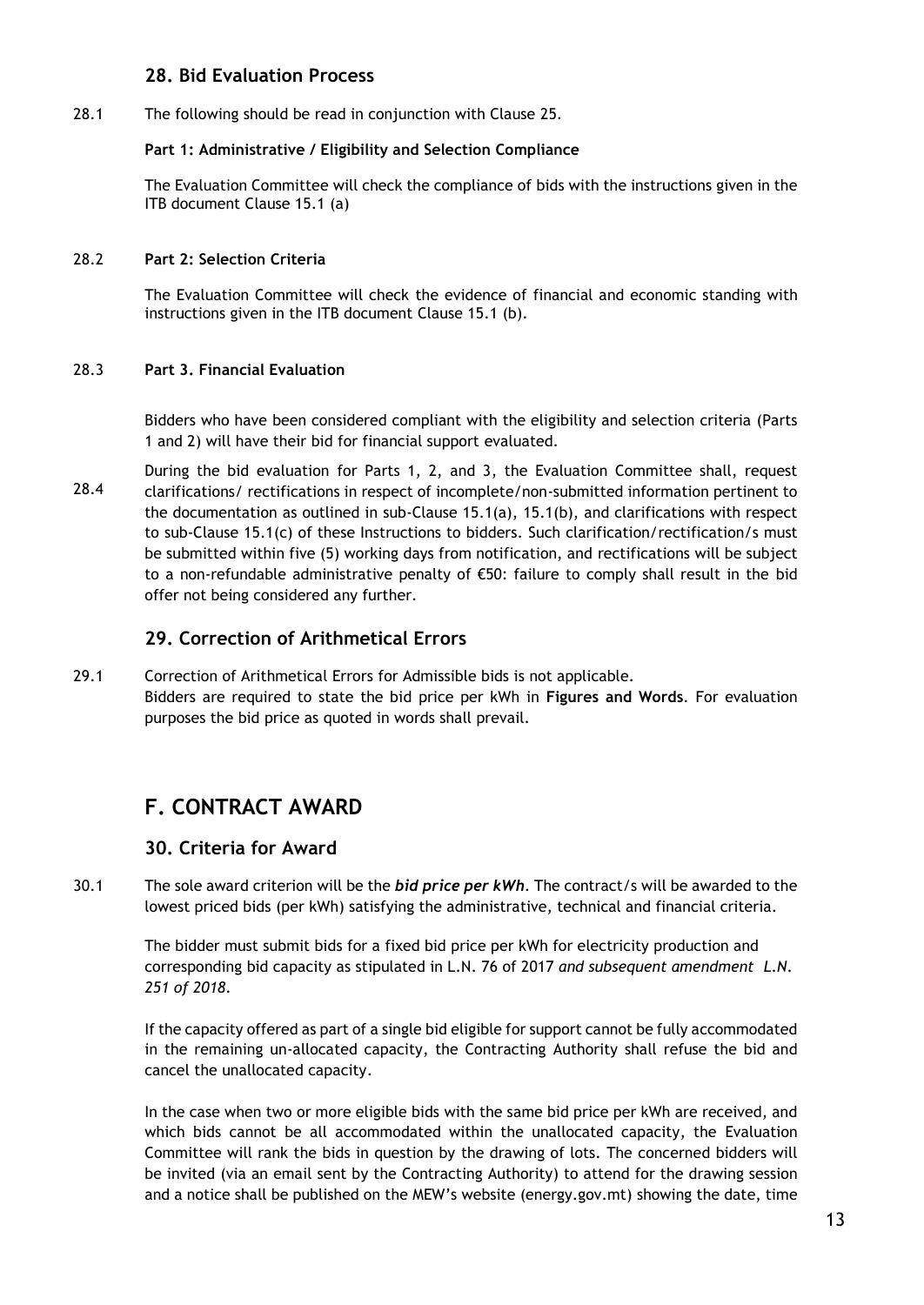and venue of the drawing of lots. However, if one or more of the concerned bidders does not attend for the drawing of lots on the date, time and venue as determined by the Contracting Authority the procedure will nonetheless be executed. The same procedure shall be applied when establishing the ranking order for the purpose of allocating the available grid connection capacity in the case of two or more successful bids at same bid price per kwh.

# <span id="page-14-0"></span>**31. Right of the Contracting Authority to accept or reject any Bid**

- 31.1 The Contracting Authority reserves the right to accept or reject any bid and/or to cancel the whole bidding procedure and reject all bids. The Contracting Authority reserves the right to initiate a new invitation to bid.
- 31.2 In the event of a bid procedure's cancellation, bidders will be notified by the Contracting Authority. If the bid procedure is cancelled before the external envelope of any bid has been opened, the sealed envelopes will be returned, unopened, to the bidders.
- 31.3 Cancellation may occur where:
	- (a) the bid procedure has been unsuccessful, namely where no qualitatively or financially worthwhile bid has been received or there has been no response at all;
	- (b) exceptional circumstances or force majeure;
	- (c) there have been irregularities in the procedure, in particular where these have prevented fair competition;
	- (d) the duration of the evaluation has exceeded the stipulated time limit in Article 17 of Instructions to Bidders.

**In no circumstances will the Contracting Authority be liable for damages, whatever their nature (in particular damages for loss of profits) or relationship to the cancellation of a bid, even if the Contracting Authority has been advised of the possibility of damages. The publication of the recommendation for award does not commit the Contracting Authority to implement the programme/ project announced or to award support.**

# <span id="page-14-1"></span>**32. Notification of Award, Contract Clarifications**

- 32.1 Prior to the expiration of the period of validity of bids, the Contracting Authority will notify the successful bidder/s, in writing, that his/their bid has/have been recommended for award, pending any appeal being lodged in terms of regulation 270 of S.L.174.04, namely the Public Procurement Regulations. Any appeals have to be submitted to the Public Contracts Review Board within ten calendar days of the publishing of the recommendation for award.
- 32.2 Unsuccessful bidders shall be notified with the outcome of the evaluation process, and will be provided the following information:
	- (i) the criteria for award;
	- (ii) the name of the successful bidder/s;
	- (iii) Awarded bid price/s of the successful bidder/s;
	- (v) the deadline for filing a notice of objection (appeal);
	- (vi) the deposit required if lodging an appeal.
- 32.3 The recommendations shall be published on the Notice Board of the Contracting Authority and on: **<http://energy.gov.mt/en/tenders/Pages/Tenders-.aspx>** Moreover the bidders will also be notified by email of the results from the evaluation of the bids submitted.
- 32.4 Successful bidders are required to request an updated grid connection study from Enemalta within 14 calendar days of award for support. Failure to submit this request will lead to the loss of their place in the ranking order for the purpose of grid capacity allocation.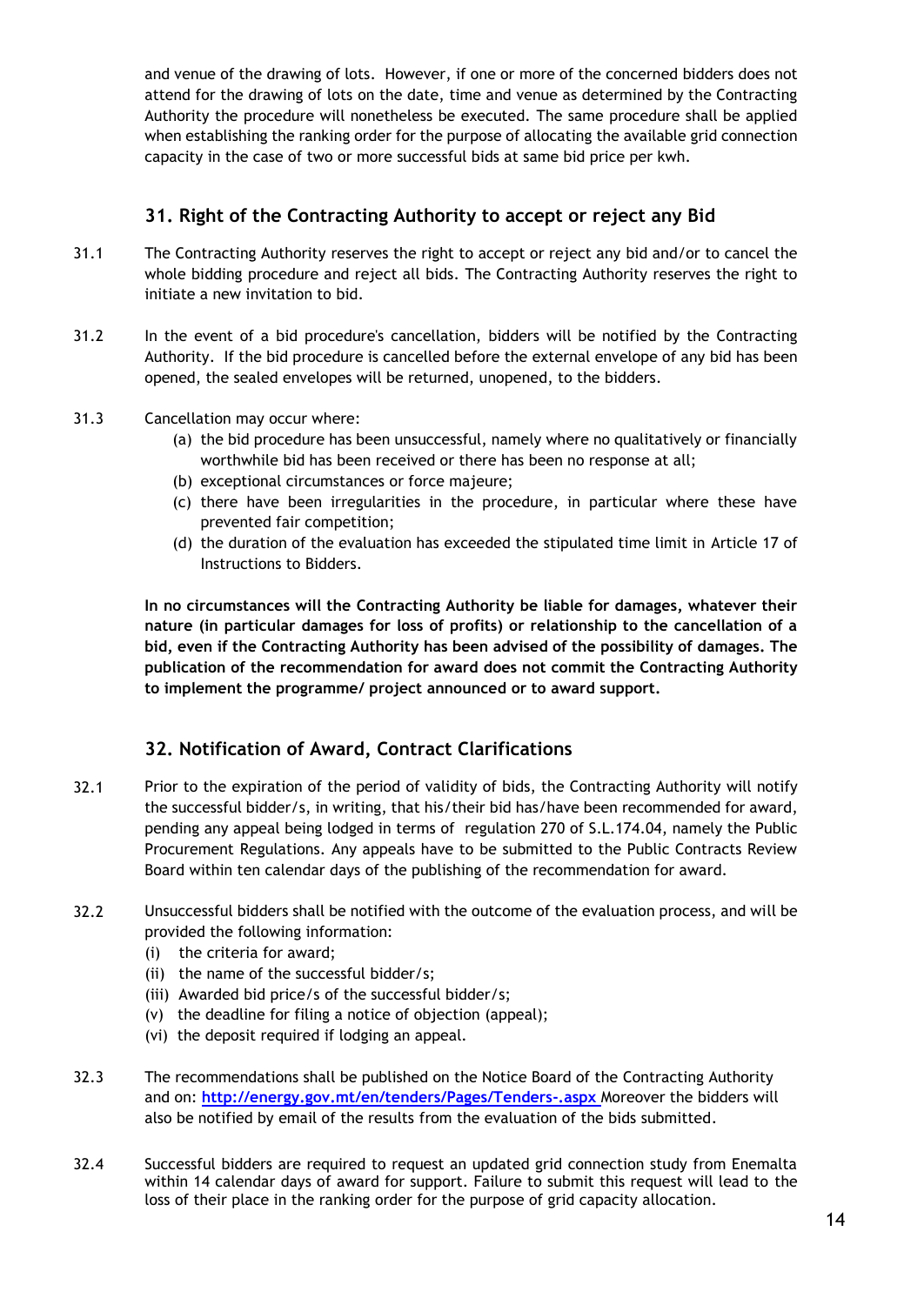32.5 Successful bidders are allowed to relocate the PV system benefiting from support to an alternative site subject to the submission of all documentation requested in Volume 1, Section 1, Clause 15.1(a) (except the bid form) as applicable to the alternative site and subsequent approval by the contracting authority, and provided that the new alternative site falls within the same category as the original site specified in the Award Letter and Contract of Award, and shall be subject to all relevant permits, new chargeable technical studies related to the new site and grid connection costs. The awarded support (price/kWh) and corresponding allocated capacity shall not be altered, but the rank order shall no longer apply for the purpose of grid capacity allocation.

### <span id="page-15-0"></span>**33. Contract Signing and Performance Bond**

- 33.1 After the lapse of the appeals period, and pending that no objections have been received and/or upheld, the successful bidder/s may be invited to clarify certain contractual questions raised therein. Such clarification will be confined to issues that had no direct bearing on the choice of the successful bidder/s. The outcome of any such clarifications, if any, will be set out in a Memorandum of Understanding, to be signed by both parties and incorporated into the contract.
- 33.2 Before the Contracting Authority signs the contract with the successful bidder/s, the successful bidder/s may be requested to provide the documentary proof or statements required to show that it does not fall into any of the exclusion situations listed in Bidder's Declaration Form. The above mentioned documents must be submitted by every member of a Joint Venture/Consortium (if applicable).
- 33.3 The Contractor shall, within 7 calendar days of receipt of the contract, sign and date the contract and return it together with the Performance Bond.
- 33.4 If the selected bidder/s fail/s to sign and date and return the contract/s, other required documentation, and any bonds required within the prescribed 7 calendar days, the Contracting Authority may consider the interest of the bidder/s to be withdrawn without any further notice, and without prejudice to the Contracting Authority's right to claim compensation or pursue any other remedy in respect of such failure, and the successful bidder/s will have no claim whatsoever against the Contracting Authority.

The bidder/s whose eligible bid has been evaluated as next cheapest may be recommended for award, and so on and so forth.

- 33.5 Only the signed contract/s will constitute an official commitment on the part of the Contracting Authority, and activities **may not begin until the contract has been signed by the Contracting Authority and the successful bidder/s.**
- 33.6 The performance bond referred to in the Conditions is set at Euro50,000, and must be presented in the form specified in Volume 2, Section 3, to the ITB document.

The performance bond shall be released within 30 days from when the PV installation is commissioned and connected to the distribution system through the appropriate metering equipment provided by the distribution system operator.

The contractor shall be considered to be in breach of the conditions of the award if the installed (and commissioned) capacity is lower than 80% of the relevant bid capacity. This shall lead to the partial or full forfeiture of the performance bond as shown below:

- (a) If the installed and commissioned Capacity is smaller or equal than 50% of the bid capacity or smaller than 1MWp, this shall lead to the complete forfeiture of the performance bond and **withdrawal of the award of support**;
- (b) If the installed and commissioned capacity is between 50% and 80% of the relevant bid capacity, and is not smaller than 1MWp, this shall lead to the partial forfeiture of the performance bond. This shall be calculated as follows: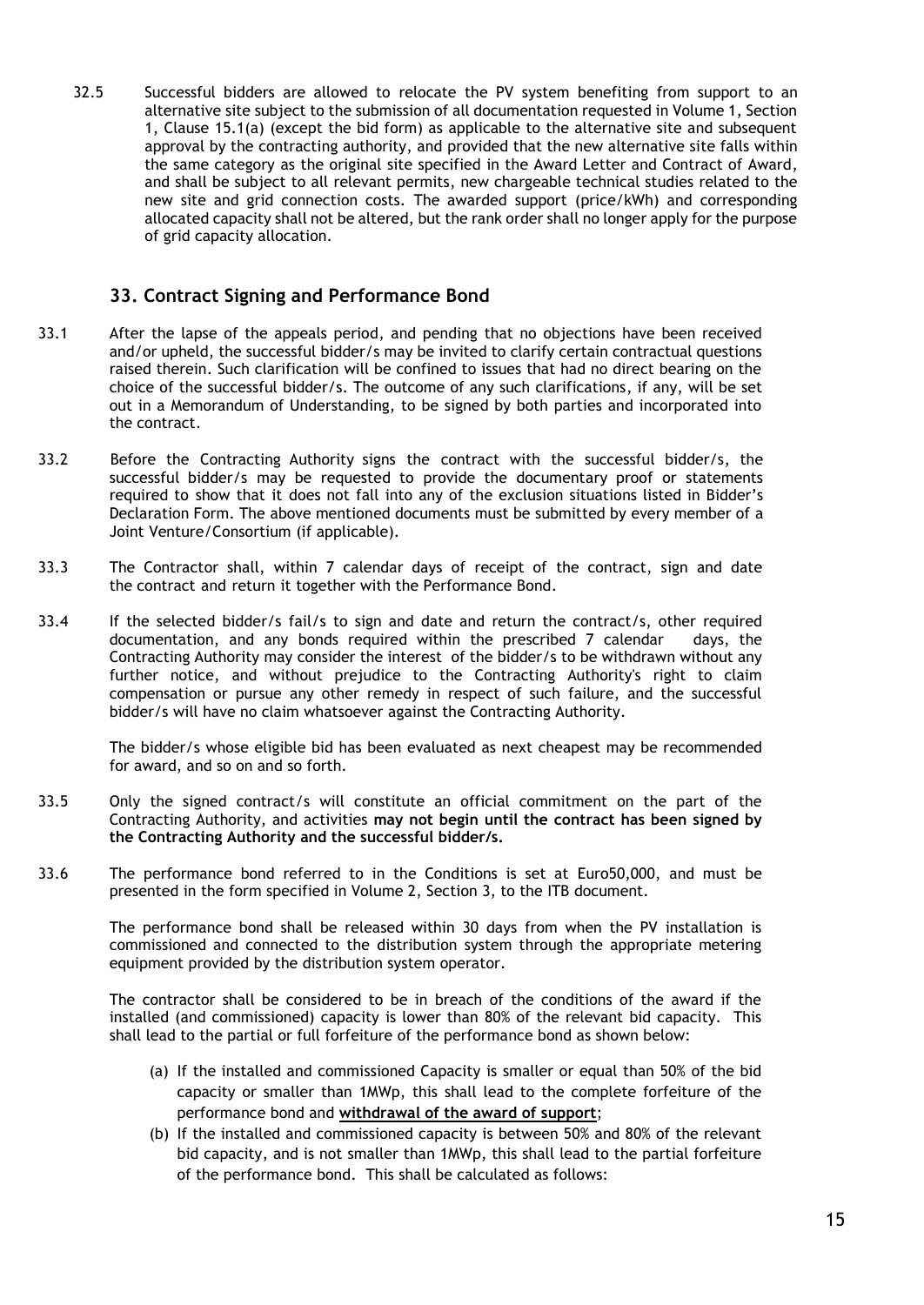#### 0.3

# <span id="page-16-0"></span>**G. MISCELLANEOUS**

#### <span id="page-16-1"></span>**34. Ethics Clauses**

- 34.1 Any attempt by a candidate or bidder to obtain confidential information, enter into unlawful agreements with competitors or influence the committee or the Contracting Authority during the process of examining, clarifying, evaluating and comparing bids will lead to the rejection of his candidacy or bid and may result in administrative penalties.
- 34.2 When putting forward a candidacy or bid, the candidate or bidder must declare that he is affected by no potential conflict of interest, and that he has no particular link with other bidders or parties involved.
- 34.3 The Contractor must at all times act impartially and as a faithful adviser in accordance with the code of conduct of his profession. He may not commit the Contracting Authority in any way without its prior written consent.
- 34.4 For the duration of the contract, the Contractor and his staff must respect human rights and undertake not to offend the political, cultural and religious morals of Malta.
- 34.5 The Contractor and his staff must not exercise any activity or receive any advantage inconsistent with their obligations to the Contracting Authority.
- 34.6 The Contractor and his staff are obliged to maintain professional secrecy for the entire duration of the contract and after its completion.
- 34.7 The contract governs the Parties' use of all reports and documents drawn up, received or presented by them during the execution of the contract.
- 34.8 The Contractor shall refrain from any relationship likely to compromise his independence or that of his staff. If the Contractor ceases to be independent, the Contracting Authority may, regardless of injury, terminate the contract without further notice and without the Contractor having any claim to compensation.

### <span id="page-16-2"></span>**35. Data Protection and Freedom of Information**

- 35.1 Any personal data submitted in the framework of the competitive bidding rules and/or subsequently included in the contract shall be processed pursuant to the Data Protection Act (2001) and all of its subsidiary legislation. It shall be processed solely for the purposes of the performance, management and follow-up of the bidding procedure and/or subsequent contract by the Contracting Authority without prejudice to possible transmission to the bodies charged with a monitoring or inspection task in conformity with National and/or Community law.
- 35.2 The provisions of this document/contract are without prejudice to the obligations of the Contracting Authority in terms of the Freedom of Information Act (Cap. 496 of the Laws of Malta). The Contracting Authority, prior to disclosure of any information to a third party in relation to any provisions of this document/contract which have not yet been made public, shall consult the contractor in accordance with the provisions of the said Act, pertinent subsidiary legislation and the Code of Practice issued pursuant to the Act. Such consultation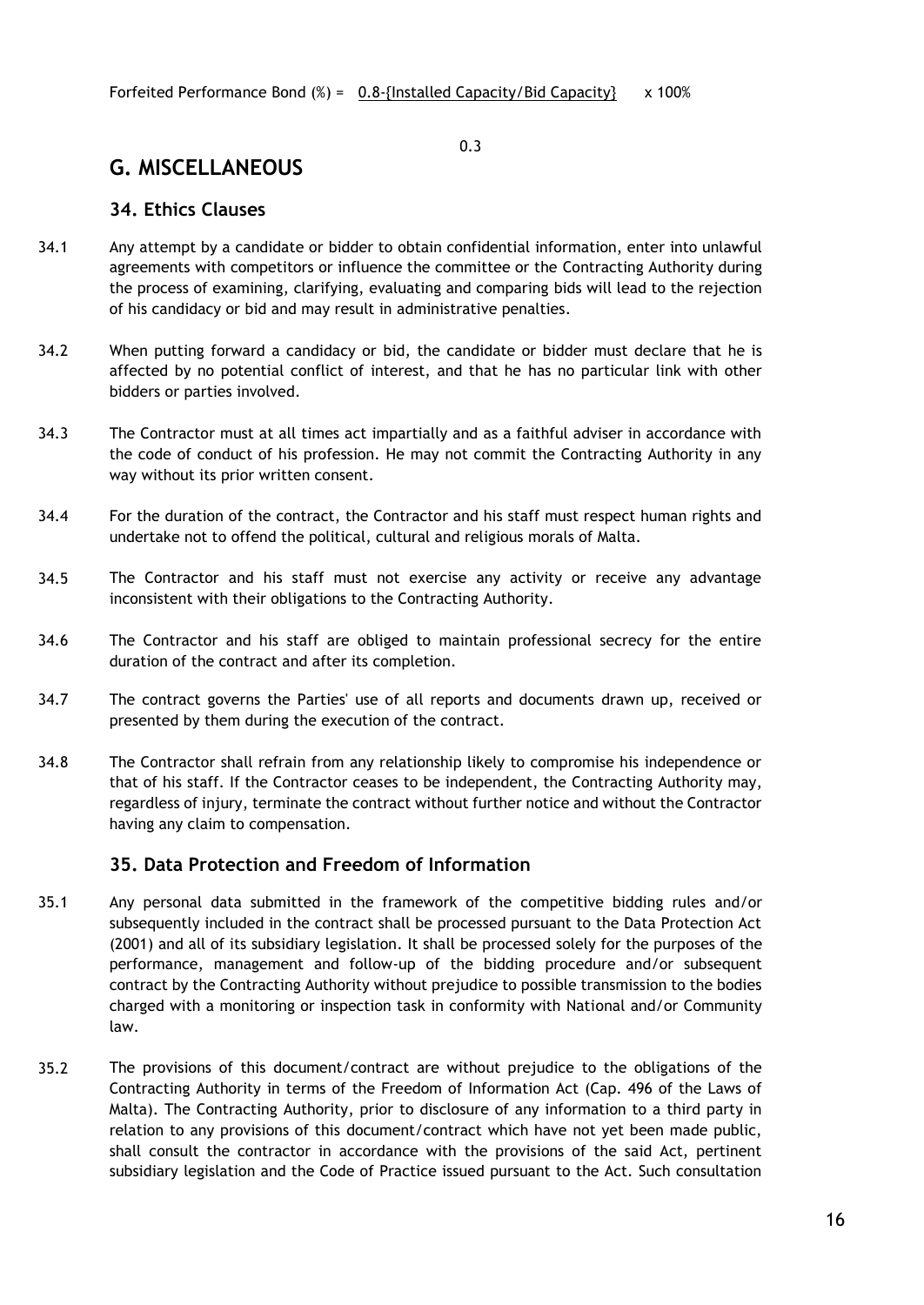shall in no way prejudice the obligations of the Contracting Authority in terms of the Freedom of Information Act.

# <span id="page-17-0"></span>**36. Gender Equality**

36.1 In carrying out his/her obligations in pursuance of this contract, the bidder shall ensure the application of the principle of gender equality and shall thus 'inter alia' refrain from discriminating on the grounds of gender, marital status or family responsibilities. Bidders are to ensure that these principles are manifest in the organigram of the company where the principles aforementioned, including the selection criteria for access to all jobs or posts, at all levels of the occupation hierarchy are amply proven. In this document words importing one gender shall also include the other gender.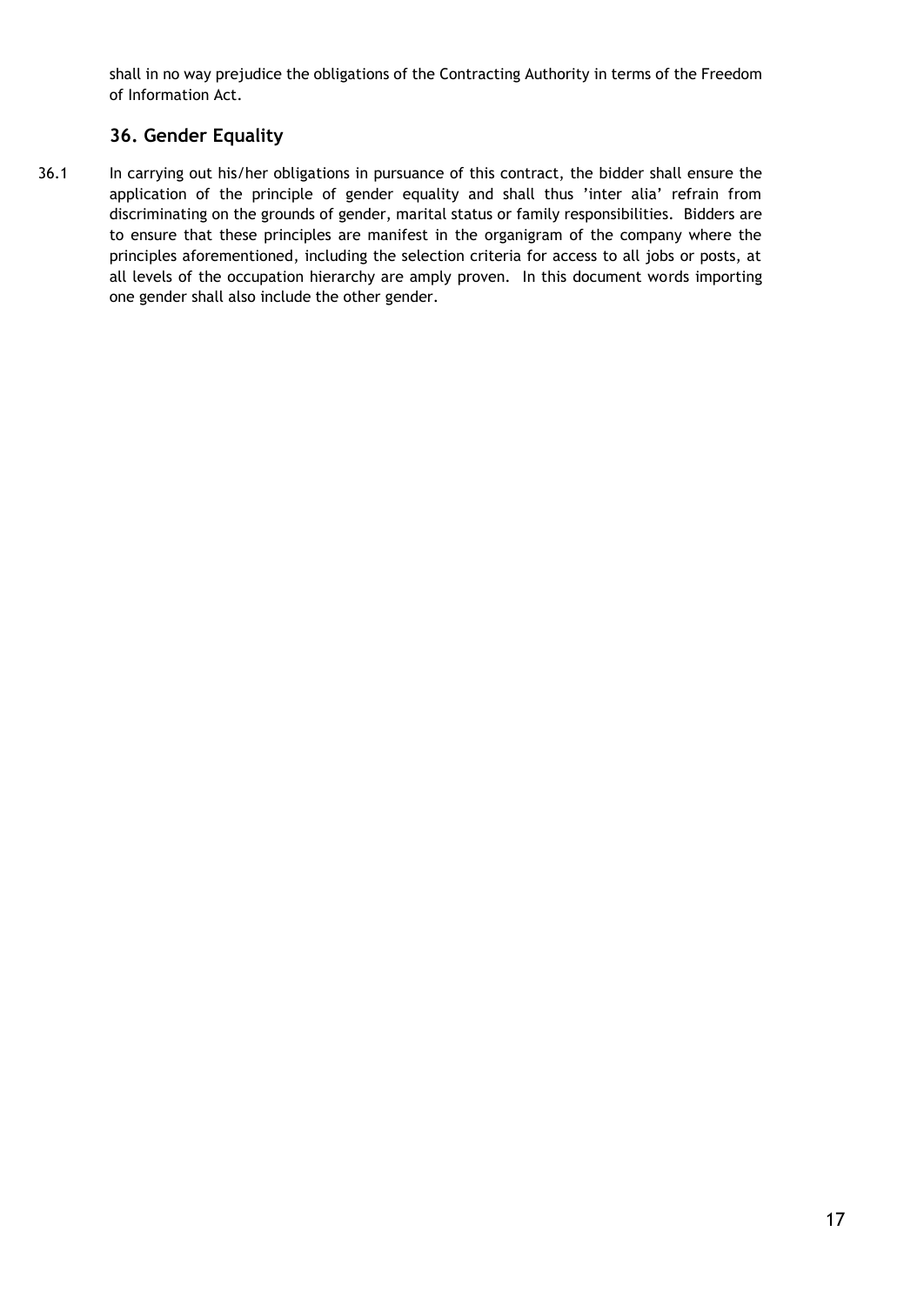# **VOLUME 1 SECTION 2 – BID FORM**

<span id="page-18-0"></span>**Publication reference: ................................................**

| A. Bid<br><b>SUBMITTED BY:</b>                                         |  |                    | (This will be included in the Summary of Bids Received) |
|------------------------------------------------------------------------|--|--------------------|---------------------------------------------------------|
| In case of a Joint Venture/Consortium:<br>Name(s) of Leader/Partner(s) |  | <b>Nationality</b> | of<br>Proportion<br>Responsibilities <sup>2</sup>       |
| Leader <sup>1</sup>                                                    |  |                    |                                                         |
| Partner <sup>1</sup>                                                   |  |                    |                                                         |
| Etc                                                                    |  |                    |                                                         |

# **B CONTACT PERSON (for this bid)**

| Name           |          | Surname |  |
|----------------|----------|---------|--|
| Telephone      |          | Mobile  |  |
| <b>Address</b> |          |         |  |
|                | $\cdots$ |         |  |
| E-mail         |          |         |  |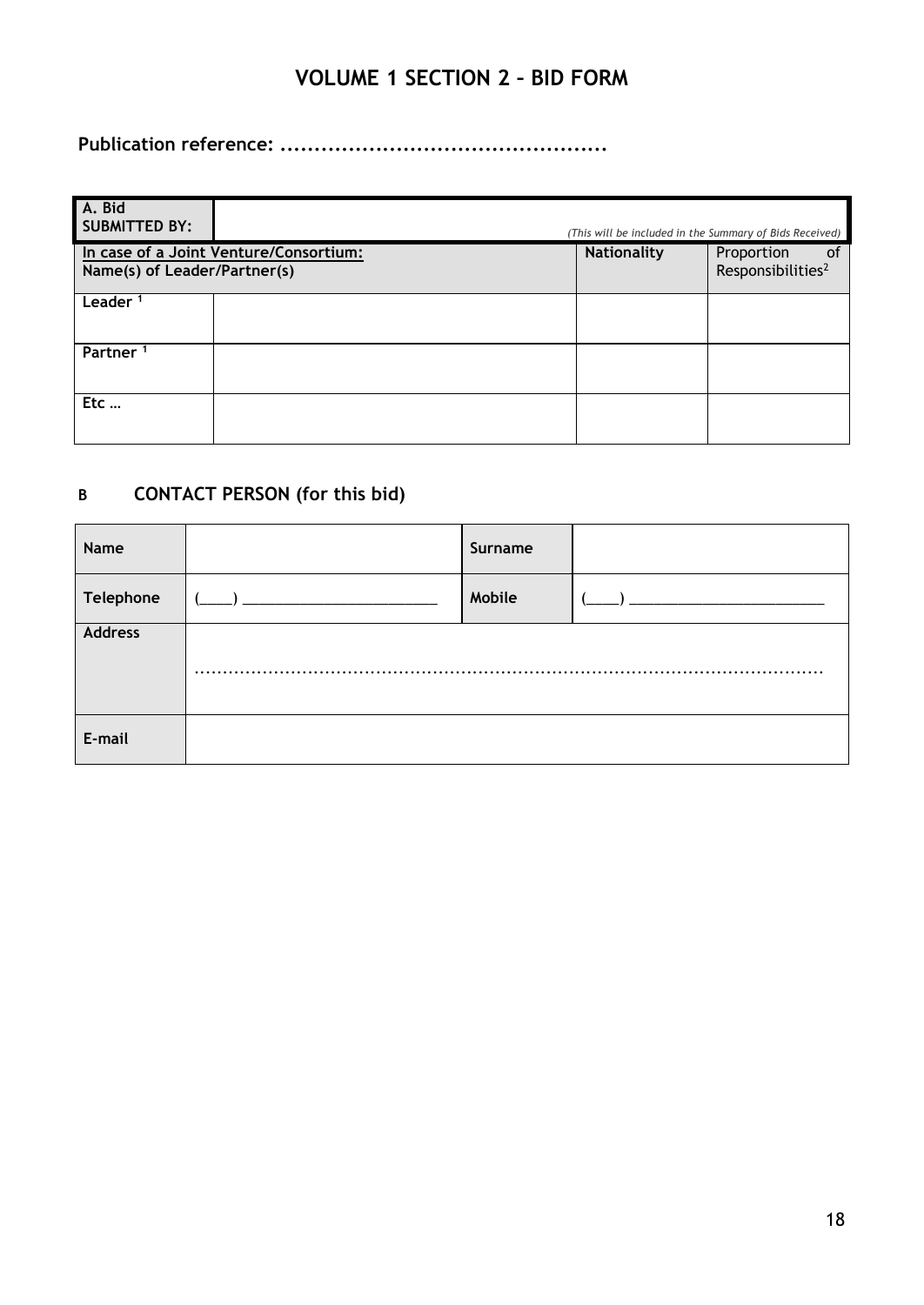### **C BIDDER'S DECLARATION(S)**

**To be completed and signed by the bidder (including each partner in a joint venture/ consortium).**

In response to your letter of invitation to bid for the above contract for support, we, the undersigned, hereby declare that:

- **1 I/**We have examined, and accept in full and in its entirety, the content of this bid document (including subsequent Clarifications Notes issued by the Contracting Authority) for invitation to bid No  $[\underline{\hspace{1cm}} \underline{\hspace{1cm}} \underline{\hspace{1cm}} \underline{\hspace{1cm}} \underline{\hspace{1cm}}]$  of  $[\underline{\hspace{1cm}} \underline{\hspace{1cm}} \underline{\hspace{1cm}} \underline{\hspace{1cm}} \underline{\hspace{1cm}} \underline{\hspace{1cm}} \underline{\hspace{1cm}} \underline{\hspace{1cm}} \underline{\hspace{1cm}} \underline{\hspace{1cm}} \underline{\hspace{1cm}} \underline{\hspace{1cm}} \underline{\hspace{1cm}} \underline{\hspace{1cm}} \underline{\hspace{$ accept the contents thereto in their entirety, without reservation or restriction. We also understand that any disagreement, contradiction, alteration or deviation shall lead to our bid offer not being considered any further.
- **2 I/**We offer to provide, in accordance with the terms of the bid document and the conditions and time limits laid down, without reserve or restriction, the requirements stated in the contract.
- **3** The total bid price per kWh of our bid is: as per *Volume 3 – 'Bid and Capacity Offered'* form (inclusive of duties, other taxes but exclusive of VAT).
- **4** This bid is valid for a period of 90 days from the final date for submission of bids.
- **5** If our bid price per kWh and corresponding bid capacity is accepted, I/we undertake to provide a performance bond as specified in the conditions.
- **6 I/**We are making this application in our own right and [**as partner in the joint venture/consortium** led by < name of the leader / ourselves > ] for this bid. I/We confirm that we are not benefiting and/or requesting/bidding for aid for the same project in any other form. [We confirm, as a partner in the joint venture/consortium, that all partners are jointly and severally liable by law for the performance of the contract, that the lead partner is authorized to bind, and receive instructions for and on behalf of, each member. We are fully aware that, in the case of a joint venture/consortium, any modifications to the composition of the joint venture/consortium are subject to the approval of the Contracting Authority in the course of the evaluation of the bids.
- **7 I/**We are not bankrupt or under an administration appointed by the Court, or under proceedings leading to a declaration of bankruptcy. We also declare that we have not been convicted criminally, or found guilty of professional misconduct. Furthermore, we are up-to-date in the payment of social security contributions and other taxes. Documentary evidence may be requested to be produced during the evaluation stage.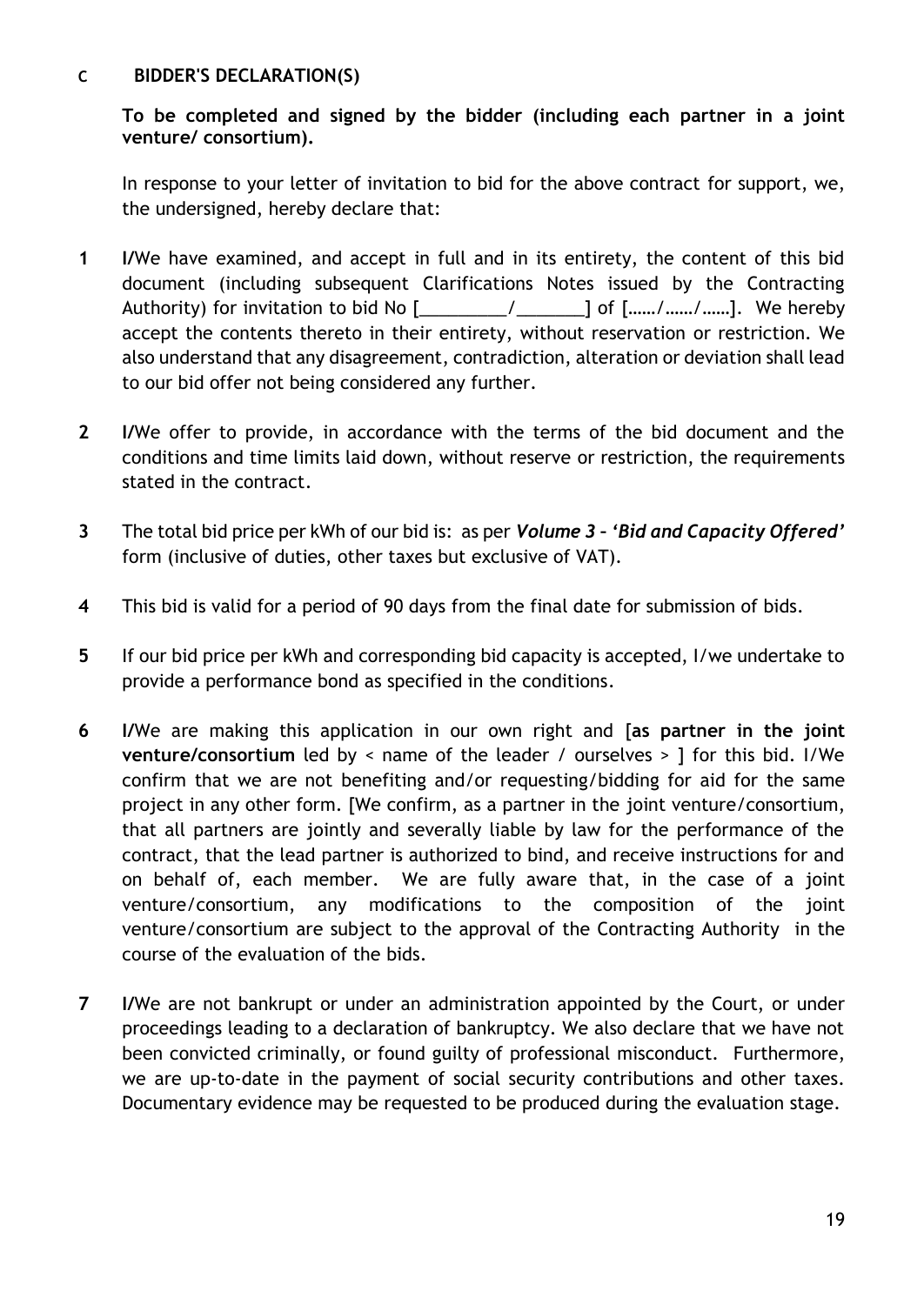- **8 I/**We agree to abide by the ethics clauses of the instructions to bidders and, in particular, have no potential conflict of interests or any relation with other candidates or other parties in the bid procedure at the time of the submission of this application.
- **9 I/**We will inform the Contracting Authority immediately if there is any change in the above circumstances at any stage during the implementation of the contract. I/We also fully recognize and accept that any false, inaccurate or incomplete information deliberately provided in this application may result in our exclusion from this and other contracts funded by the Government of Malta and/or the European Union.
- **10** Our bid submission has been made in conformity with the Instructions to Bidders.
- **11** I/We acknowledge that the Contracting Authority may request clarification/rectification(s) as stipulated in Clause 15.1 of the ITB.
- **12** I/We note that the Contracting Authority is not bound to proceed with this invitation to bid and that it reserves the right to cancel or award only part of the contract. It will incur no liability towards us should it do so.

# **13 Specific Declarations**

- a. I/We confirm that we will comply with planning permission requirements.
- b. I/We confirm that the proposed photovoltaic installation will be grid connected according to the requirements set by the Distribution System Operator.
- c. I/We are aware that all the information submitted in this application may be cross checked with other government entities and authorise the Contracting Authority to ask any other government entity to provide the required information.
- d. I/We shall give access to all relevant government entities to inspect the photovoltaic installation after due notice is given by the Contracting authority.
- e. I/We am/are aware that personal information provided in this submission is protected and used in accordance with the Data Protection Act. Information being provided will be used and shared by/with the Regulator for Energy and Water Services (REWS) and its agents, Planning Authority, and relevant organisations involved in the administration, supervision and auditing of the support scheme. The information may also be used to demonstrate market transformation trends.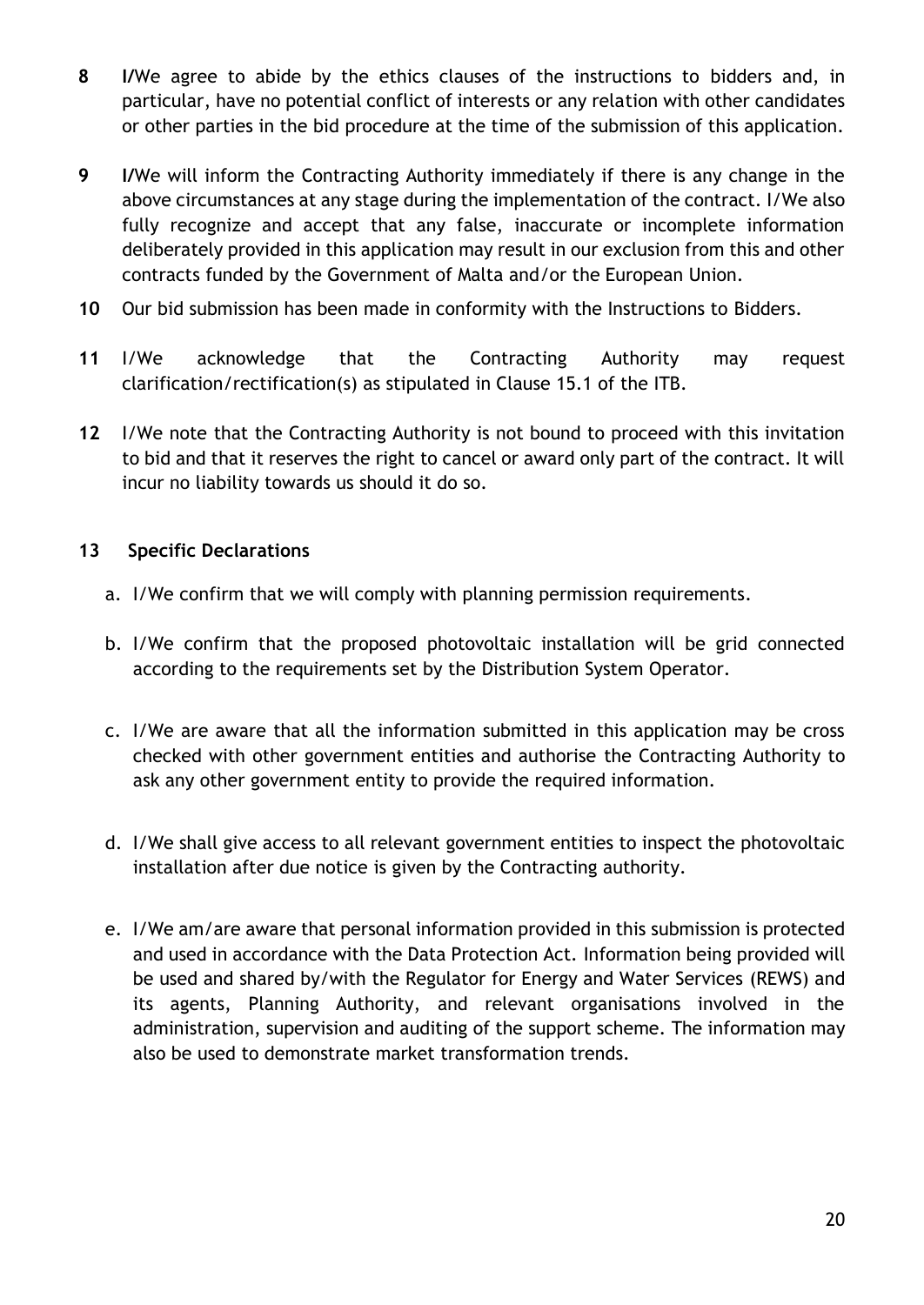# **VOLUME 1 SECTION 3 - STATE AID DECLARATION FORM**

# <span id="page-21-0"></span>**SECTION A**

# **1.0 Details of the Applicant**

*Please insert your personal details if applying as an individual or those of the Legal Representative if bid is submitted on behalf of an Undertaking (1) . In the case of a consortium/joint venture, insert the details of the person/s holding power of attorney as submitted in Form 1.*

| Full Name of Individual or Legal<br>Representative:                                                      |             |                     |  |
|----------------------------------------------------------------------------------------------------------|-------------|---------------------|--|
| <b>Contact Address:</b>                                                                                  |             |                     |  |
| I.D. / Passport No.:                                                                                     |             |                     |  |
| Tel. No. (Fixed Line):                                                                                   |             |                     |  |
| Tel. No. (Mobile):                                                                                       |             |                     |  |
| Email:                                                                                                   |             |                     |  |
| Name of Undertaking (if applicable):                                                                     |             |                     |  |
| VAT No. (if applicable):                                                                                 |             |                     |  |
| Company (or equivalent) Reg. No. /<br>Trading License No: (if applicable):                               |             |                     |  |
| Size of Undertaking (if applicable) <sup>(2)</sup> :                                                     | $\Box$ mall | $D$ Medium $D$ arge |  |
| <b>NACE</b><br>code<br>of<br>Undertaking's<br>main<br>economic activity (if applicable) <sup>(3)</sup> : |             |                     |  |
| 2.0 Declaration of the Applicant(s) $(4)$                                                                |             |                     |  |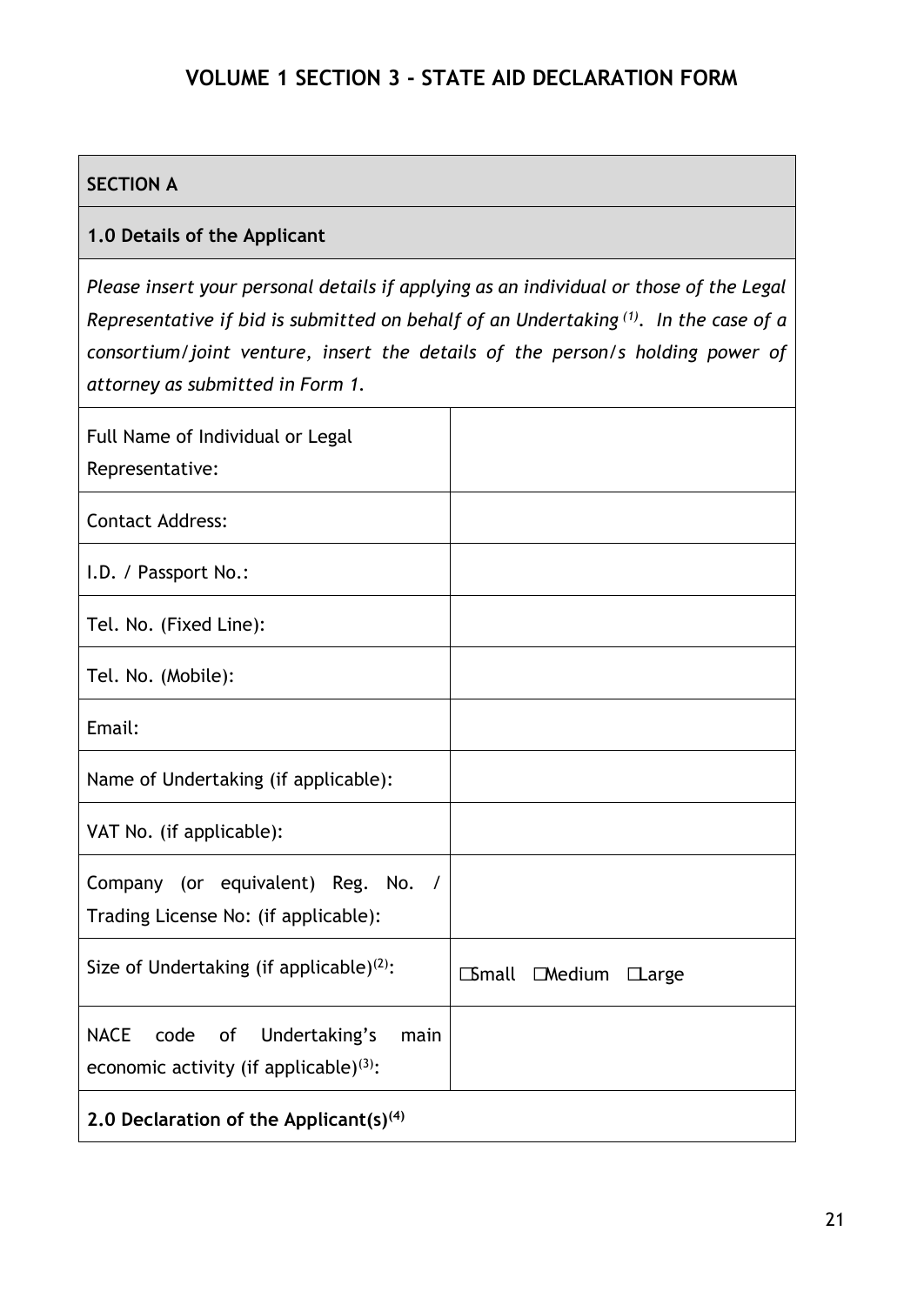I/We declare that there has **not been any start of works** prior to the submission of this application for support: 'start of works' here meaning the earlier of either the start of construction works relating to the investment, or the first legally binding commitment to order equipment or any other commitment that makes the investment irreversible, whichever is the first in time. Buying land and preparatory works such as obtaining permits and conducting preliminary feasibility studies are not considered 'start of works'. For takeovers, 'start of works' means the moment of acquiring the assets directly linked to the acquired establishment;

I/We declare that I/we have NOT been found guilty and, or have NOT been convicted of a criminal offence and, or have NOT been subject to any form of enforcement action by any official authority in the past 5 years and, or there are NO pending charges against me/us;

I/We declare that the undertaking/s in 1.0 above, is(are) an undertaking which is(are) not subject to an outstanding recovery order following a previous European Commission decision declaring an aid illegal and incompatible with the internal market;

I/We declare that the undertaking/s in 1.0 above, is(are) not an "undertaking in difficulty"<sup>(5)</sup> as defined by the applicable Guidelines on State aid for rescuing and restructuring nonfinancial undertakings in difficulty (2014/C 249/01), as amended or replaced.

I/We are applying for the Scheme without financial incentives / grants, as applicable on the date of submission of this application, and confirm that no financial incentives / grants have been or will be assigned to this PV system other than the aid being requested in response to this ITB. The Public Funding being requested as aid is a premium which is equal to the difference between the applicable bid price (when awarded) and the applicable proxy for the market price as determined by the Regulator (which may vary) over the 20 years of the guaranteed support period.

Date (dd/mm/yyyy): \_\_\_\_\_/\_\_\_\_\_\_\_\_\_\_\_\_/\_\_\_\_\_\_\_\_

| Signature | Full Name(s) of<br>Signatory /<br><b>Signatories</b> | <b>Position</b><br>held: | <b>Identity Card No</b><br>/ Passport No | <b>Contact Tel</b><br>No / Mobile<br><b>No</b> |
|-----------|------------------------------------------------------|--------------------------|------------------------------------------|------------------------------------------------|
|           |                                                      |                          |                                          |                                                |
|           |                                                      |                          |                                          |                                                |
|           |                                                      |                          |                                          |                                                |
|           |                                                      |                          |                                          |                                                |
|           |                                                      |                          |                                          |                                                |
|           |                                                      |                          |                                          |                                                |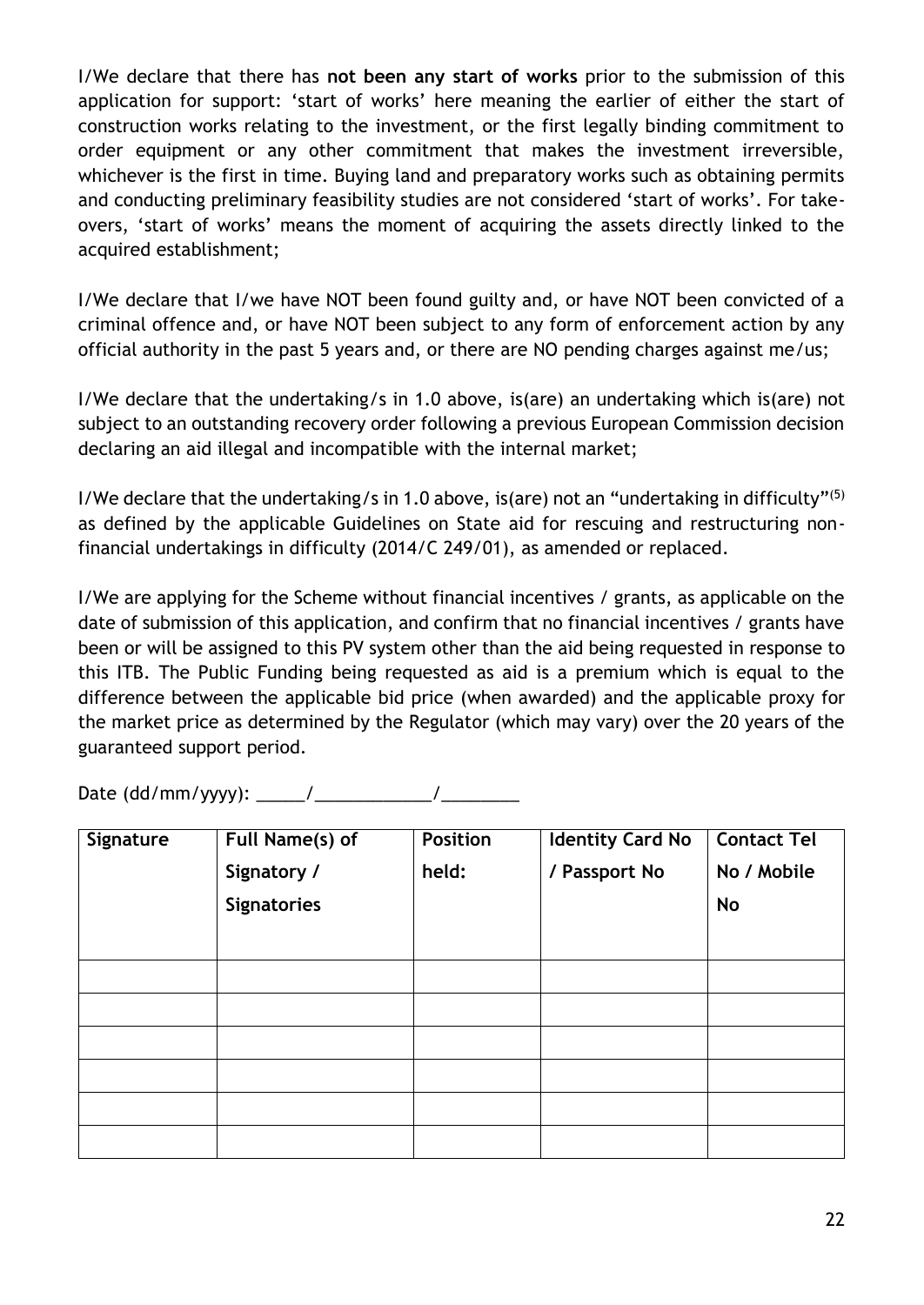| <b>SECTION B - Declaration by Warranted Auditor</b>                                |                                                  |
|------------------------------------------------------------------------------------|--------------------------------------------------|
| This is to certify that Undertaking defined in Section A, with Name:               |                                                  |
|                                                                                    | VAT No / Registration No: ____________ is not an |
| "undertaking in difficulty" as defined in the Guidelines on State aid for rescuing |                                                  |
| and restructuring non-financial undertakings in difficulty.                        |                                                  |
| Signature:                                                                         |                                                  |
| Name & Surname:                                                                    |                                                  |
| Firm Registration No (if applicable):                                              |                                                  |
| ID No:                                                                             |                                                  |
| <b>Warrant No:</b>                                                                 |                                                  |
| Telephone/Mobile No:                                                               |                                                  |
| $E/mail$ :                                                                         |                                                  |
| Address:                                                                           |                                                  |
| Date (dd/mmm/yyyy):                                                                |                                                  |
| <b>Rubber Stamp:</b>                                                               |                                                  |
|                                                                                    |                                                  |

NOTES:

- (1) "Undertaking" means any entity engaged in an economic activity, regardless of its legal status and the way in which it is financed. For the purposes of this definition "entity" includes any natural or legal person engaged in the provision of a good or service on the market". Please note that definition of an undertaking includes a natural person who has a generator and intends to sell electricity through this scheme.
- (2) Please indicate the category of your activity by choosing from small, medium or large in terms of the Definition in Commission Recommendation 2003/361/EC of 6 May 2003 concerning the definition of micro, small and medium sized enterprises, hereunder reproduced: Staff headcount and financial thresholds determining enterprise categories
	- a. The category of micro, small and medium-sized enterprises ('SMEs') is made up of enterprises which employ fewer than 250 persons and which have an annual turnover not exceeding EUR 50 million, and/or an annual balance sheet total not exceeding EUR 43 million.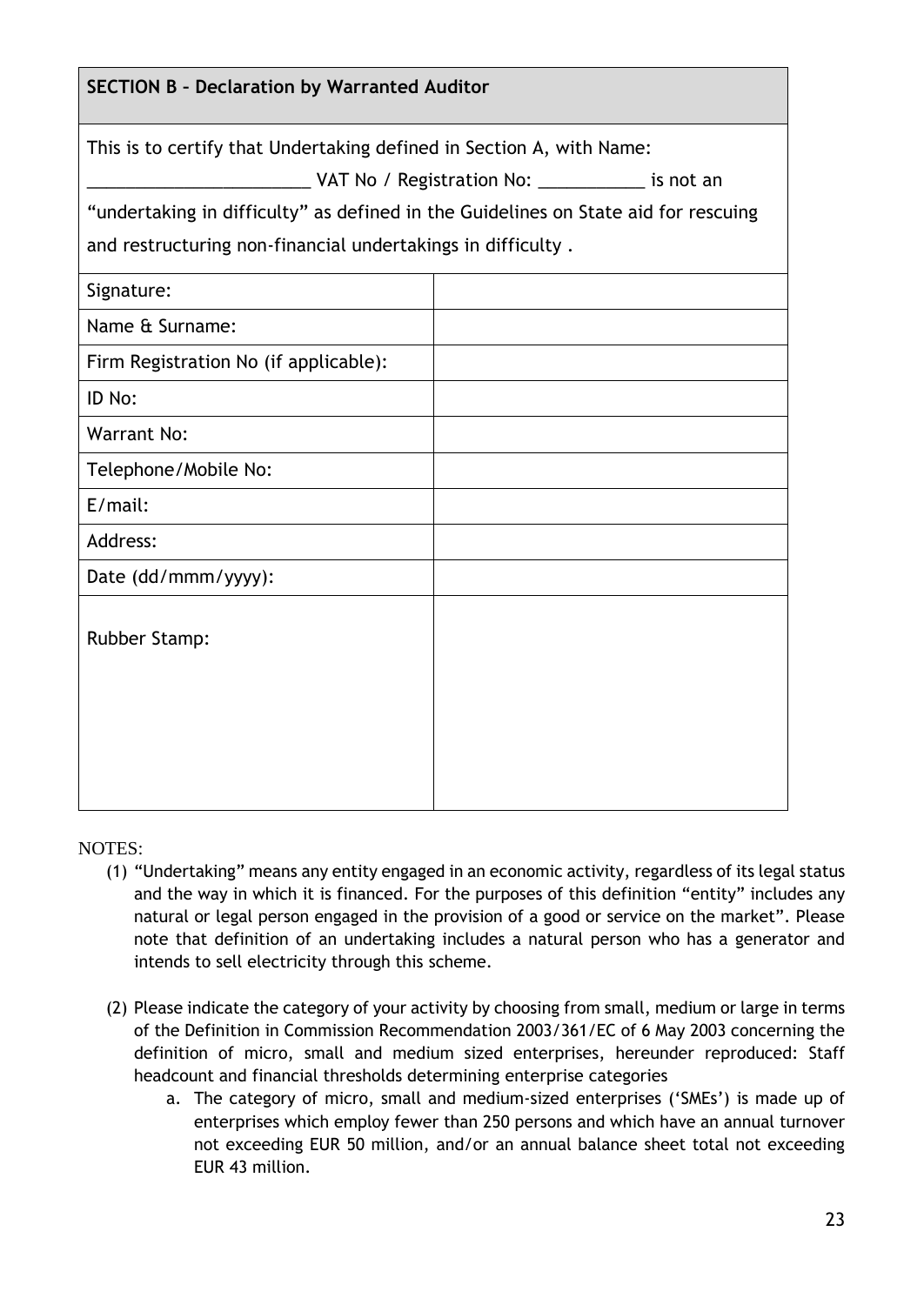- b. Within the SME category, a small enterprise is defined as an enterprise which employs fewer than 50 persons and whose annual turnover and/or annual balance sheet total does not exceed EUR 10 million.
- c. Within the SME category, a micro-enterprise is defined as an enterprise which employs fewer than 10 persons and whose annual turnover and/or annual balance sheet total does not exceed EUR 2 million.

Tick "Small" if you are a natural person or enterprise employing fewer than 50 persons and whose annual turnover and/or annual balance sheet total does not exceed EUR 10 million; otherwise Tick "Medium" if you are a natural person or enterprise employing more than 50 persons but less than 250 and which have an annual turnover not exceeding EUR 50 million, and/or an annual balance sheet total which exceeds EUR 10 million but is lower than EUR 43 million; or otherwise Tick "Large" if you are a natural person that employs more than 250 persons and which have an annual turnover exceeding EUR 50 million, and/or an annual balance sheet total exceeding EUR 43 million.

(3) NACE code: Please indicate the NACE code of your main activity. The list of the NACE codes may be found in NACE Rev. 2 statistical classification of economic activities as laid down in Regulation (EC) No 1893/2006 of the European Parliament and of the Council of 20 December 2006, establishing the statistical classification of economic activities NACE Revision 2 and amending Council Regulation (EEC) No 3037/90 as well as certain EC Regulations on specific statistical domains.

(<http://ec.europa.eu/eurostat/documents/3859598/5902521/KS-RA-07-015-EN.PDF>)

- (4) In the case when the applicant is an organisation / company, the required number of Legal Representatives are also making the declaration on behalf of the directors of the Undertaking.
- (5) Definition of 'undertaking in difficulty' In line with paragraph 20 of the Guidelines on State aid for rescuing and restructuring non-financial undertakings in difficulty, an undertaking is considered to be in difficulty when, without intervention by the State, it will almost certainly be condemned to going out of business in the short or medium term. Therefore, an undertaking is considered to be in difficulty if at least one of the following circumstances occurs: (a) In the case of a limited liability company, where more than half of its subscribed share capital has disappeared as a result of accumulated losses. This is the case when deduction of accumulated losses from reserves (and all other elements generally considered as part of the own funds of the company) leads to a negative cumulative amount that exceeds half of the subscribed share capital. For the purposes of this provision, "limited liability company" refers in particular to the types of company mentioned in Annex I of Directive 2013/34/EU34 and "share capital" includes, where relevant, any share premium. (b) In the case of a company where at least some members have unlimited liability for the debt of the company, where more than half of its capital as shown in the company accounts has disappeared as a result of accumulated losses. For the purposes of this provision, "a company where at least some members have unlimited liability for the debt of the company" refers in particular to the types of company mentioned in Annex II of Directive 2013/34/EU. (c) Where the undertaking is subject to collective insolvency proceedings or fulfils the criteria under its domestic law for being placed in collective insolvency proceedings at the request of its creditors. (d) In the case of an undertaking that is not an SME, where, for the past two years: (1) the undertaking's book debt to equity ratio has been greater than 7.5 and (2) the undertaking's EBITDA interest coverage ratio has been below 1.0. An SME that has been in existence for less than three years will not be considered to be in difficulty unless it meets the condition set out in paragraph (c).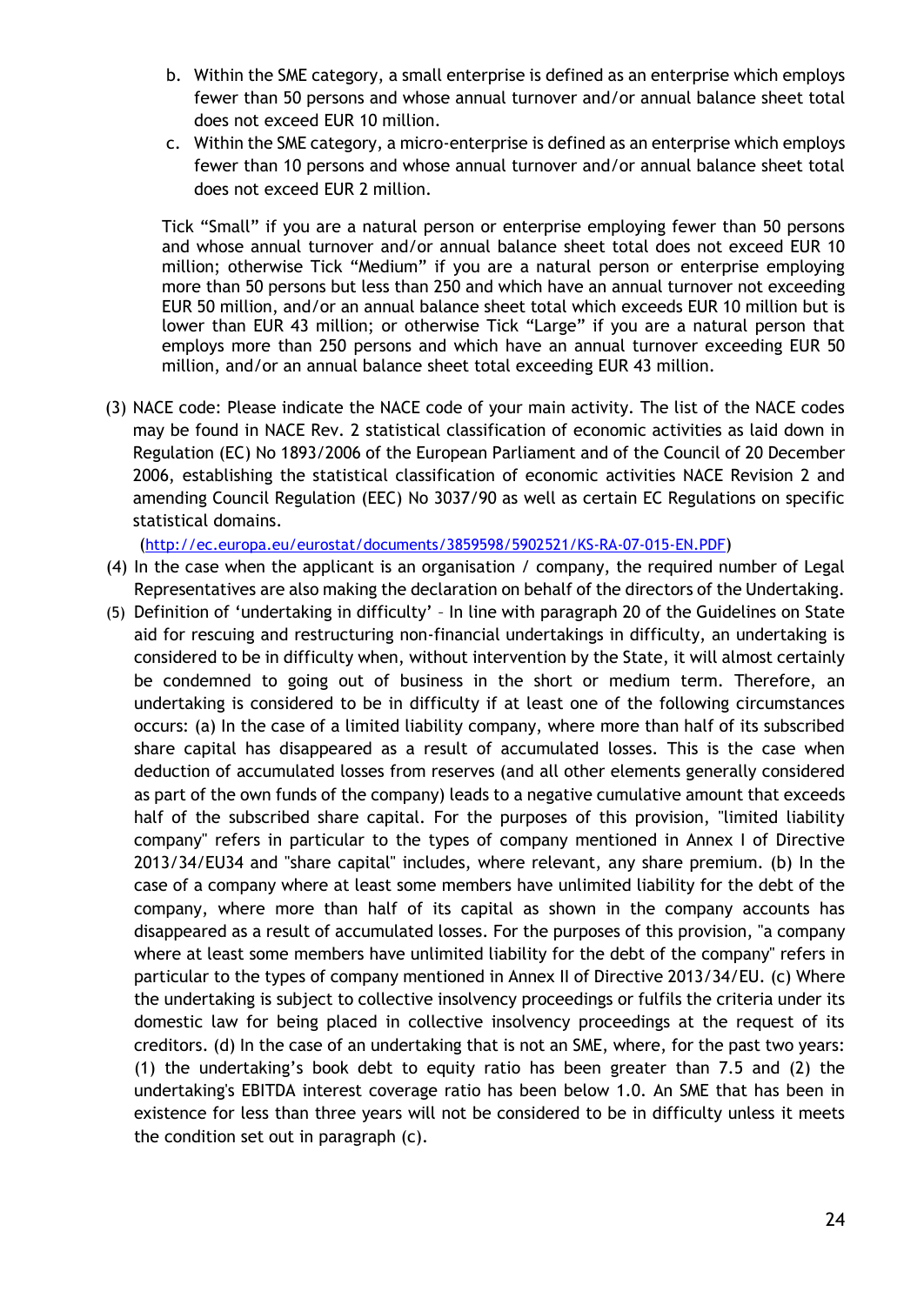# **VOLUME 1 SECTION 4 – GLOSSARY**

# <span id="page-25-0"></span>**Definitions**

*Note: the present definitions are given here for convenience only, in the context of the bid procedure. The definitions set out in the contract as concluded are determining for the relations between the parties to the contract.*

*Administrative order*: Any written or oral instruction or order issued by the Contracting Authority to the Contractor regarding the execution of the contract.

*Agency:* means the Energy and Water Agency

*Beneficiary Country:* The Maltese Islands.

*Bid document/s*: The dossier compiled by the Contracting Authority and containing all the documents needed to prepare and submit a bid.

*Bid price*: means price per kWh offered by a bidder in this competitive bidding process.

*Commission:* The European Commission.

- *Conflict of interest*: Any event influencing the capacity of a candidate, bidder or supplier to give an objective and impartial professional opinion, or preventing him, at any moment, from giving priority to the interests of the Contracting Authority. Any consideration related to possible contracts in the future or conflict with other commitments, past or present, of a candidate, bidder or supplier, or any conflict with his own interests. These restrictions also apply to sub-contractors and employees of the candidate, bidder or supplier.
- *Contract:* The signed and dated agreement entered into by the parties for the award of aid subject to the performance of the relevant obligations, including all attachments thereto and all documents incorporated therein.

*Contracting Authority:* means the contracting party which shall award support.

*Contractor*: The contracting party which is awarded support following a successful bidding process.

*Day*: Calendar day.

*EC:* The European Community.

*EU:* The European Union.

*Evaluation Committee*: a committee made up of an odd number of voting members (at least three) appointed by the Contracting Authority and possessing the technical, linguistic and administrative capacities necessary to give an informed opinion on bidders.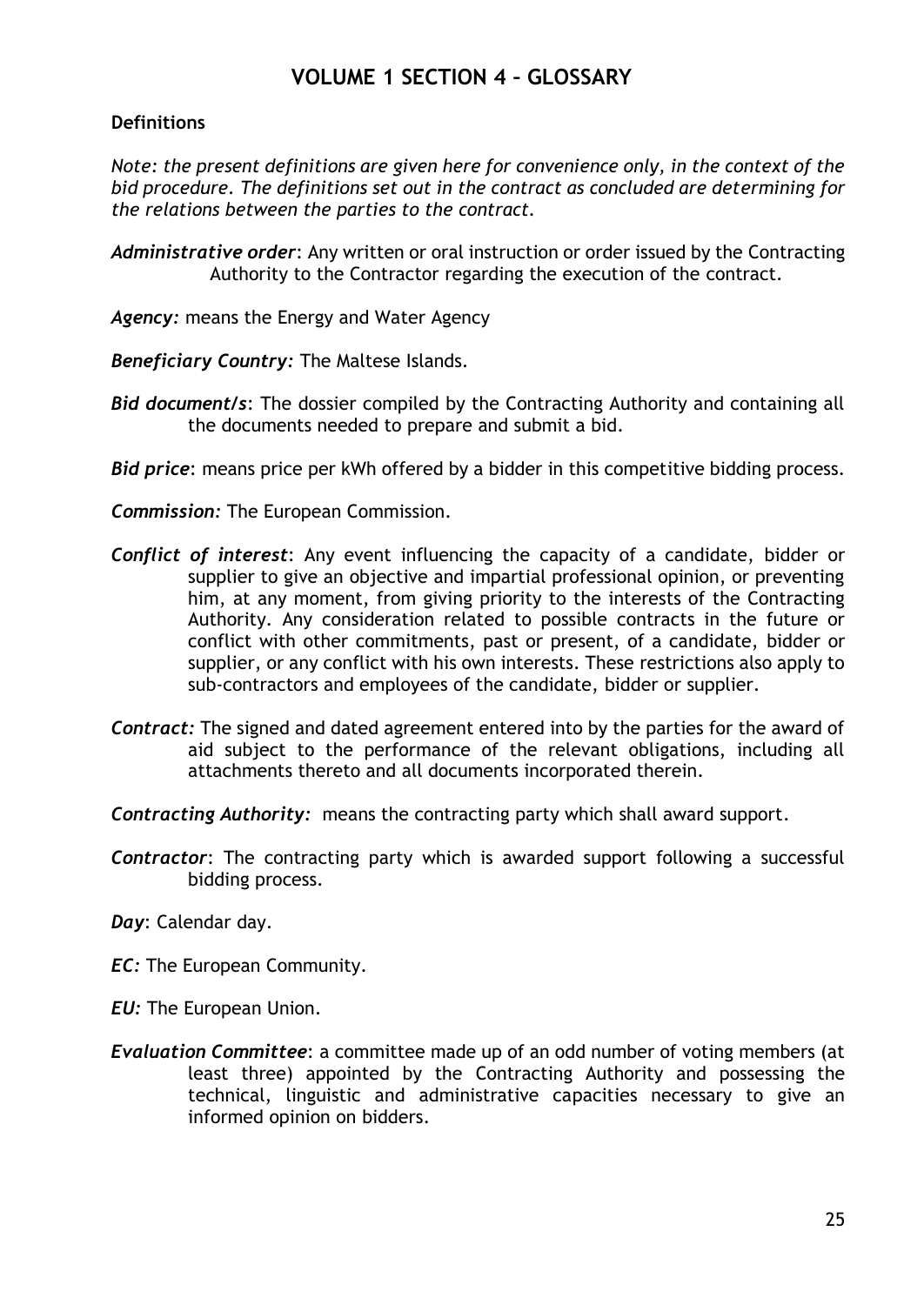- *Conditions*: The contractual provisions setting out the administrative, financial, legal and technical clauses governing the execution of contracts.
- *General damages*: The sum not stated beforehand in the contract, which is awarded by a court or an arbitration tribunal, or agreed between the parties, as compensation payable to an injured party for a breach of the contract by the other party.

*In writing*: This includes any hand-written, typed or printed communication, and electronic mail (e-mail).

*Month***:** Calendar month.

*National currency:* The currency of the country of the Contracting Authority.

*Paying Agent:* An agent chosen by the Contracting Authority to pay the Contractor aid which may be due following full compliance with the obligations of the Contract.

**Period:** A period begins the day after the act or event chosen as its starting point. Where the last day of a period is not a working day, the period expires at the end of the next working day.

**Project:** refers to the solar photovoltaic installation for which aid is being requested under this ITB.

*Proxy for the market Price:* has the same meaning as in Legal Notice 120 of 2017.

*Public Service:* Government Ministries and Departments.

*Site*: Refers to the footprint of the PV installation as indicated on the site plan submitted with the bid.

- *Time Limits:* Those periods in the contract which shall begin to run from the day following the act or event which serves as the starting point for those periods. Should the last day of the period fall upon a non-working day, the period shall expire at the end of the first working day following the last day of the period.
- *Written communications*: Certificates, notices, orders and instructions issued in writing under the contract.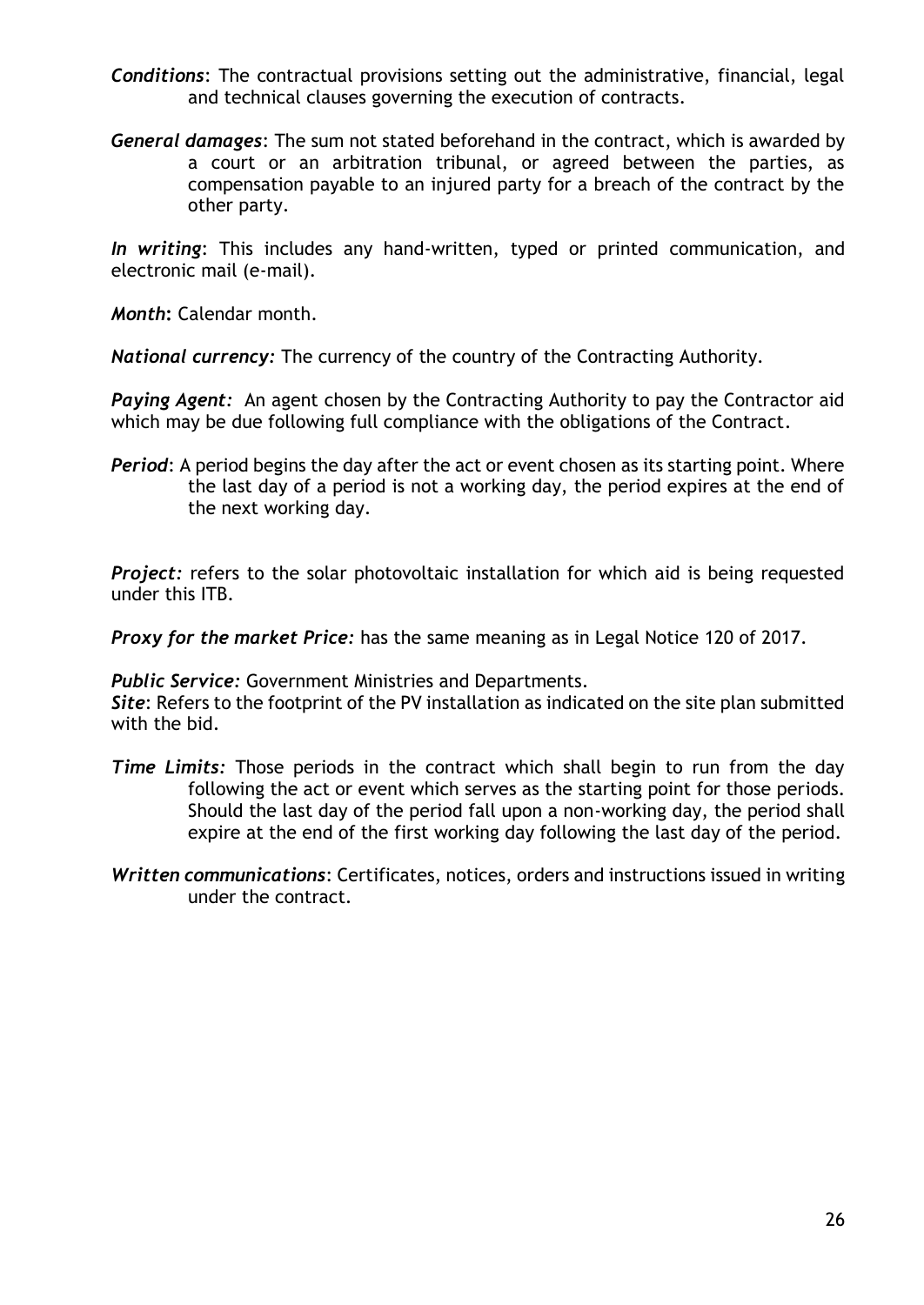# **VOLUME 1 SECTION 5**

# <span id="page-27-1"></span><span id="page-27-0"></span>**Guidance Notes applicable to site types suitable for hosting PV installations equal to or larger than 1MWp.**

# *Category 1: Quarries, Official Disused Landfills, Industrial Land and Roof Tops*

Quarries: Official quarries as determined by the Planning Authority and any other body regulating the extraction of minerals. Only quarries which are endorsed under this category by the Planning Authority in the screening letter can submit a bid under this category.

Official Disused Landfills: Official landfills which are no longer in use and have either been rehabilitated or are in the process of being rehabilitated but which are still classified as landfills with the competent authority.

Industrial Land and Roof Tops: Sites (both ground and roof) located in industrial zones as determined by the relevant Local Plan.

# *Category 2: Car Parks*

Only sites which shall be used prevalently as a car park after the installation of the PV system are eligible to submit an offer under this category. The PV installation has to form part of the car park overlying structure.

# *Category 3: Land Under a Government Concession*

This category applies to all sites which have been acquired by the applicant through a government concession excluding concessions specific for the deployment of PV systems. If a site location falls within the definition of any of the other categories listed in Volume 1 Section 5 but also falls within the definition of this category (5), the site location shall only be eligible to be submitted under a bid for this category.

# *Category 4: Others*

This is a "catch-all" category and applicants can opt to submit an offer under this category only if the site description does not fall within any of the five categories listed above and provided that the proposed installation is still considered to be in line with either the solar farms policy or any other applicable planning and environmental policy.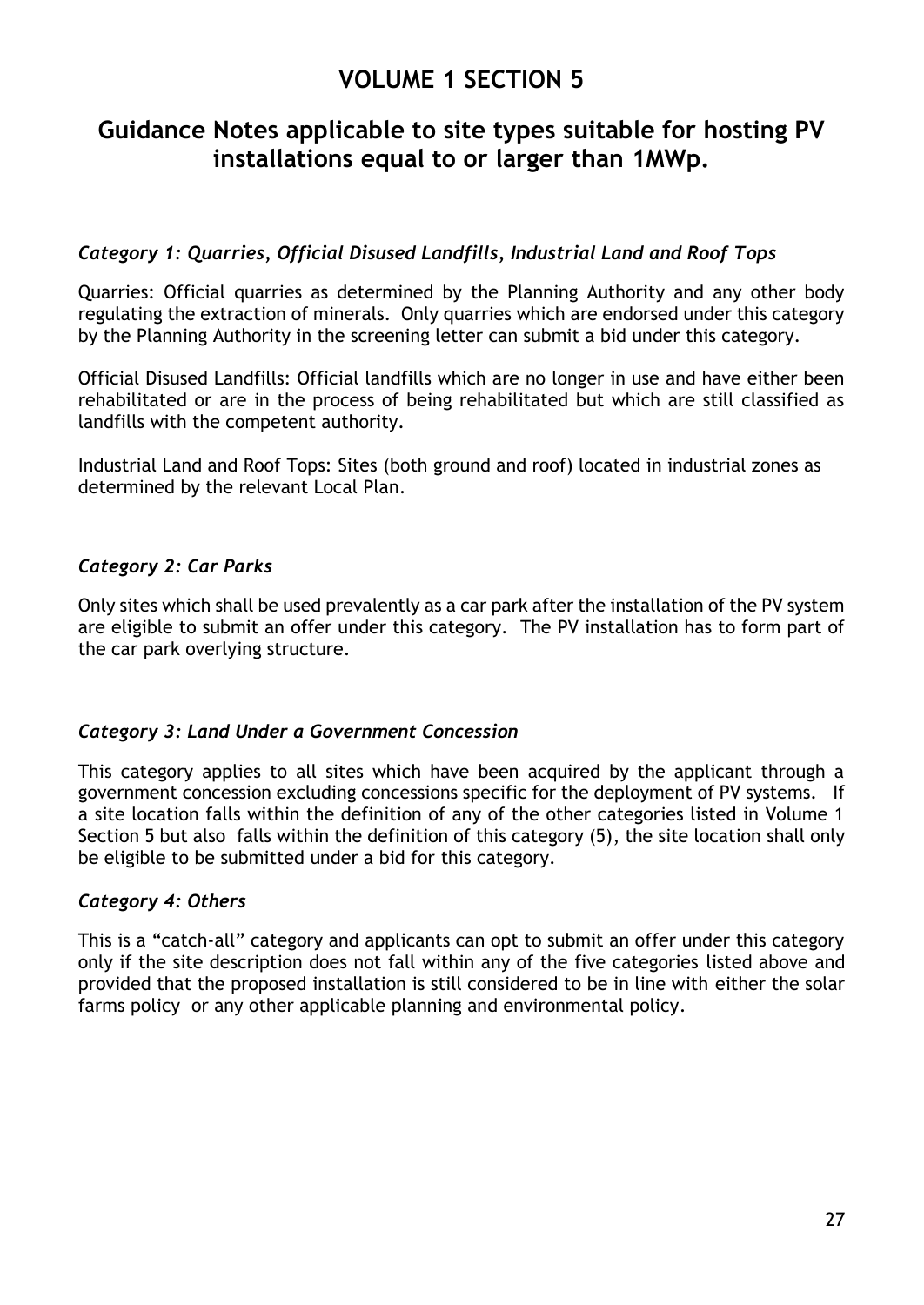### **Form 1 - Power of Attorney**

<span id="page-28-0"></span>Please attach here the power of attorney empowering the signatory of the bid and all related documentation.

Signature: .................................................................... (*the person or persons authorised to sign on behalf of the bidder*)

Date: ....................................................................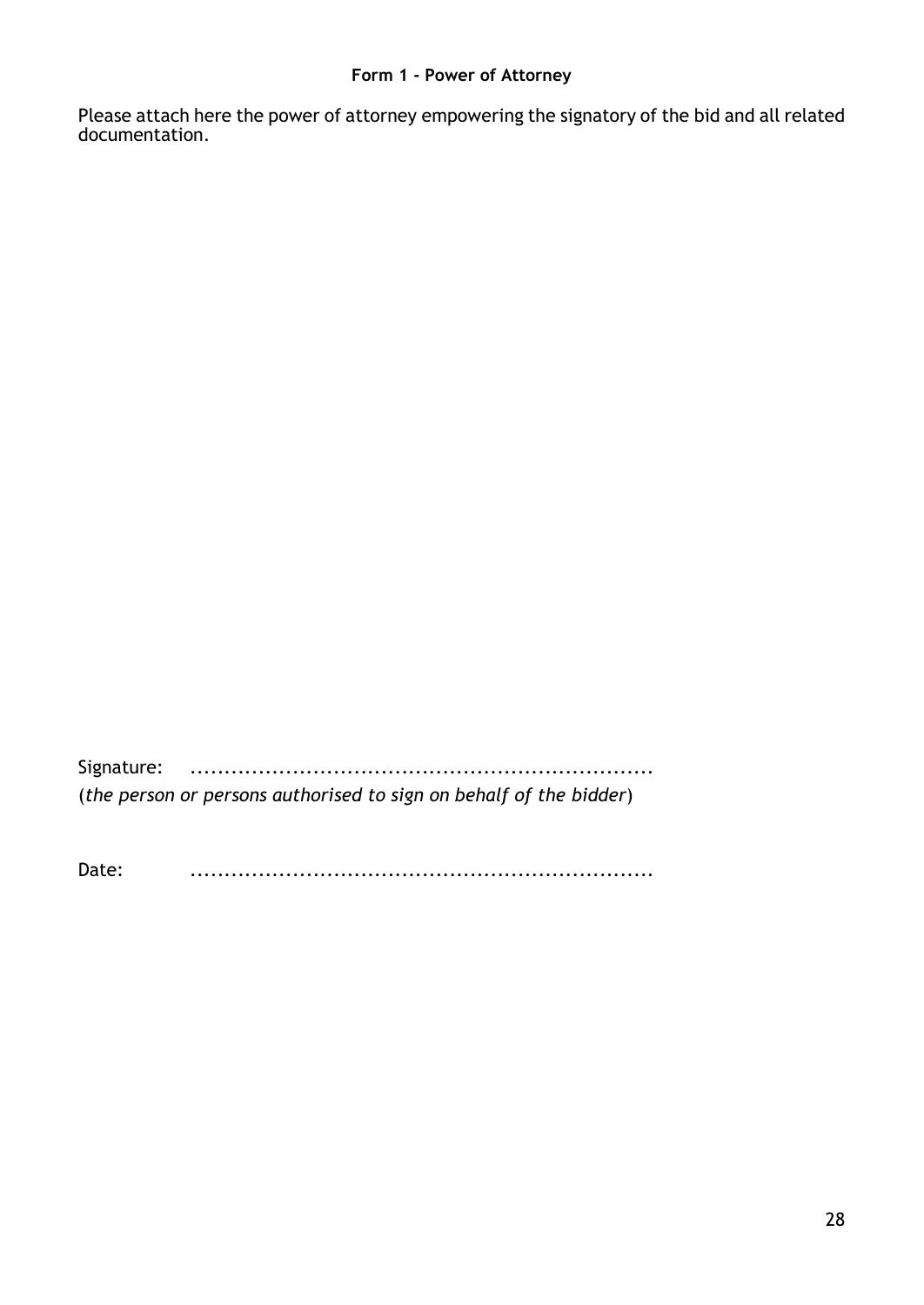# **Form 2 - Data on Joint Venture/Consortium**

# <span id="page-29-0"></span>(Where applicable)

| 1              | Name                                                                                                               |                    |  |  |  |
|----------------|--------------------------------------------------------------------------------------------------------------------|--------------------|--|--|--|
|                |                                                                                                                    |                    |  |  |  |
| $\overline{2}$ |                                                                                                                    |                    |  |  |  |
|                | Managing Board's Contact Details                                                                                   |                    |  |  |  |
|                |                                                                                                                    |                    |  |  |  |
|                |                                                                                                                    | Telephone:  Fax:   |  |  |  |
|                |                                                                                                                    |                    |  |  |  |
| 3              |                                                                                                                    |                    |  |  |  |
|                | Agency in the state of the<br>Contracting Authority, if any<br>(in the case of a Joint                             |                    |  |  |  |
|                | Venture/Consortium with a<br>foreign lead partner)                                                                 |                    |  |  |  |
|                |                                                                                                                    | Telephone:  Fax:   |  |  |  |
|                |                                                                                                                    |                    |  |  |  |
| 4              | <b>Names of Partners</b>                                                                                           |                    |  |  |  |
|                |                                                                                                                    | (i)                |  |  |  |
|                |                                                                                                                    | (ii)               |  |  |  |
|                |                                                                                                                    | (iii)              |  |  |  |
|                |                                                                                                                    | (iv)               |  |  |  |
|                |                                                                                                                    |                    |  |  |  |
| $\overline{5}$ | Name of Lead Partner                                                                                               |                    |  |  |  |
|                |                                                                                                                    |                    |  |  |  |
| 6              | Agreement governing the formation of the Joint Venture/Consortium<br>(Enclose Joint Venture/ Consortium Agreement) |                    |  |  |  |
|                | Place of Signature:                                                                                                | Date of Signature: |  |  |  |
|                |                                                                                                                    |                    |  |  |  |
|                |                                                                                                                    |                    |  |  |  |

Signature: .............................................................

(*the person or persons authorised to sign on behalf of the bidder*)

Date: .............................................................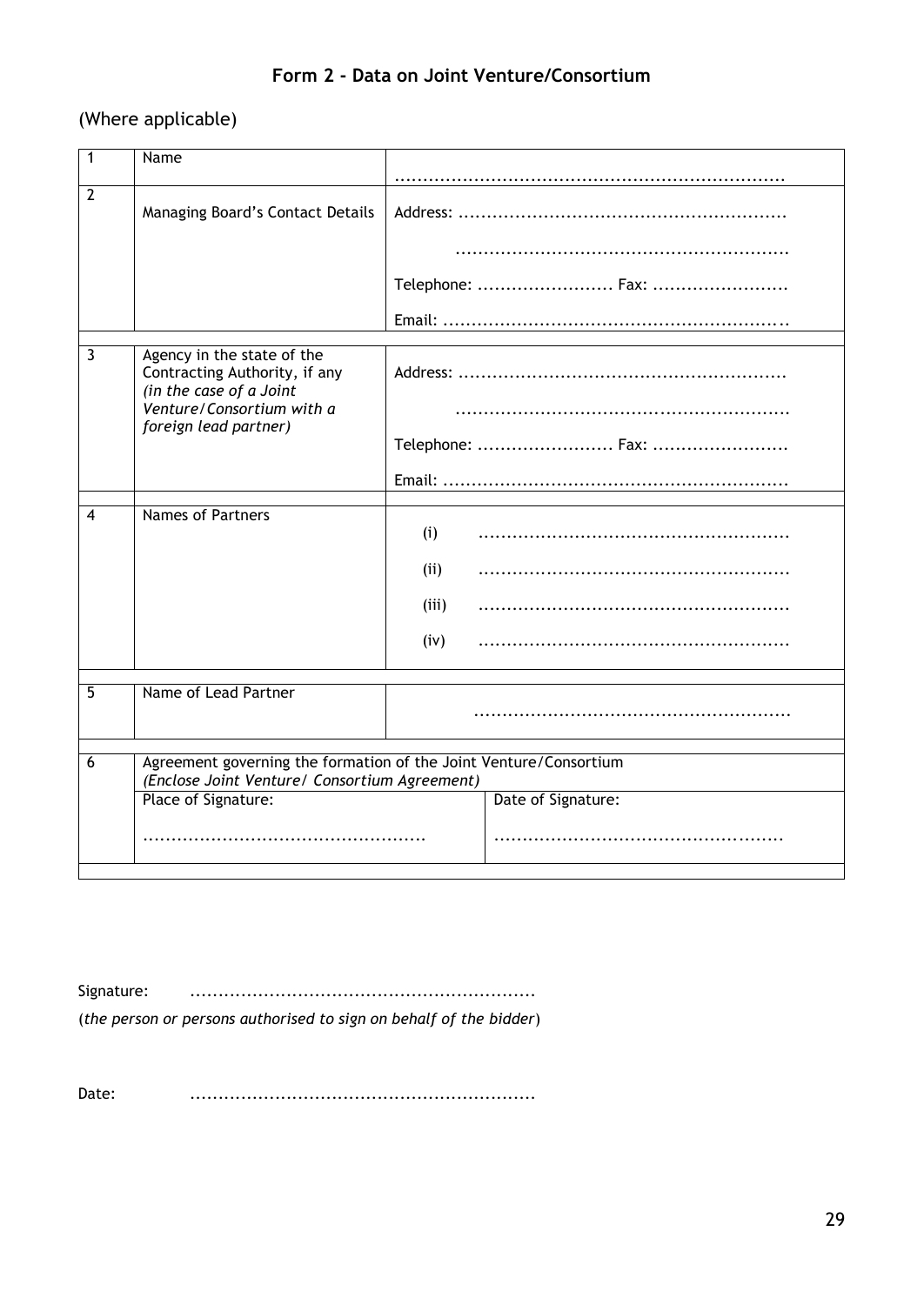# <span id="page-30-0"></span>**VOLUME 2 SECTION 1 – L.N. 76 of 2017 and amendment L.N. 251 of 2018**

(L.N. 76 of 2017) "Competitive Bidding Rules for Renewable Sources of Energy Installations Regulations, 2017" can be viewed/downloaded from:

<http://www.justiceservices.gov.mt/DownloadDocument.aspx?app=lp&itemid=28317&l=1> http://justiceservices.gov.mt/DownloadDocument.aspx?app=lp&itemid=29206&l=1

It is hereby construed that the bidders have availed themselves of this legislation, and have read and accepted in full and without reservation the regulations outlined therein, and are therefore waiving any standard terms and conditions which they may have.

This legislation will form an integral part of the contract that will be signed with the successful bidder/s.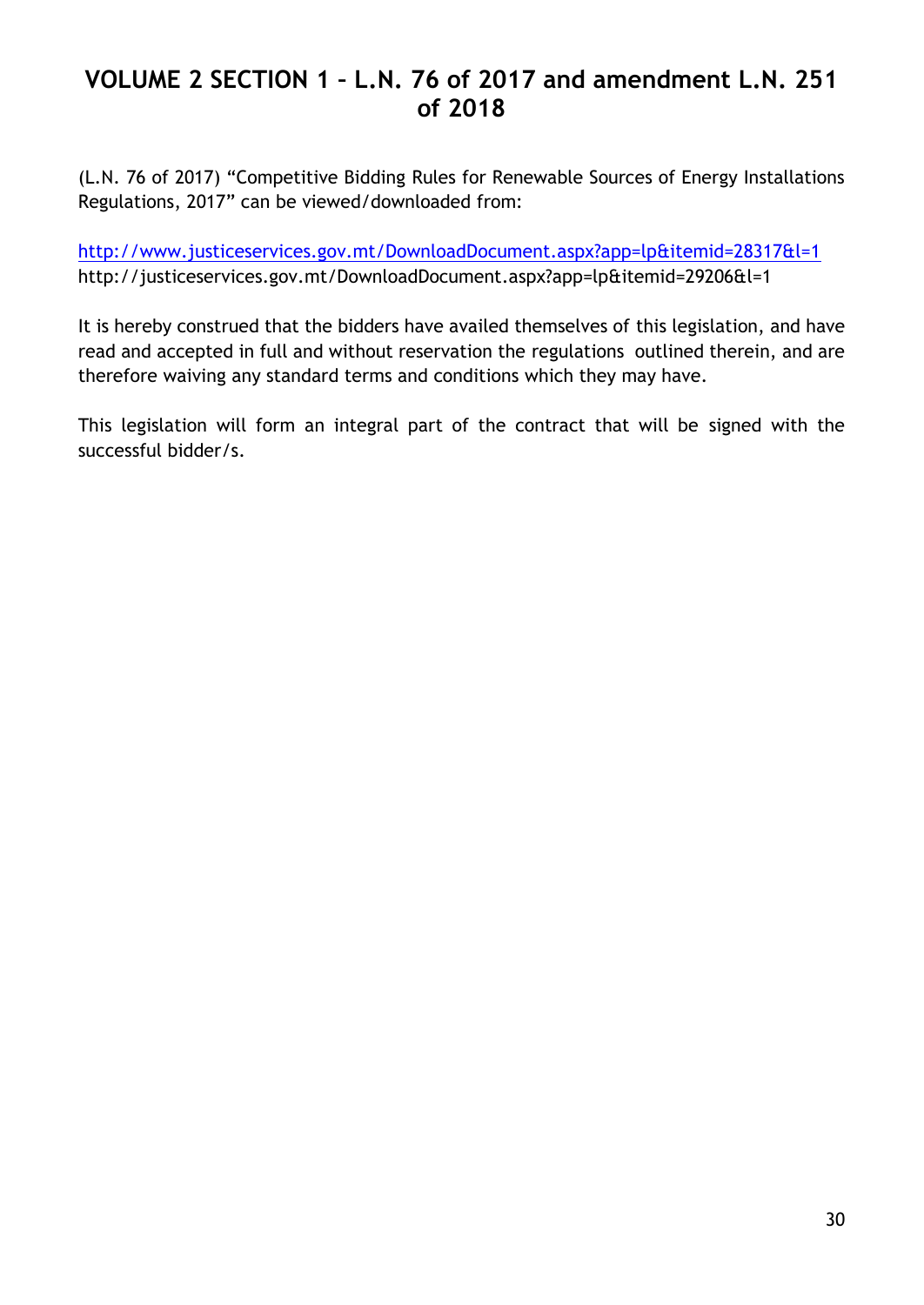# <span id="page-31-1"></span><span id="page-31-0"></span>**CONDITIONS for Invitation to Bid (ITB) for Financial Support for Electricity from Solar Photovoltaic Installations with Capacity of 1000kWp or more**

It is hereby construed that the bidders have availed themselves of the conditions below, and have read and accepted in full and without reservation the conditions outlined therein, and are therefore waiving any standard terms and conditions which they may have.

These conditions will form an integral part of the contract that will be signed with the successful bidder/s.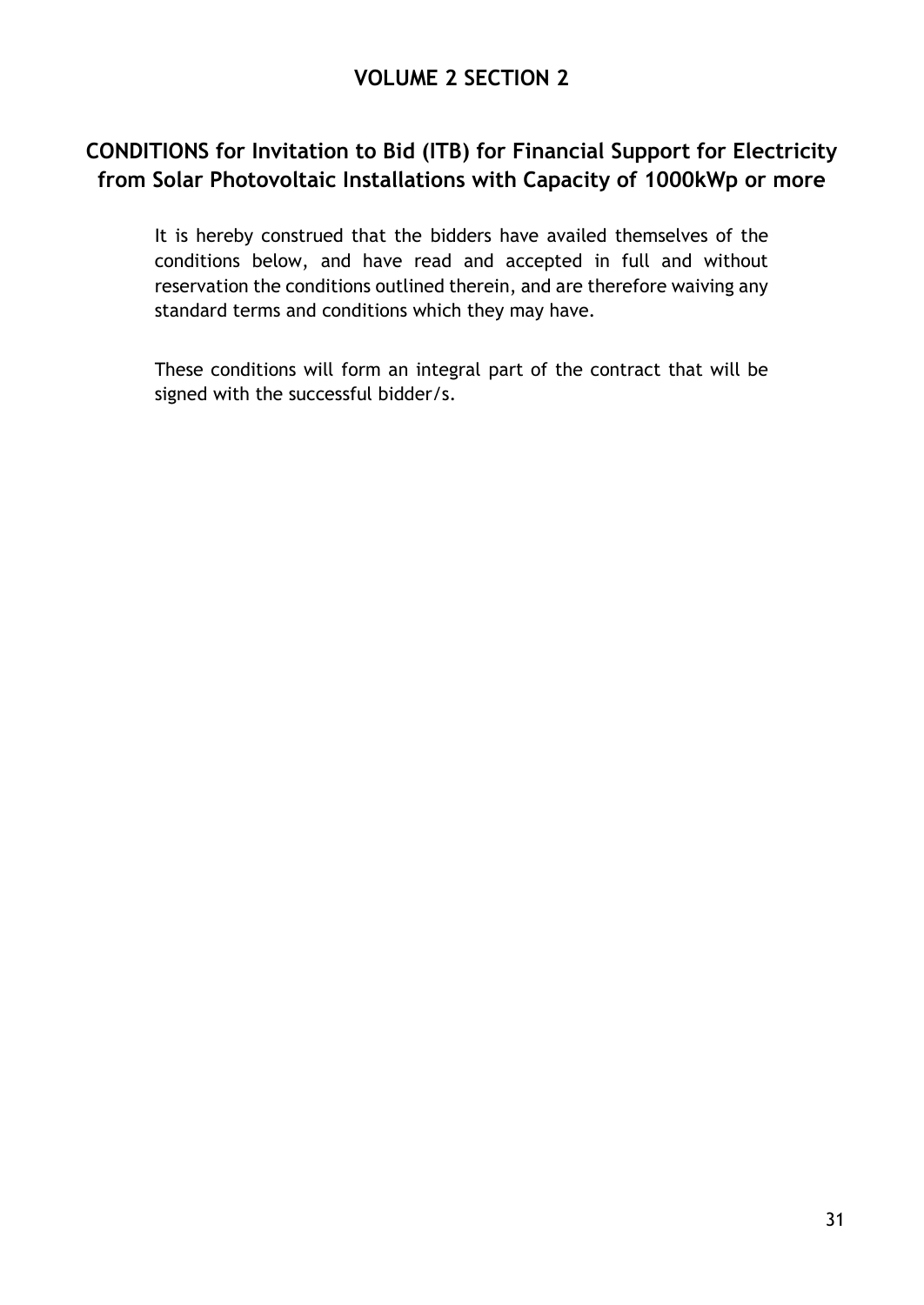# <span id="page-32-0"></span>**A. PRELIMINARY PROVISIONS**

### **Article 1 Definitions and conventions**

- 1.1 If this contract is signed in more than one language, the English version prevails in the event of inconsistencies between the different language versions.
- 1.2 The headings and titles in these Conditions shall not be taken as part thereof or be taken into consideration in the interpretation of the Contract.
- 1.3 Where the context so permits words importing the singular shall be deemed to include the plural and vice versa and words importing the masculine shall be deemed to include the feminine and vice versa.
- 1.4 The word "country" shall be deemed to include State or territory.
- 1.5 Words importing persons or parties shall include firms and companies and any organization having legal capacity.
- 1.6 This contract is regulated by Maltese Law. By submitting their bids, bidders are accepting that this procedure is regulated by Maltese Law, and are deemed to know all relevant laws, acts and regulations of Malta that may in any way affect or govern the operations and activities covered by the ITB and the resulting contract.

### **Article 2 Notices and written communications**

- 2.1 Whenever there is a deadline for the receipt of a written communication (including Emails), the sender shall ask for an acknowledgement of receipt of its communication. The sender can only claim an email has been sent if he receives an acknowledgement. In any event, the sender shall take all the necessary measures to ensure timely receipt of the communication.
- 2.2 Any notice, consent, approval, certificate or decision by any person required under the contract shall be in writing, unless otherwise specified, and shall not be unreasonably withheld or delayed.
- 2.3 Any oral instructions or orders shall take effect at the time of transmission and shall be confirmed subsequently in writing.

### **Article 3 Assignment**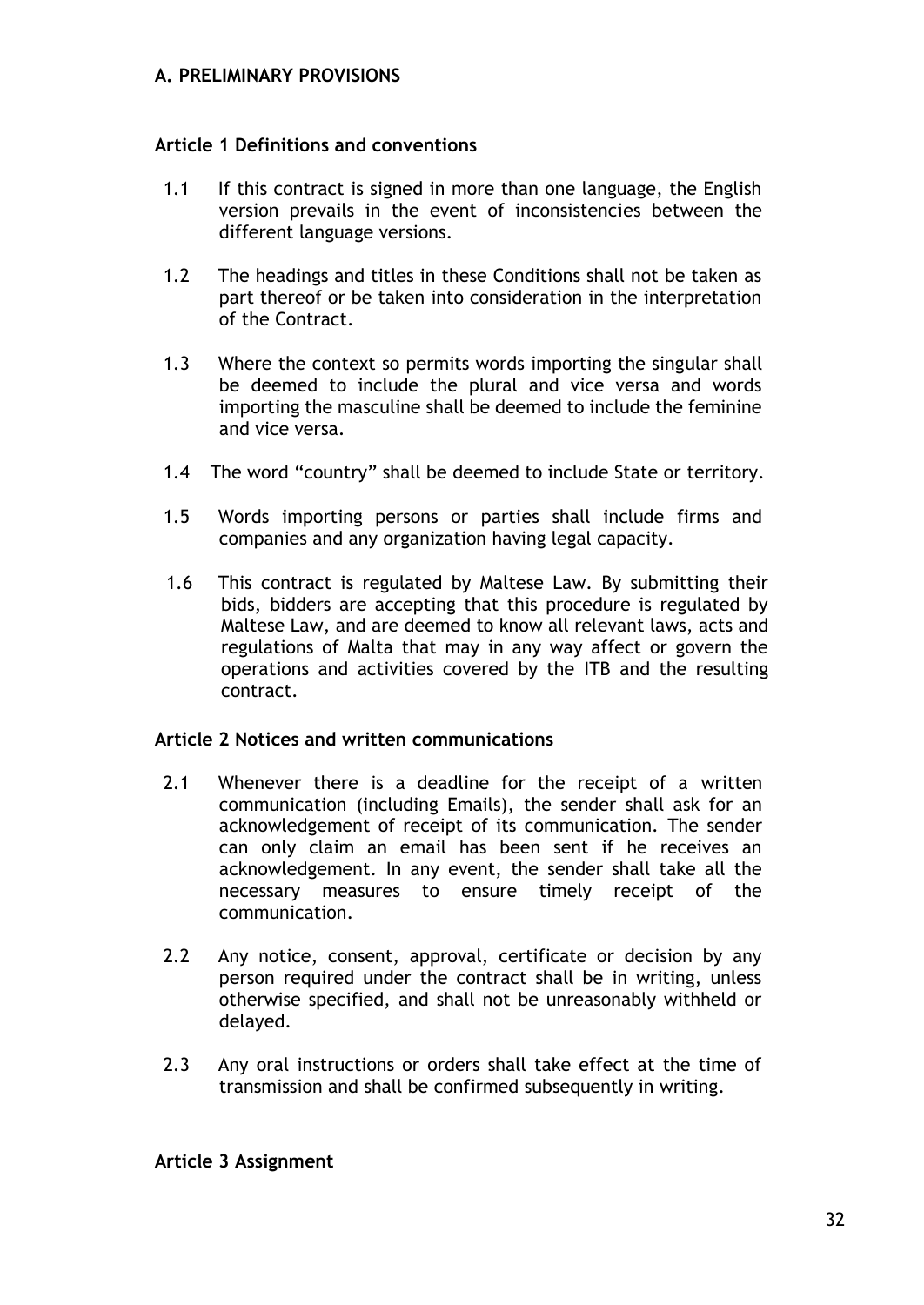# **Article 4 Sub-contracting**

N/A

# <span id="page-33-0"></span>**B. OBLIGATIONS OF THE CONTRACTING AUTHORITY**

# **Article 5 Supply of information**

- 5.1 The Contracting Authority shall supply the Contractor promptly with any information and/or documentation at its disposal which may be relevant to the performance of the contract.
- 5.2 The Contracting Authority shall as far as possible co-operate with the Contractor to provide information that the latter may reasonably request in order to perform the contract.

# **Article 6 Assistance with local regulations**

N/A

<span id="page-33-1"></span>**C. OBLIGATIONS OF THE CONTRACTOR**

# **Article 7 General obligations**

- 7.1 The Contractor shall respect and abide by all laws and regulations in force in Malta and shall ensure that its personnel, their dependants, and its local employees also respect and abide by all such laws and regulations. The Contractor shall indemnify the Contracting Authority against any claims and proceedings arising from any infringement by the Contractor, its employees and their dependants of such laws and regulations. Without prejudice to the above, the Contractor shall be bound to conform and comply with Chapter 452 of The Laws of Malta (Employment and Industrial Relations Act, 2002 – Act No. XXII of 2002) and to all regulations/legal notices that form part of this Act.
- 7.2 The Contractor shall perform the requirements under the contract with due care, efficiency and diligence, in accordance with the best professional practice.7.3The Contractor shall treat all documents and information received in connection with the contract as private and confidential, and shall not, save in so far as may be necessary for the purposes of the performance thereof, publish or disclose any particulars of the contract without the prior consent in writing of the Contracting Authority. If any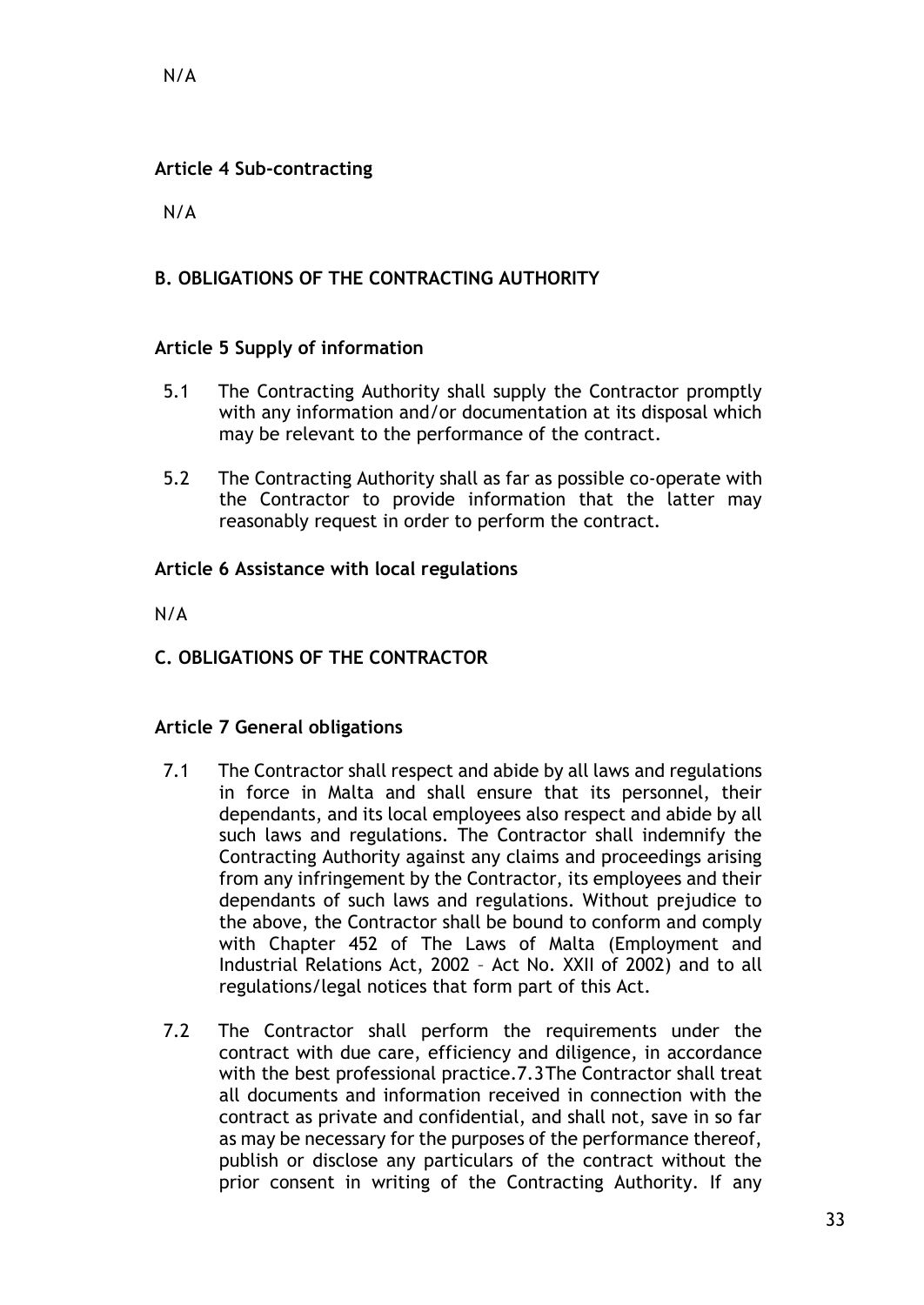disagreement arises as to the necessity for any publication or disclosure for the purpose of the contract, the decision of the Contracting Authority shall be final.

- 7.4 If the Contractor is a joint venture/consortium of two or more persons, all such persons shall be jointly and severally bound to fulfill the terms of the contract. The person designated by the joint venture/consortium to act on its behalf for the purposes of this contract shall have the authority to bind the joint venture/consortium.
- 7.5 The Contractor shall, within 7 calendar days of receipt of the contract, sign and date the contract and return it together with the original Performance bond.

The performance bond shall be in the format given by the Contracting Authority, and must be provided in the form of a bank guarantee.

The performance bond shall be denominated in Euros. The bond shall continue to remain valid for 25 calendar months commencing from the award date.

If the natural or legal person providing the performance bond is not able to abide by his commitments, the bond shall cease to be valid. The Contracting Authority shall give formal notice to the Contractor to provide a new bond on the same terms as the previous one. Should the Contractor fail to provide a new bond, the Contracting Authority will terminate the contract. Before so doing, the Contracting Authority shall send a registered letter with acknowledgement of receipt, which shall set a new deadline of no less than 15 days from the day of delivery of the letter.

The Contracting Authority shall demand payment from the bond of all sums for which the guarantor is liable under the bond due to the Contractor's default under the contract, in accordance with the terms of the bond and up to the value thereof. The guarantor shall, without delay, pay those sums upon demand from the Contracting Authority and may not raise any objection for any reason whatsoever. Before making any claim under the performance bond, the Contracting Authority shall notify the Contractor stating the nature of the default in respect of which the claim is to be made.

#### **Article 8 Code of conduct**

8.1 The Contractor shall at all time act loyally and impartially and as a faithful adviser to the Contracting Authority in accordance with the rules and/or code of conduct of its profession as well as with appropriate discretion. It shall, in particular, refrain from making any public statements concerning the project or the requirements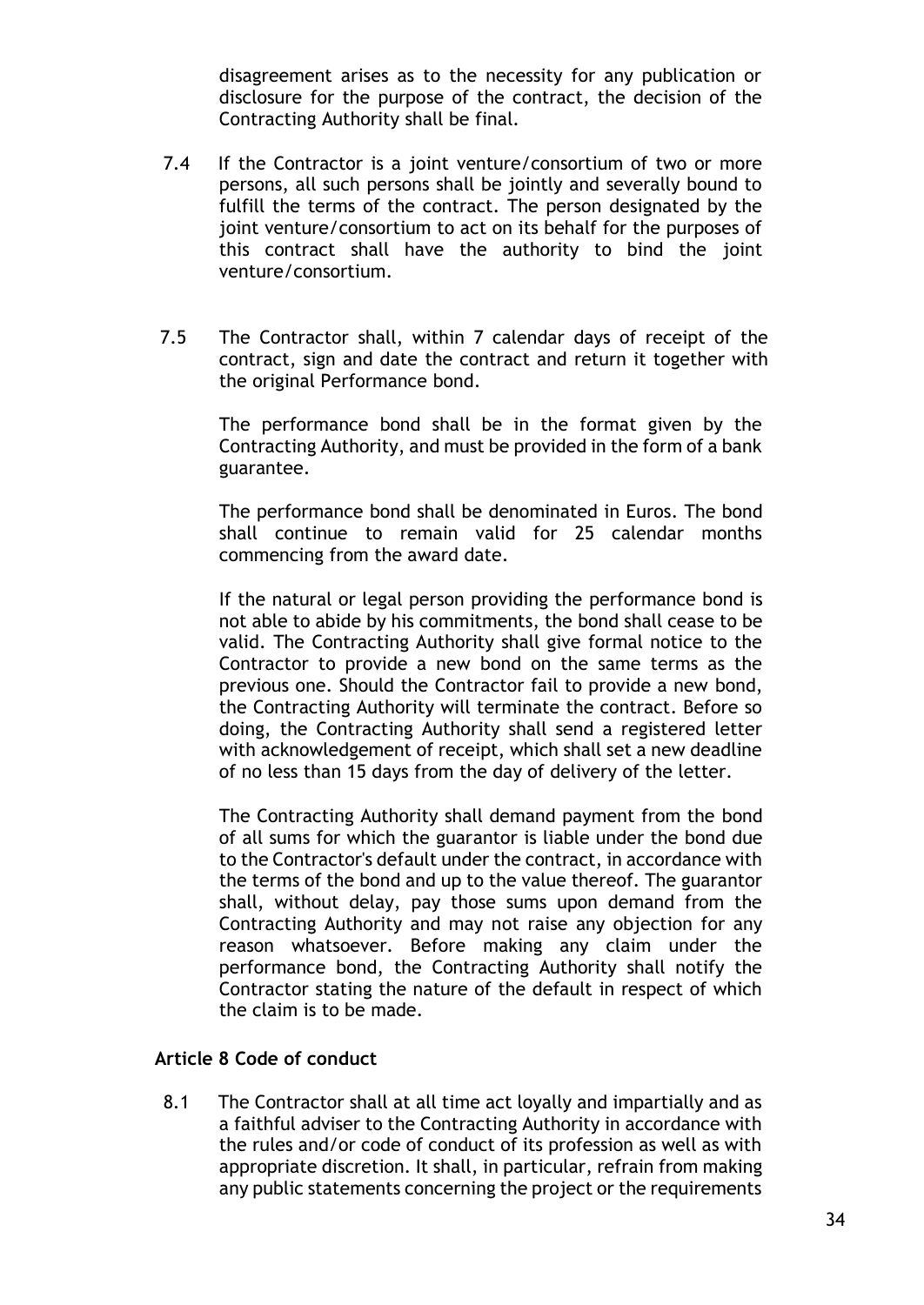in the bid without the prior approval of the Contracting Authority, and from engaging in any activity which conflicts with its obligations towards the Contracting Authority under the contract. It shall not commit the Contracting Authority in any way whatsoever without its prior written consent, and shall, where appropriate, make this obligation clear to third parties.

- 8.2 If the Contractor, personnel, agents or servants offers to give or agrees to offer or to give or gives to any person, any bribe, gift, gratuity or commission as an inducement or reward for doing or forbearing to do any act in relation to the contract or any other contract with the Contracting Authority, or for showing favour or disfavour to any person in relation to the contract or any other contract with the Contracting Authority, then the Contracting Authority may terminate the contract, without prejudice to any accrued rights of the Contractor under the contract.
- 8.3 The Contractor and its staff shall maintain confidentiality, for the duration of the contract and after completion thereof. In this connection, except with the prior written consent of the Contracting Authority, neither the Contractor nor the personnel employed or engaged by it shall at any time communicate to any person or entity any confidential information disclosed to them or discovered by them. Infringement of this condition would lead to the Contractor being disqualified. Furthermore, they shall not make any use prejudicial to the Contracting Authority, of information supplied to them and of the results of studies, tests and research carried out in the course and for the purpose of performing the contract.
- 8.4 The Contractor shall supply to the Contracting Authority on request supporting evidence regarding the conditions in which the contract is being executed.

# **Article 9 Conflict of interest**

- 9.1 The Contractor shall take all necessary measures to prevent or end any situation that could compromise the impartial and objective performance of the Contract. Such conflict of interests could arise in particular as a result of economic interest, political or national affinity, family or emotional ties, or any other relevant connection or shared interest. Any conflict of interests which could arise during performance of the Contract must be notified in writing to the Contracting Authority without delay.
- 9.2 The Contracting Authority reserves the right to verify that such measures are adequate and may require additional measures to be taken if necessary. The Contractor shall ensure that its staff, including its management, is not placed in a situation which could give rise to conflict of interests. Without prejudice to Article 7,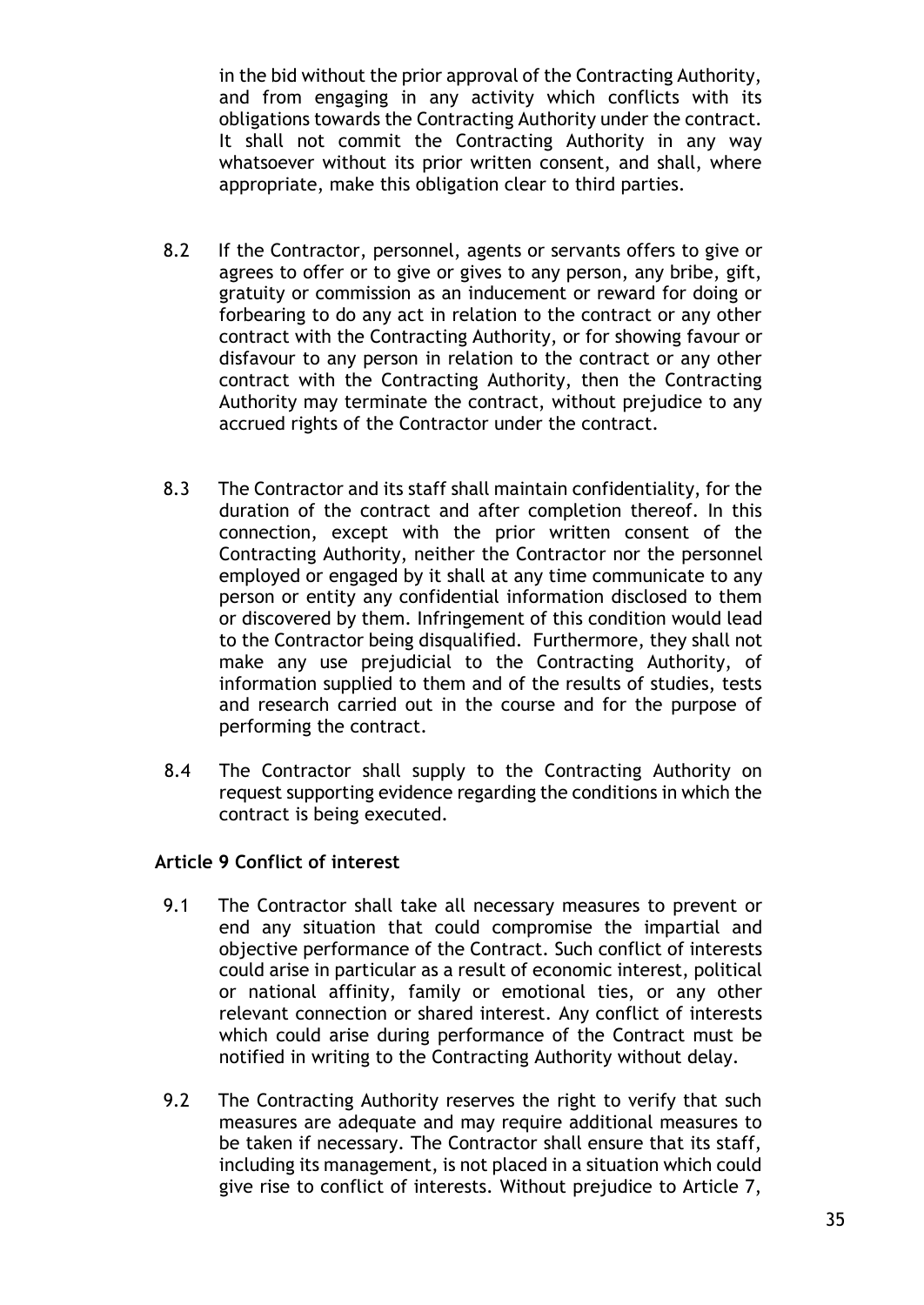the Contractor shall replace, immediately and without compensation from the Contracting Authority, any member of its staff exposed to such a situation.

### **Article 10 Penalties**

- 10.1 Refer to L.N. 76 of 2017 regulation 7 & 10. Furthermore, partial/non-realization of the contracted capacity shall lead to the partial/complete forfeiture of the performance bond as outlined in Volume 1 Section 1 Art 33.6.
- 10.2 Further to the above schedule, the financial support shall be immediately terminated if the proposed PV system generates less than 800 kWh per kWp of licensed capacity per year for any three (3) years in a row.

# **Article 11 Specifications and Designs**

Not applicable.

### **Article 12 Indemnification**

- 12.1 At its own expense, the Contractor shall indemnify, protect and defend, the Contracting Authority, their agents and employees, from and against all actions, claims, losses or damage arising from any act or omission by the Contractor in the performance of the contract, including any violation of any legal provisions, or rights of third parties, in respect of patents, trademarks and other forms of intellectual property such as copyrights.
- 12.2 At its own expense, the Contractor shall indemnify, protect and defend the Contracting Authority, their agents and employees, from and against all actions, claims, losses or damages arising out of the Contractor's performance of the contract provided that:
	- a) the Contractor is notified of such actions, claims, losses or damages not later than 30 days after the Contracting Authority becomes aware of them;
	- b) the ceiling on the Contractor's liability to the Contracting Authority shall be limited to euro 1 million excluding VAT, and such ceiling shall not apply to any losses or damages caused to third parties by the Contractor or by the Contractor's willful misconduct;
	- c) the Contractor's liability shall be limited to actions, claims, losses or damages directly caused by such failure to perform its obligations under the contract and shall not include liability arising from unforeseeable occurrences incidental or indirectly consequential to such failure.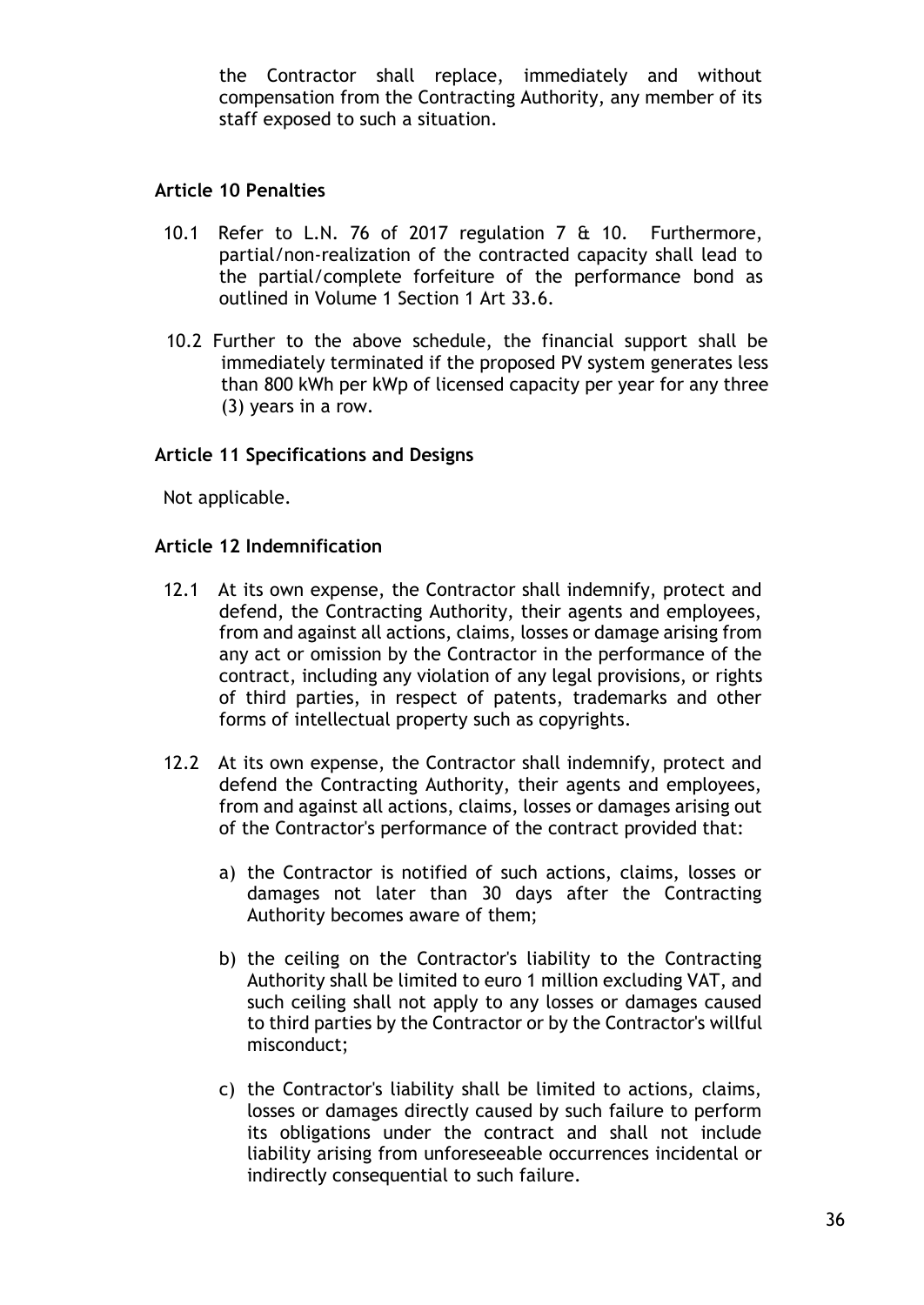- 12.3 At its own expense, the Contractor shall, upon request of the Contracting Authority, remedy any defect in the performance of the contract in the event of the Contractor's failure to perform its obligations under the contract.
- 12.4 The Contractor shall have no liability whatsoever for actions, claims, losses or damages occasioned by:
	- a) the Contracting Authority omitting to act on any recommendation, or overriding any act, decision or recommendation, of the Contractor, or requiring the Contractor to implement a decision or recommendation with which the Contractor disagrees or on which it expresses a serious reservation; or
	- b) the improper execution of the Contractor's instructions by agents, employees or independent contractors of the Contracting Authority.
- 12.5 The Contractor shall remain responsible for any breach of its obligations under the contract for such period after the contract requirements have been performed as may be determined by the law governing the contract.

# **Article 13 Intellectual and industrial property rights**

- 13.1 The Contractor shall not divulge information obtained from the Contracting Authority, without the prior written consent of the Contracting Authority.
- 13.2 Any results or rights thereon, including copyright and other intellectual or industrial property rights, obtained in performance of the Contract, shall be the absolute property of the Contracting Authority, which may use, publish, assign or transfer them as it deems fit, without geographical or other limitation, except where intellectual or industrial property rights already exist.

# <span id="page-37-0"></span>**D. EXECUTION OF THE CONTRACT**

# **Article 14 Execution of the Contract**

14.1 The performance of the contract shall be deemed to commence on the date on which contract is signed.

14.2 The period of execution of tasks shall commence on the date fixed in accordance with Article 14.1, without prejudice to extensions of the period which may be granted under Article 15.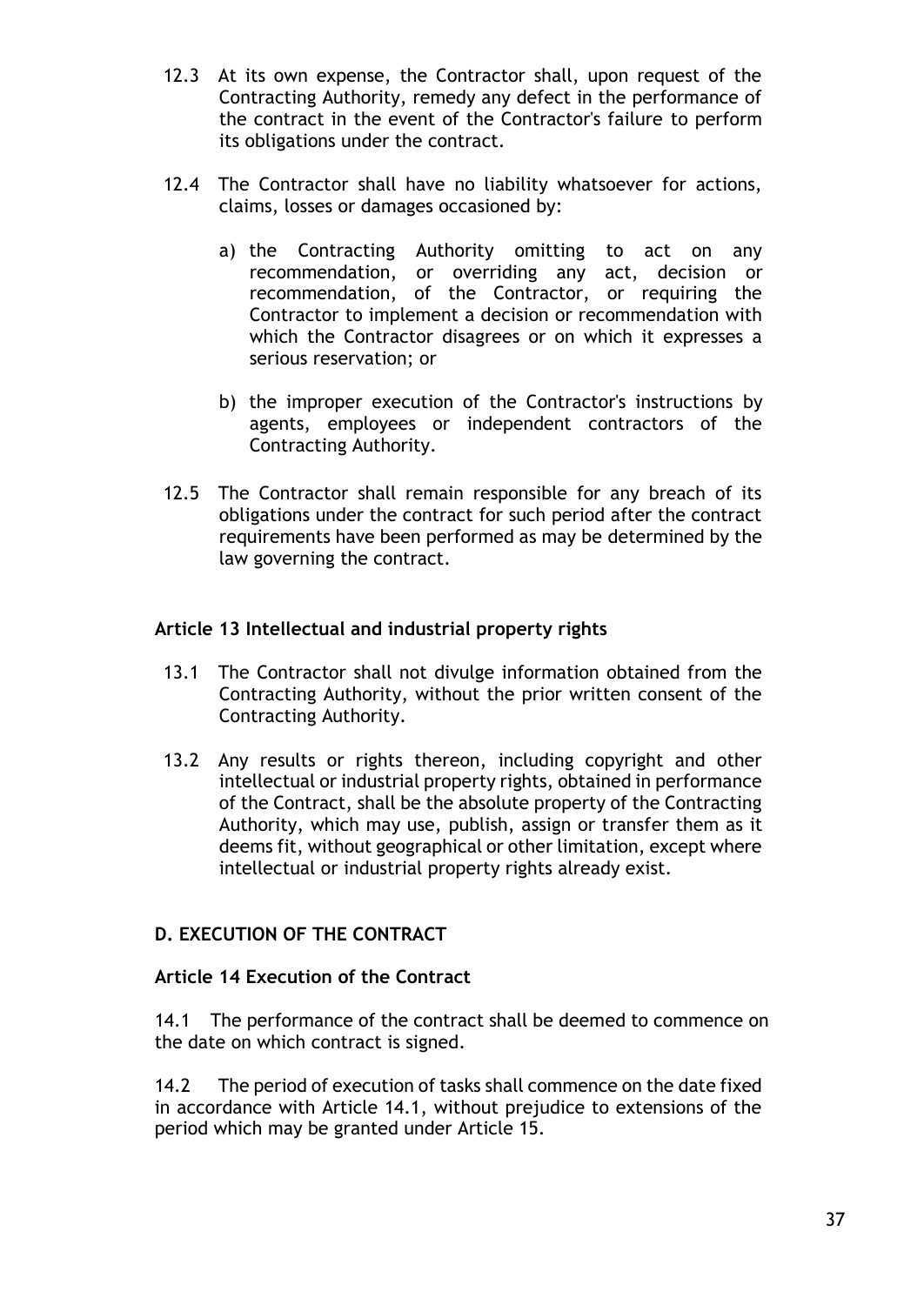# **Article 15 Delays in execution**

15.1 Penalties and validity of awarded price per kWh are stipulated in L.N. 76 of 2017 regulation 7, Volume 1 Section 1 Art 33.6 and Article 10 above.

## **Article 16 Amendment of the contract**

16.1 Any amendment of the contract must be set out in writing in an addendum, to be concluded on the same terms as the original contract. If the request for an amendment comes from the Contractor, the latter must submit such a request to the Contracting Authority at least 30 days before the amendment is intended to enter into force, except in cases which are duly substantiated by the Contractor and accepted by the Contracting Authority. Addenda are to be submitted to the contracting authority for approval and signing.

# **Article 17 Information**

17.1 The Contractor shall furnish any person authorized by the Contracting Authority, the European Commission or the European Court of Auditors with such information relating to the project as they may at any time request.

### **Article 18 Verification and Checks**

- 18.1 The Contractor will allow all auditing bodies identified by the Contracting Authority to verify, by examining the documents or by means of on-the-spot checks, the implementation of the project and conduct a full audit, if necessary, on the basis of supporting documents for the accounts, accounting documents and any other document relevant to the financing of the project. These inspections may take place up to 7 years after the final payment.
- 18.2 Furthermore, the Contractor will allow the auditing bodies to carry out checks and verification on the spot in accordance with the procedures set out in respective legislation.
- 18.3 To this end, the Contractor undertakes to give appropriate access to staff or agents of the auditing bodies to the sites and locations at which the Contract is carried out, including its information systems, as well as all documents and databases concerning the technical and financial management of the project and to take all steps to facilitate their work. Access given to agents of the auditing bodies shall be on the basis of confidentiality with respect to third parties, without prejudice to the obligations of public law to which they are subject. Documents must be easily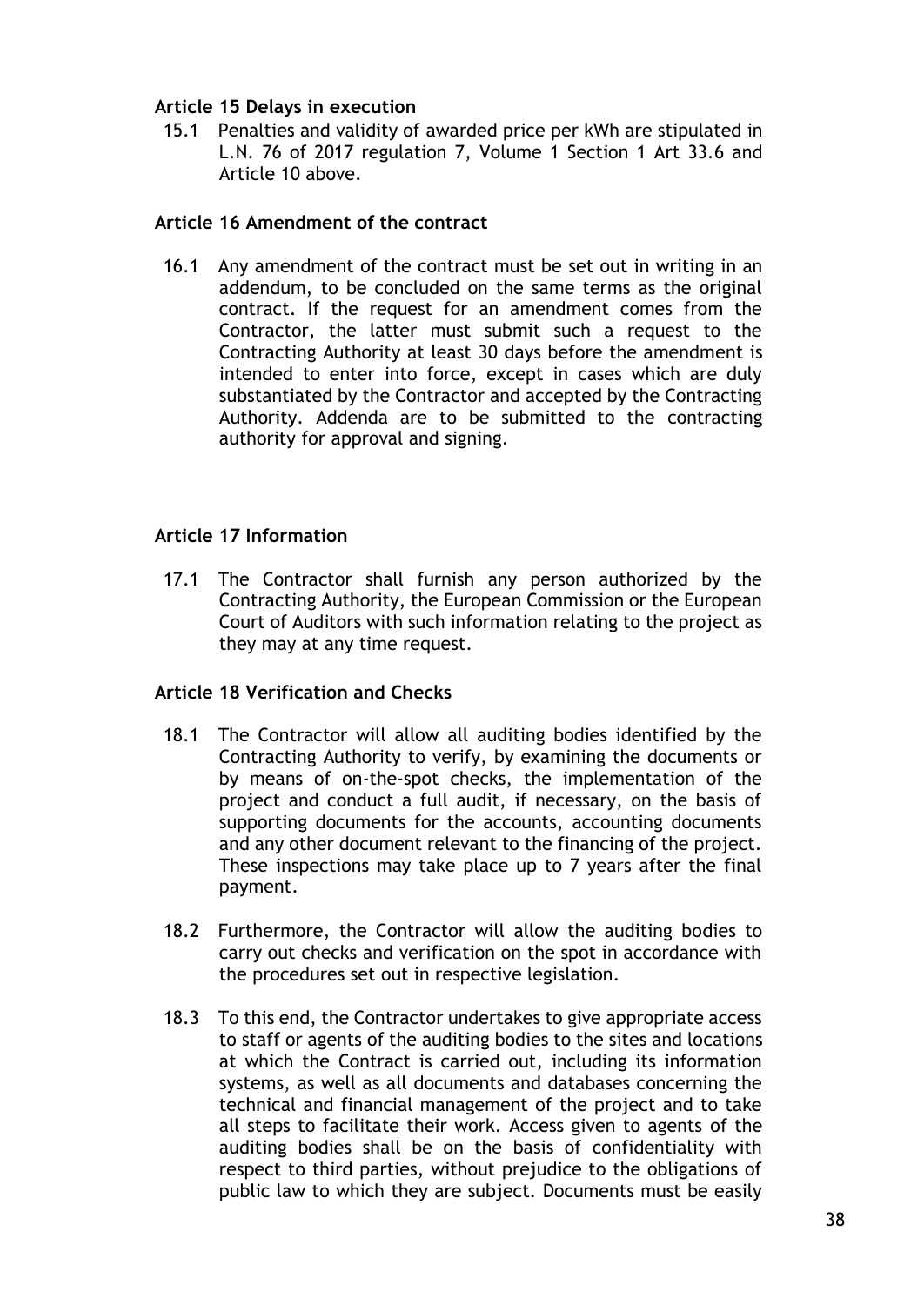accessible and filed so as to facilitate their examination and the Consultant must inform the Contracting Authority of their precise location.

18.4 The Contractor guarantees that the rights of the auditing bodies to carry out audits, checks and verification will be equally applicable, under the same conditions and according to the same rules as those set out in this Article, to any sub-contractor or any other party.

### **Article 19 Timetable and Notifications**

 By not later than three months from the award, a successful bidder must submit a timetable for the construction of the installation(s) to the Contracting Authority. As a minimum, the timetable must contain information for each installation covered by the contract on when the successful bidder expects to have obtained all the necessary licenses and permits, commence construction work and connect the installation to the grid.

 As from the date of the submittal of the aforesaid timetable, and until such time when the installation covered by the contract has been connected to the grid, the successful bidder must submit to the contracting Authority every three months an updated timetable and progress of works in the form of a report with the same information as mentioned above.

#### **Article 20 Approval of Reports and Documents**

- 20.1 The written approval by the Contracting Authority of reports and documents drawn up and forwarded by the Contractor shall certify that they comply with the terms of the contract.
- 20.2 The Contracting Authority shall, within 45 days of receipt, notify the Contractor of its decision concerning the documents or reports received by it, giving reasons should it reject the reports or documents, or request amendments. For the final progress report, the time limit is extended to 60 days. If the Contracting Authority does not give any comments on the documents or reports within the time limit, the Contractor may request written acceptance of them. The documents or reports shall be deemed to have been approved by the Contracting Authority if it does not expressly inform the Contractor of any comments within 45 days of the receipt of this written request.
- 20.3 Where a report or document is approved by the Contracting Authority subject to amendments to be made by the Contractor, the Contracting Authority shall, prescribe a period for making the amendments requested.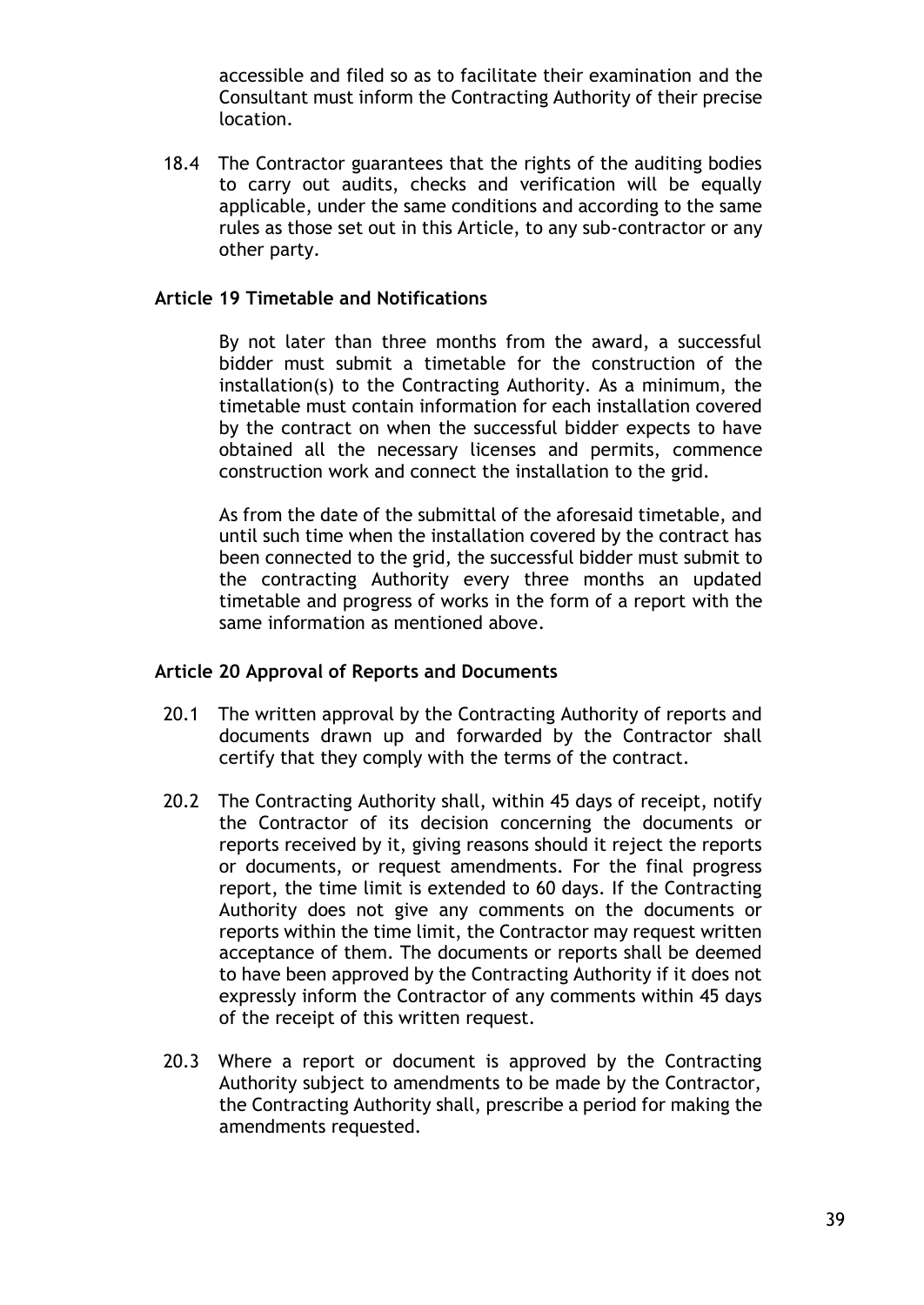# <span id="page-40-0"></span>**E. BREACH OF CONTRACT AND TERMINATION**

### **Article 21 Suspension**

- 21.1 The Contracting Authority is entitled to suspend the payment of support awarded under the Contract for such time and in such manner as it may consider necessary.
- 21.2 If the period of suspension exceeds 90 days and the suspension is not due to the Contractor's default, the Contractor may, by written notice to the Contracting Authority, request that the execution of the contract resumes within 30 days.
- 21.3 Where the award procedure or execution of the contract is vitiated by substantial errors or irregularities or by fraud, the Contracting Authority shall suspend execution of the contract.
- 21.4 Where such errors, irregularities or fraud are attributable to the Contractor, the Contracting Authority may refuse to make payments either directly or through the paying agent,and recover amounts already paid and any applicable interest, as well as terminate the contract.
- 21.5 The suspension of the Contract is intended to allow the Contracting Authority to verify whether presumed substantial errors or irregularities or fraud have actually occurred. If they are not confirmed, execution of the contract shall resume as soon as possible.

### **Article 22 Termination by the Contracting Authority**

- 22.1 Termination shall be without prejudice to any other rights or powers under the contract of the Contracting Authority and the Contractor.
- 22.2 In addition to the grounds for termination defined in these Conditions, the Contracting Authority may terminate the contract after giving 7 days' notice to the Contractor in any of the following cases:
	- a) the Contractor fails substantially to carry out its obligations under the contract;
	- b) the Contractor fails to comply with the timeframes and other administrative requirements and reporting obligations established by the contract and relevant legislation;
	- c) the Contractor assigns the contract to a third party without the authorization of the Contracting Authority and/or other relevant authorities;
	- d) the Contractor becomes bankrupt or is being wound up, is having its affairs administered by the courts, has entered into an arrangement with creditors, has suspended business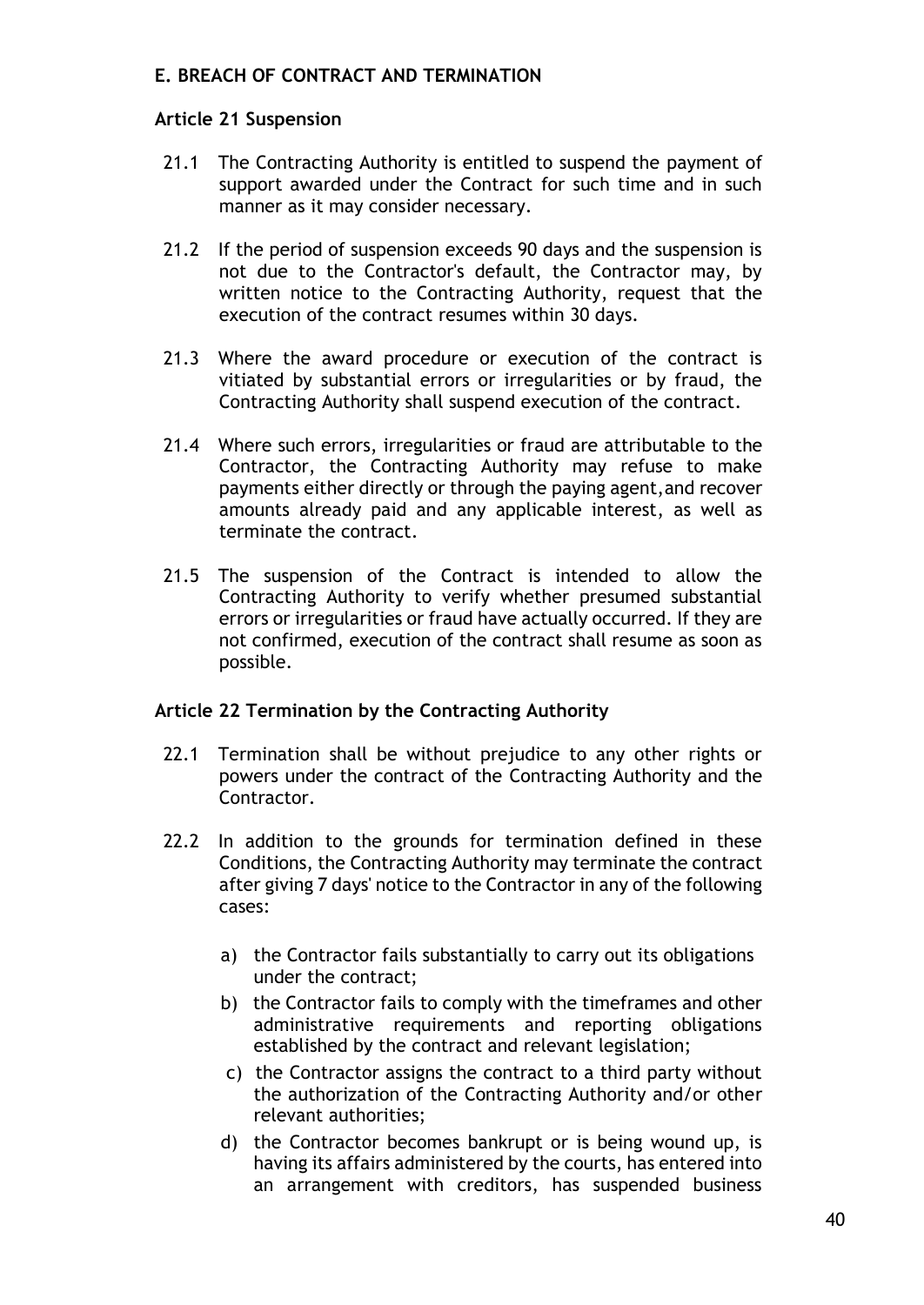activities, is the subject of proceedings concerning those matters, or is in any analogous situation arising from a similar procedure provided for in national legislation or regulations;

- e) the Contractor has been convicted of an offence concerning its professional conduct by a judgment which has the force of res judicata;
- f) the Contractor has been guilty of grave professional misconduct proven by any means which the Contracting Authority can justify;
- g) the Contractor has been the subject of a judgment which has the force of res judicata for fraud, corruption, involvement in a criminal organization or any other illegal activity detrimental to the financial interests of the EU;
- h) following another procurement procedure or grant award procedure the Contractor has been declared to be in serious breach of contract for failure to comply with its contractual obligations;
- i) any organisational modification involving a change in the legal personality, nature or control of the Contractor, unless such modification is recorded in an addendum to the contract;
- j) any other legal disability hindering performance of the contract occurs;
- k) the Contractor fails to provide the required performance bonds or insurance, or the person providing the underlying bond or insurance is not able to abide by its commitments;

# **Article 23 Termination by the Contractor**

- 23.1 The Contractor may, after giving 14 days notice to the Contracting Authority, terminate the contract if the Contracting Authority consistently fails to meet its obligations after repeated reminders.
- 23.2 The Contractor may terminate the contract within 12 weeks from the award of the contract if the grid connection costs as quoted by Enemalta plc **after the contract award date** exceed those submitted with the bid in response to this ITB, as applicable for the same installation, by at least 25%.
- 23.3 Such termination shall be without prejudice to any other rights of the Contracting Authority or the Contractor acquired under the contract.

### **Article 24 Force Majeure**

24.1 Neither party shall be considered to be in breach of its obligations under the contract if the performance of such obligations is prevented by any circumstances of force majeure which arise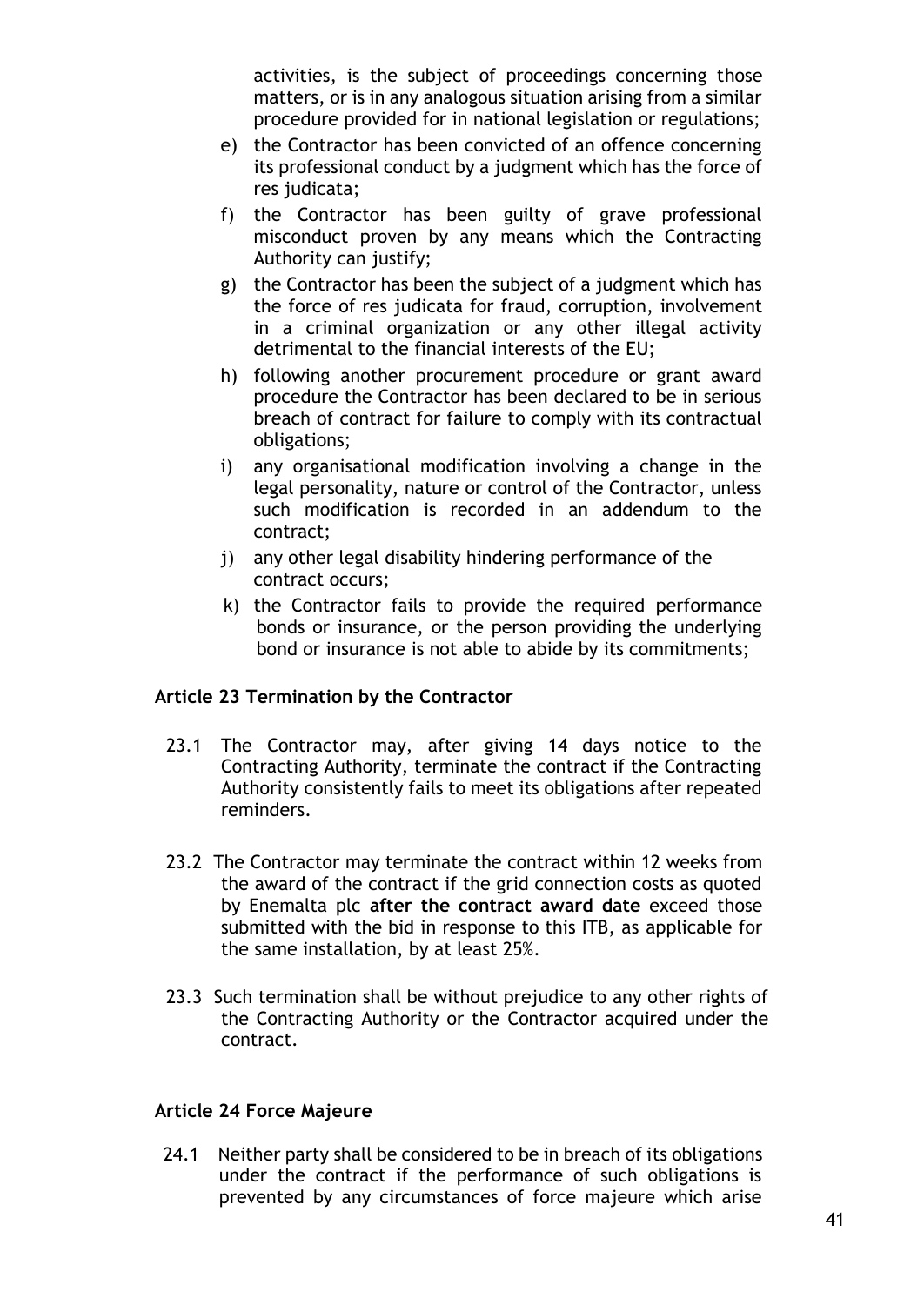after the date of signature of the contract by both parties.

- 24.2 The term "force majeure", as used herein shall mean acts of God, strikes, lock-outs or other industrial disturbances, acts of the public enemy, wars, whether declared or not, blockades, insurrection, riots, epidemics, landslides, earthquakes, storms, direct lightning strikes, floods, washouts, civil disturbances, explosions, and any other similar unforeseeable events, beyond the control of either party and which by the exercise of due diligence neither party is able to overcome.
- 24.3 A party affected by an event of force majeure shall take all reasonable measures to remove such party's inability to fulfill its obligations hereunder with a minimum of delay.
- 24.4 The Contractor shall not be liable for liquidated damages or termination for default if, and to the extent that, its delay in performance or other failure to perform its obligations under the contract is the result of an event of force majeure. The Contracting Authority shall similarly not be liable, notwithstanding the provisions of Article 23, to payment of interest on delayed payments, for non-performance or for termination by the Contractor for default, if, and to the extent that, the Contracting Authority's delay or other failure to perform its obligations is the result of force majeure.
- 24.5 If either party considers that any circumstances of force majeure have occurred which may affect performance of its obligations it shall notify the other party immediately giving details of the nature, the probable duration and likely effect of the circumstances. Unless otherwise directed by the Contracting Authority in writing, the Contractor shall continue to perform its obligations under the contract as far as is reasonably practicable, and shall seek all reasonable alternative means for performance of its obligations which are not prevented by the force majeure event. The Contractor shall not put into effect such alternative means unless directed so to do by the Contracting Authority.
- 24.6 If circumstances of force majeure have occurred and persist for a period of 180 days then, notwithstanding any extension of the period of execution that the Contractor may by reason thereof have been granted, either party shall be entitled to serve upon the other 30 days' notice to terminate the contract. If at the expiry of the period of 30 days the situation of force majeure persists, the contract shall be terminated and, in consequence thereof, the parties shall be released from further performance of the contract.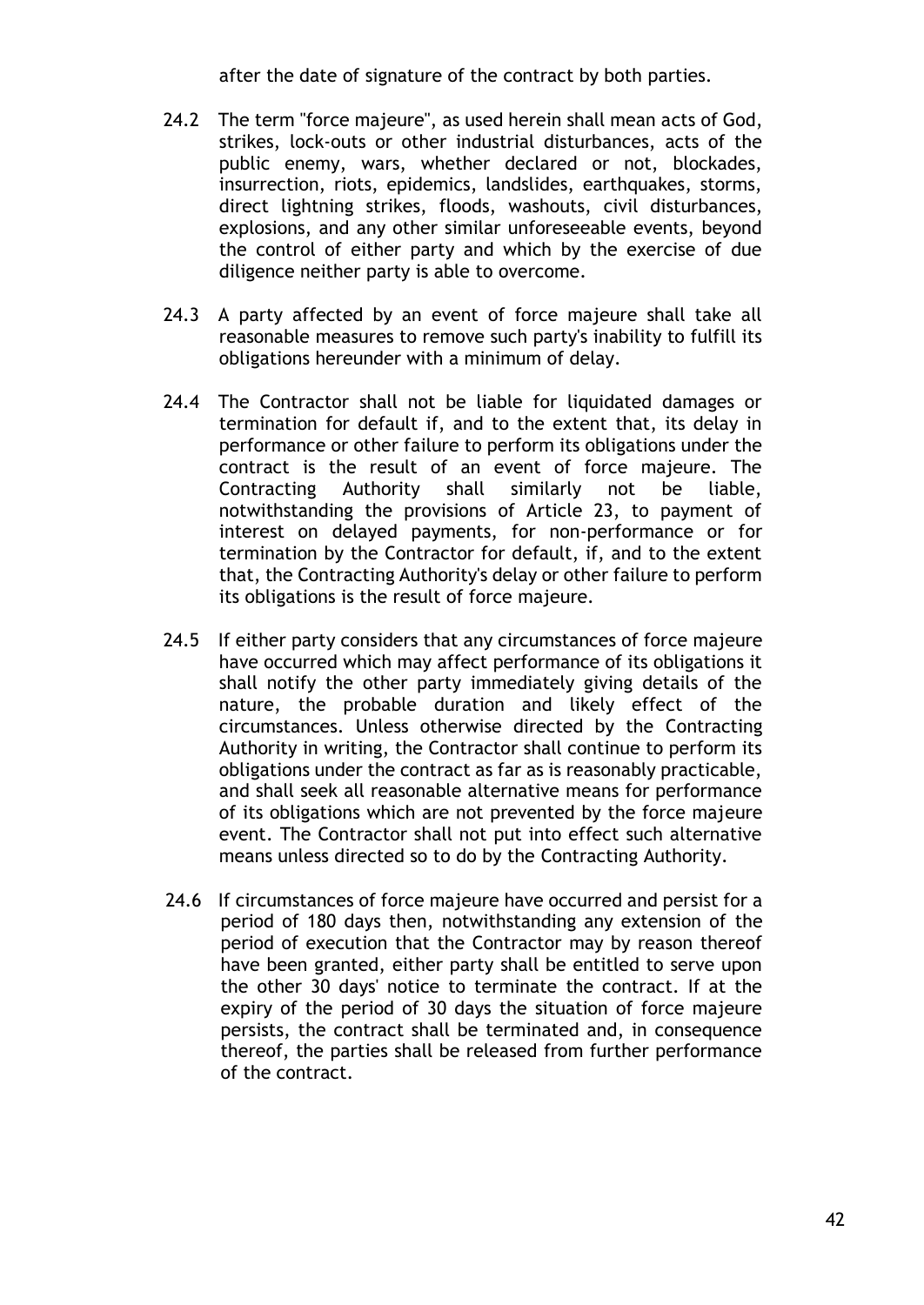# <span id="page-43-0"></span>**F. SETTLEMENT OF DISPUTES**

### **Article 25 Settlement of Disputes**

- 25.1 The Contracting Authority and the Contractor shall make every effort to settle amicably any dispute relating to the contract which may arise between them.
- 25.2 Once a dispute has arisen, the parties to this contract shall notify each other in writing of their positions on the dispute as well as of any solution which they envisage possible. If either of the parties to this contract deems it useful, the parties shall meet and try to settle the dispute. Each party shall respond to a request for amicable settlement within 30 days of such request. The period to reach an amicable settlement shall be 120 days from the date of the request. Should the attempt to reach an amicable settlement be unsuccessful or should a party not respond in time to any requests for settlement, each party shall be free to proceed to the next stage in reaching a settlement by notifying the other party.
- 25.3 In the absence of an amicable settlement, any dispute between the Parties that may arise during the performance of this contract and that has not been possible to settle otherwise between the Parties shall be submitted:
	- a) either to the Law Courts of Malta, or
- b) to a Malta Arbitration Centre, in the case where the parties by agreement decide to refer the matter to arbitration.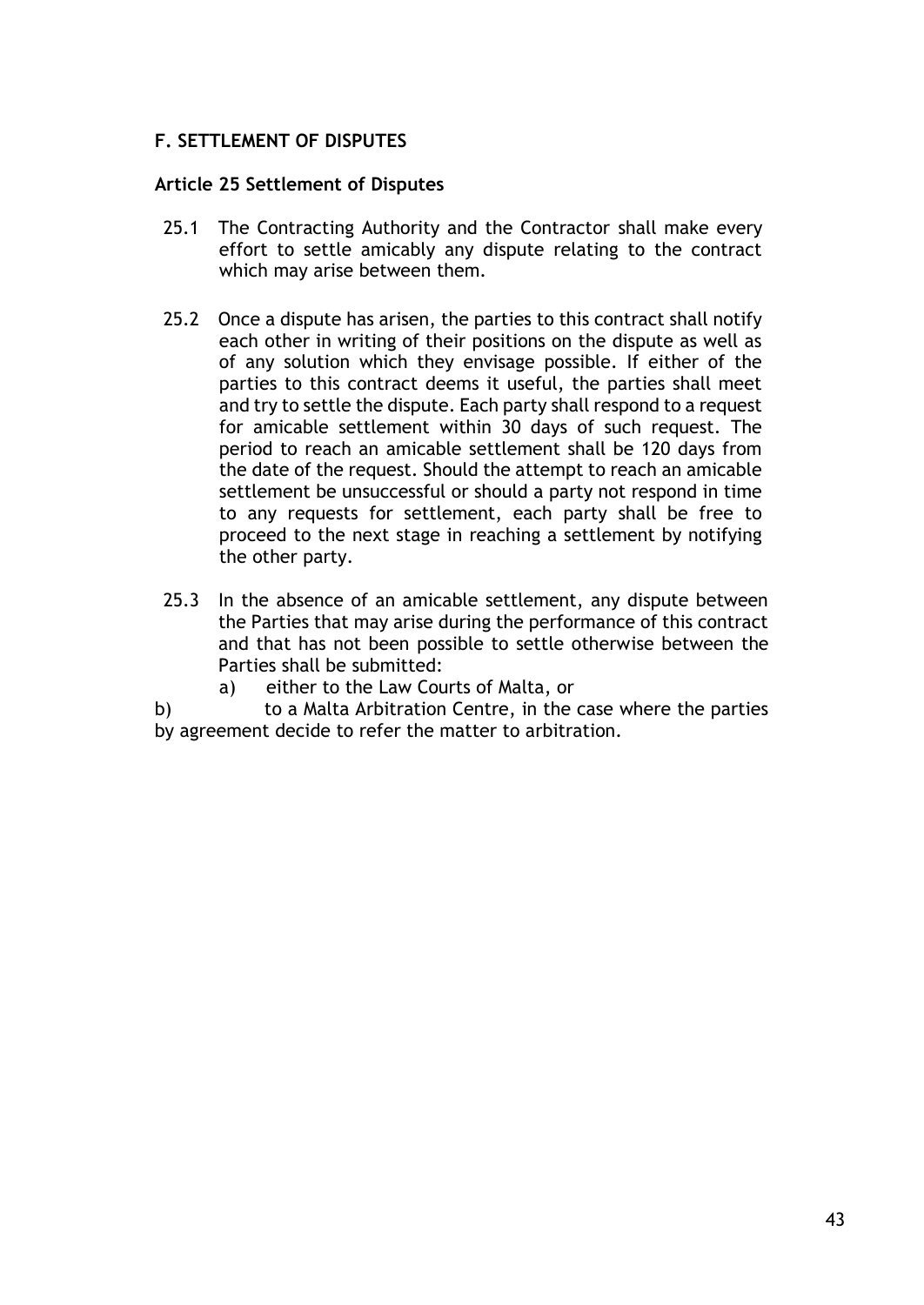# **VOLUME 2 SECTION 3 SPECIMEN PERFORMANCE BOND FORM**

#### **(LETTERHEAD OF THE REGISTERED FINANCIAL INSTITUTION PROVIDING THE BOND)**

<span id="page-44-0"></span>Name of Contracting Authority (Address)

### **[Date]**

Dear Sir,

**Our Bond Number .......................... for €......................**

### **Account: [Account Holder's Name]**

In connection with the contract entered into between the Director of Contract on your behalf/ yourself and **[Name and Address of Contractor]** hereinafter referred to as "the Contractor" as per the latter's bid and your acceptance under **[Contract Reference]**, whereby the contractor undertook the **[title of contract]** in accordance with the Conditions for Contracts forming part of the contract documents, we hereby guarantee to pay you on demand a maximum sum of **€[amount in words and numbers]** in case the obligations of the above-mentioned contract are not duly performed by the Contractor.

This bond will become payable on your first demand and it shall not be incumbent upon us to verify whether such demand is justified.

For avoidance of doubt it is hereby declared that although this instrument gives rise to legal relations between the guarantor and the beneficiary, it is hereby specifically declared for all intents and purposes of law that this bond does not exempt the above-mentioned Contractor from any obligations, acts of performance or undertaking assumed under the bid documents as ratified in the contract.

This bond expires on the **[expiry date]** and unless it is extended by us or returned to us for cancellation before that date any demand made by you for payment must be received in writing not later than the aforementioned expiry date.

This document should be returned to us on utilization or expiry or in the event of the bond being no longer required.

After the expiry date and in the absence of a written demand being received by us before such expiry date, this bond shall be null and void, whether returned to us or not, and our liability hereunder shall terminate.

This bond is governed by Maltese Law, it is personal to you, and is not transferable or assignable.

Yours Faithfully,

............................................. [Signatory on behalf of Guarantor] [Designation]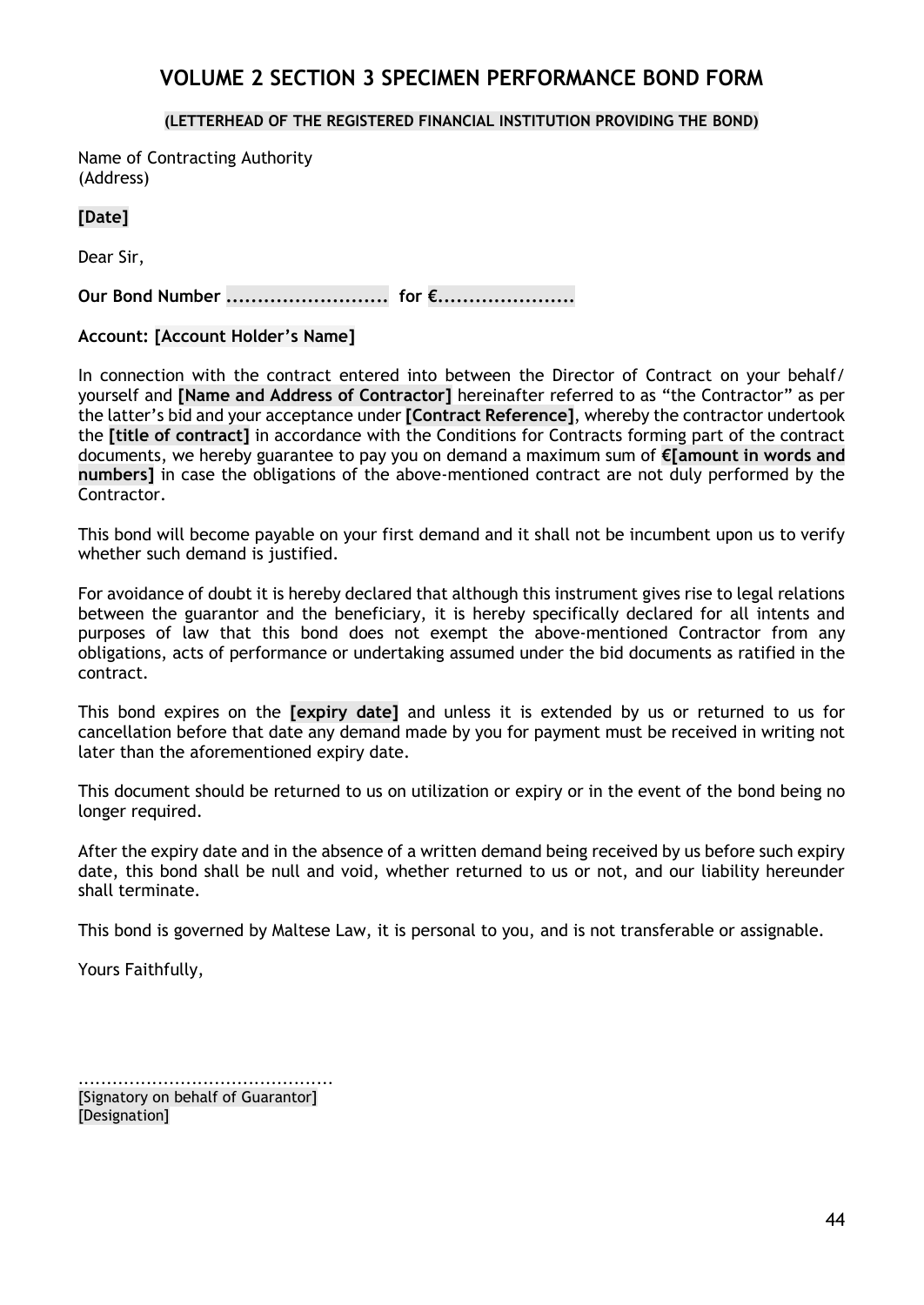# <span id="page-45-0"></span>**VOLUME 3 - Bid and Capacity Offered**

| Bid Price as specified in L.N. 76 of 2017 (as both Figures and Word format)                                                                                                                                                                                                                                                                                                                                                  |
|------------------------------------------------------------------------------------------------------------------------------------------------------------------------------------------------------------------------------------------------------------------------------------------------------------------------------------------------------------------------------------------------------------------------------|
| <b>Euro Cents</b><br>$\bullet$<br>per kWh                                                                                                                                                                                                                                                                                                                                                                                    |
| per kWh                                                                                                                                                                                                                                                                                                                                                                                                                      |
| The bid price applies to electricity generated and sold to the distribution system operator<br>from a commissioned new solar photovoltaic installation of capacity ____________ KWp to<br>be installed on a site falling under category <i>[to specify category number]</i> _______ as<br>described in the bid submission and subject to relevant annual thresholds. The aid is being<br>requested for a period of 20 years. |
| The price quoted is inclusive of duties, other taxes but exclusive of VAT. For the sake of<br>clarity the bid price shall be deemed to be the arithmetic sum of the proxy for the market<br>price and the premium.                                                                                                                                                                                                           |

#### **Notes:**

- All inputs shall be in figures and words.
- Bidders who submit a site under an incorrect category shall have their offer deemed non-compliant and shall be rejected.
- The payment of the premium may be delegated by the Contracting Authority to a paying agent (example Arms Ltd).
- Support shall be limited to the commissioned capacity or bid capacity, whichever is the lowest, in line with L.N. 76 of 2017.
- Without prejudice to L.N. 76 of 2017 and amendment L.N. 251 of 2018, the awarded bid price per kWh with respect to an approved renewable energy installation shall be payable for the actual number of units of electricity generated by such installation and sold to the distribution system operator, up to the annual threshold (in kWh) calculated as "commissioned kWp x 1600 kWh/kWp", provided that the commissioned capacity is equal or lower than the awarded (bid) capacity. Should the commissioned capacity be larger than the awarded (bid) capacity, the annual threshold (in kWh) shall be calculated as "awarded(bid) capacity in kWp x 1600kWh/kWp".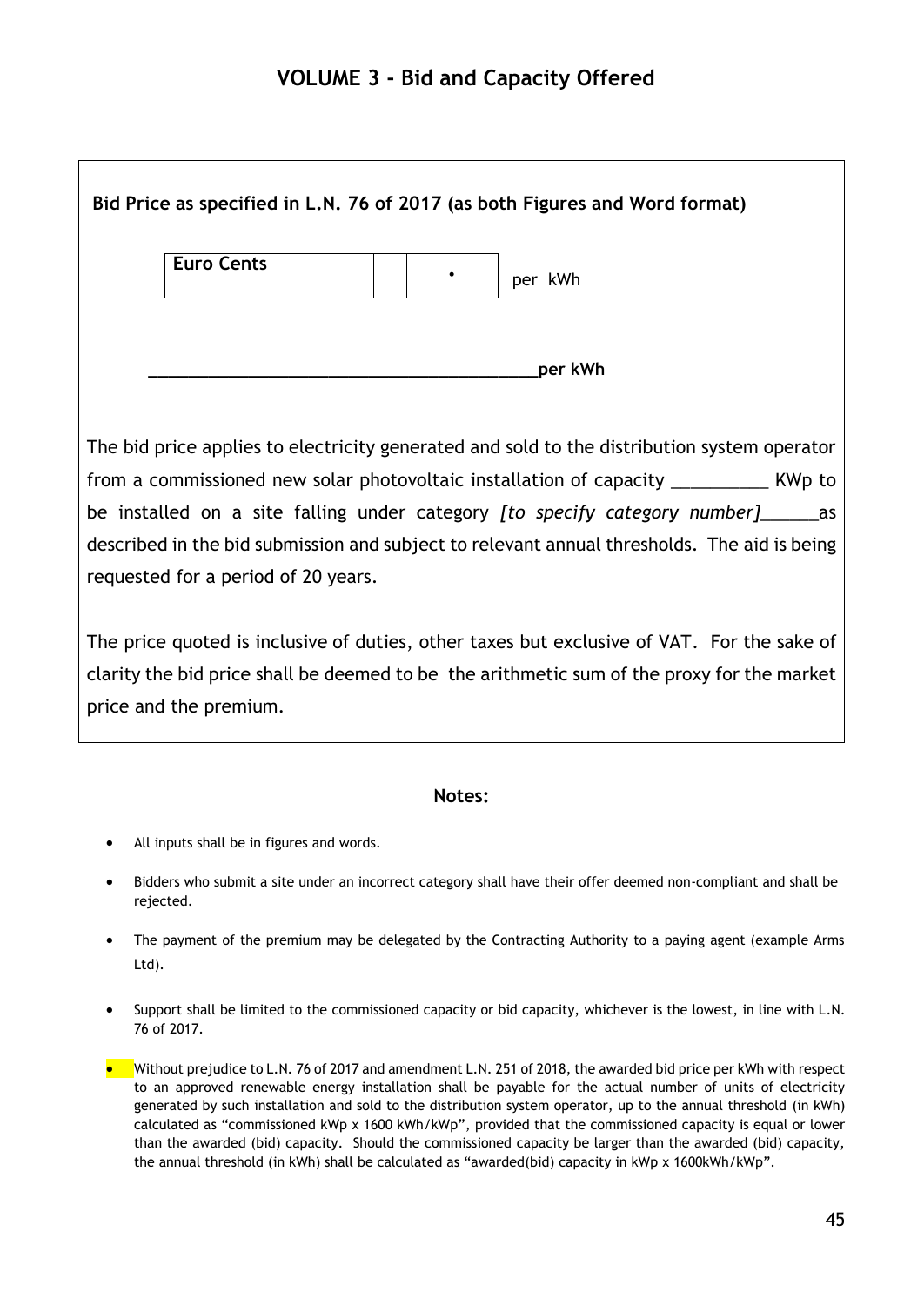# **Annex 1 – Procedure for Grid Allocation**

- <span id="page-46-0"></span>1. Under this competitive process each bidder is required to present a recent grid connection study issued by Enemalta plc, dated not earlier than 90 calendar days from the publishing of this ITB document. Bidders must note that this pre-bid grid connection study will only be performed upon receipt of payment of the established fee by Enemalta plc. It is highly recommended that requests for a grid connection study together with payment reach Enemalta plc by not later than 30 calendar days from the publishing of this ITB document.
	- 2. The pre-bid grid connection study referred to in this paragraph of this Annex will be performed by Enemalta for each bidder separately, and taking into account only the individual bidder proposal and any other connected and committed PV systems at the time of the study. Other proposed installations with a capacity exceeding 1 MW will not be taken into account by Enemalta at this pre-bid stage.

Note: A committed PV system is that for which a deposit equal to 50 % of the total connection cost has been paid by the applicant as a guarantee for the works to proceed, or for which a feed-in tariff or equivalent aid has been assigned prior to performing the associated grid connection study and which was awarded a valid no-objection letter from Enemalta.

The grid connection study referred to in paragraph 1 shall provide an estimate of the total connection costs. This estimate is not binding on Enemalta, and the necessary grid capacity for the connection of the studied PV system shall not be reserved. To note that a deposit made against the allocation of grid capacity is considered as a "start of works" and precludes the bidder from qualifying for aid under this ITB.

After the bidding process is concluded, successful bidders should request an updated grid connection study from Enemalta plc within 14 calendar days of the award under this ITB. This is necessary to determine and reflect updated conditions and connection costs for connection of the PV system to the grid. The grid connection study update will only be performed upon receipt of the applicable payment for the updated grid connection study by Enemalta. Enemalta plc will perform the updated studies for the successful bidders in the ranking order resulting from the competitive process, starting with the successful bidder with the highest ranking but taking into consideration all relevant installations proposed as a result of the bidding process and committed/connected installations.

3. **Successful bidders who do not request an updated grid study within the stipulated period (within 14 calendar days of the award under this ITB) will lose their ranking order for the purpose of grid connection, and will be considered independently, after all the other successful bidders have been processed and the necessary grid capacity for the connection of their PV systems has been committed.**

Enemalta plc is designated by law as the distribution system operator and therefore is responsible for operating, maintaining and developing the distribution system in a given area, including, where necessary, the interconnection of such distribution systems to ensure the long-term ability of the system to meet the reasonable demands for the distribution of electricity. Consequently, in certain cases Enemalta shall direct the applicability of inter-dependency between systems.

Successful bidders who are awarded support<sup>1</sup>, will be informed by Enemalta of inter-dependency between systems, and of the possibility of cost-sharing of a common grid connection, if this exists, and where it is

<sup>1</sup> Support refers to that which is awarded to successful bidders following a competitive bidding process applicable to PV systems with capacity of at least 1MWp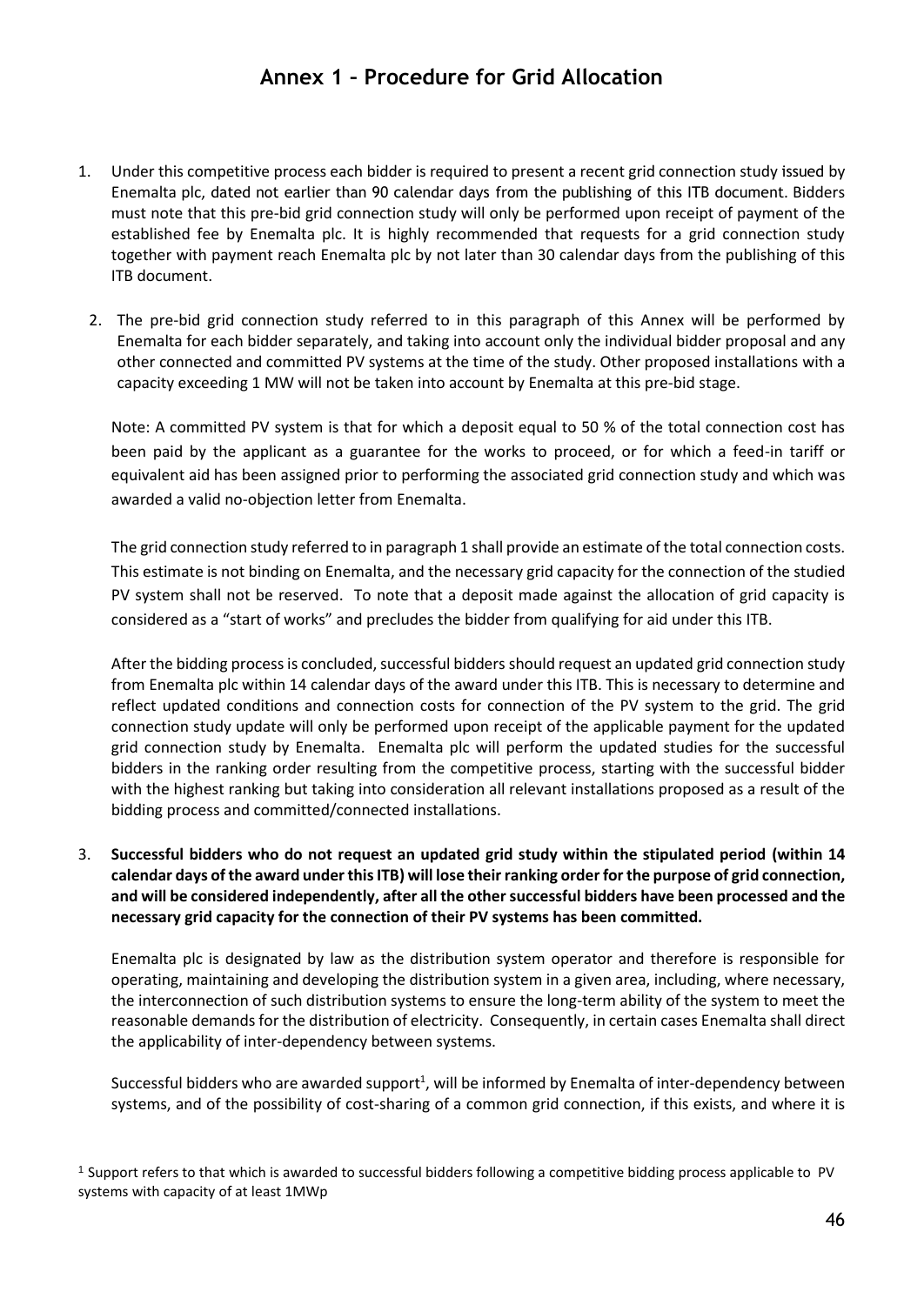determined that the connection of the PV system of a successful bidder can be influenced by the connection of the PV systems of one or more additional successful bidders. Enemalta shall, for the purposes of this exercise, offer connection options, including the cost sharing of a common grid connection, to the bidder with the highest awarded ranking, and then, if applicable, to other successful bidders in accordance to their ranking order resulting from the competitive process.

- 4. Where Enemalta determines that there are inter-dependent PV systems, the following procedure shall apply:
	- a) The updated study of each successful bidder will take into consideration the reservation of the grid capacity that is necessary to connect the PV systems of successful bidders with a higher ranking (if any and based on the capacity available for connection at the particular network point under consideration), and will include the following costs for connection:
		- the cost of connection, independent of other PV systems, and based on the assumption that PV systems of all successful applicants with a better ranking (if any) have been connected independently to the grid.
		- the total cost of connection of each approved option of a cost-shared connection to the grid involving inter-related systems, who have submitted payment for an updated grid connection study within the stipulated deadline, if applicable. An approved option is one that has been confirmed by Enemalta to be technically feasible and is based on the final ranking order resulting from the competitive process.
	- b) Within a period of four weeks from being provided with the cost of connection options in the case of the possibility of a cost sharing option, successful bidders will provide Enemalta with the details of any cost-sharing agreement that has been voluntarily reached with other successful bidders. In case there is no agreement between the successful bidders within the stipulated period, Enemalta shall establish its own conclusions based on the final ranking order resulting from the competitive process.

In case of agreement between the successful bidders, Enemalta will register the participation of these successful bidders in a cost-shared connection, on receipt of a Cost Sharing Participation Fee from each of the participants equivalent to 20 % of their agreed share of the total connection costs. The fee will be non-refundable, unless the necessary planning permission/s related to the PV system is/are not granted/approved to one or more of the participants, and then only if Enemalta plc has not entered into a binding commitment involving related expenses (e.g. acquisition of equipment). In the eventuality that a works contract is in due time entered with Enemalta plc, the fee will form part of the participant's share of the legal deposit that must be paid to Enemalta prior to commencement of the works that were the subject of the connection agreement for which the fee had been paid.

Should one or more participants withdraw from the cost-sharing agreement, Enemalta will inform the other successful bidders of inter-related systems of any change in the conditions for connection. Unless there are alternative cost-sharing options available for the remaining participants, the agreement will be cancelled, and the Cost Sharing Participation Fee will be returned only to the remaining participants, and then only if Enemalta plc has not entered into a binding commitment with regard to any related expenses (e.g. acquisition of equipment). In such case, the results of any study that is based on the cost-sharing agreement between successful bidders will be rendered invalid. In the case of an alternative cost-sharing option available for the remaining participants, this can be registered in lieu of the original agreement provided the costs and Cost Sharing Participation Fee with Enemalta are updated accordingly.

Should no cost sharing agreement be reached the best ranked successful bidders will have the priority for the most favourable connection option.